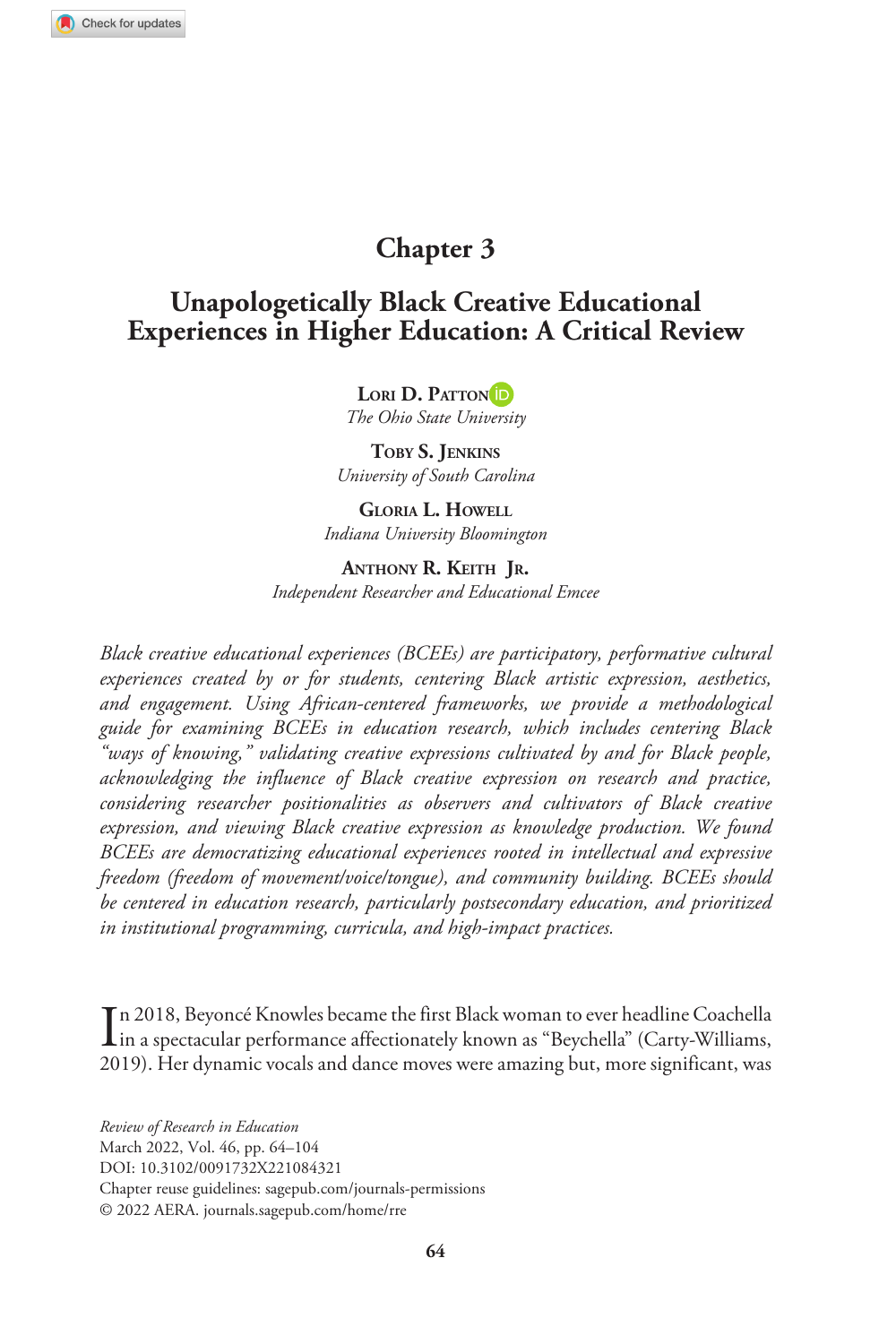a clear display of Black expression and creativity grounded in educational experiences cultivated at Historically Black Colleges and Universities (HBCUs). The culture of HBCU marching bands, dance teams, and Black Greek Life were in full view allowing Beyoncé's performance to translate Black creative educational experiences (BCEE) to a transnational audience, and exposing those unfamiliar to what Black people have always known (Beyoncé's, 2019; Chambers, 2019; Drayton, 2019). Black creativity is transcendent across platforms, entertaining, thought-provoking, and, for the purposes of this analysis, educational in nature.

Knowles's entire Coachella production reflected a particular kind of Black creative expression situated in HBCU environments, distinguishable from predominantly White campuses. The movement, rhythm, and sound exhibited by the HBCU student performers represented an educational experience incredibly absent from scholarly research. It is challenging to name or even explain "ways of knowing" fundamentally connected to the creativity, emotion, expression, and psychic preservation reflected in Black life (Brown, 2013; Collins, 2002; Fouch 2006; Gates, 1994; Player, 2019; Price 1999). More perplexing is our attempt to connect BCEEs to researchers and research processes that consistently deny Black "ways of knowing" as worthy of scholarly inquiry and that typically "other" Black people through deficit and debilitating research processes (Harper, 2010; Ladson-Billings, 1994a; 2006; Williams et al., 2020). We explored literature on BCEEs using the following research questions: (1) How do BCEEs expand the epistemological scope or "ways of knowing," experiencing, and understanding Black students' collegiate experiences? (2) How can current research inform the study of BCEEs in higher education toward democratizing educational experiences? We articulate how BCEEs serve as "ways of knowing" that draw attention to African-centered mattering through cultural engagement, intellectual and expressive freedom (freedom of movement, freedom of voice, and freedom of tongue), and community building, to name a few.

# **Black Creative Educational Experiences (BCEEs) Defined**

We define BCEEs as participatory and performative cultural experiences created either by or for students, centering Black artistic expression, aesthetics, and engagement. BCEEs include several forms such as gospel choirs, marching bands, dance teams, and spoken word poetry. Within films such as "School Daze" (Lee, 1988), "Drumline" (Stone, 2002), and "Stomp the Yard" (White, 2007), and television shows, such as *A Different World* (Carsey et al., 1987–1993), BCEEs are enacted and typically situated at HBCUs, although they exist throughout education (Carter, 2013; Howell, 2019; Jenkins 2011; Love, 2014; Moore & Paris 2021). These activities provide identity affirmation for Black students and represent Black artistic contributions. BCEEs have the capacity to drive recruitment, retention, and graduation of Black students when they engage in multiple forms (Chambers, 2014; Denson & Chang, 2009; Harper & Quaye, 2007; Kimbrough 2003; Morales, 2021; Person & Christensen, 1996; Sule 2016; Taylor & Howard-Hamilton, 1995).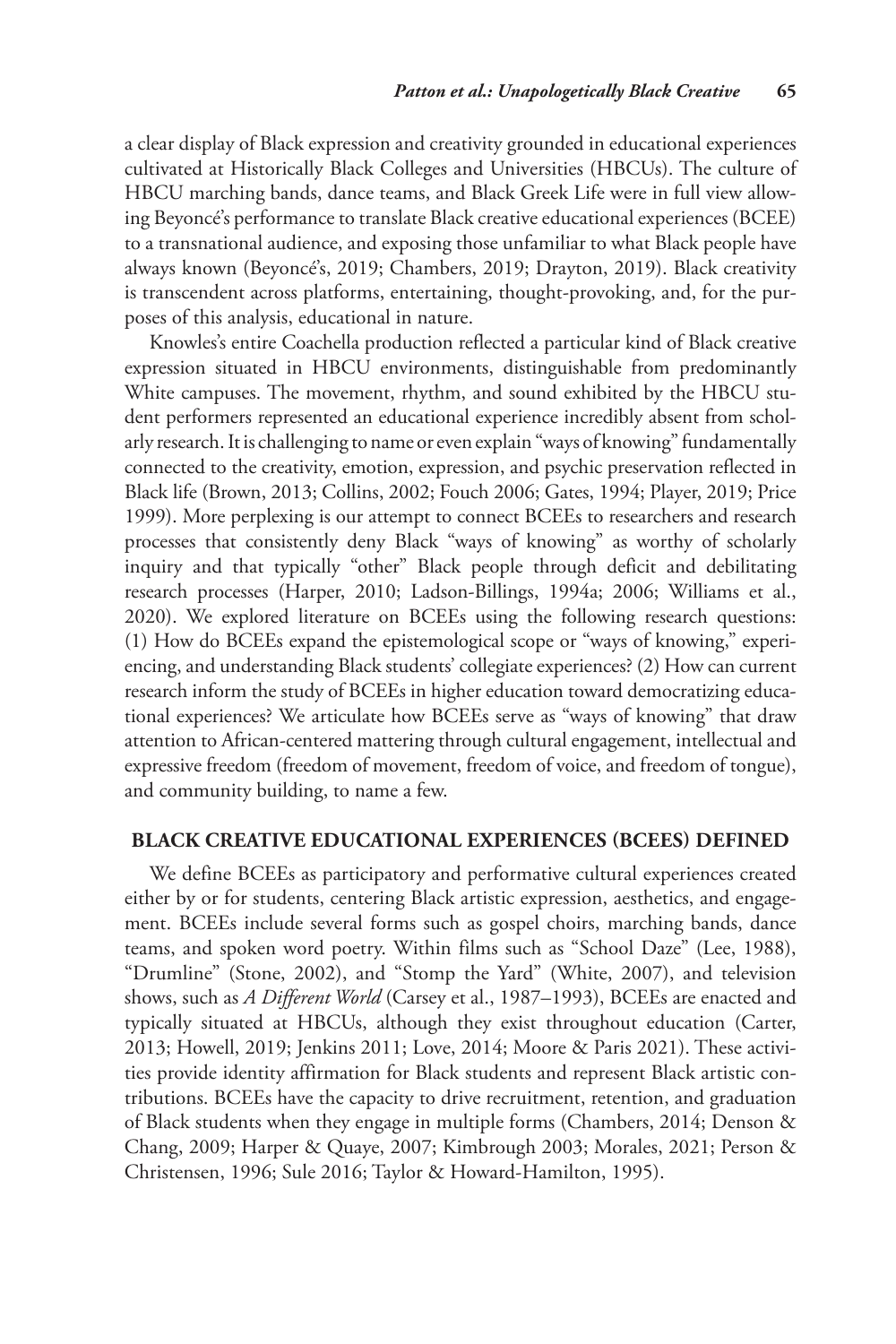### **BCEEs and Cultural Engagement Outcomes**

BCEEs challenge traditional research paradigms that de-emphasize the value of investigating emotion, feeling, and pleasure as it emanates through artistic expression. BCEEs not only honor Black cultural aesthetics, but also translate into larger contributions to humanity when their value to Black peoples' freedom and liberation is at the center. Carter (2003) might reference BCEEs as Black cultural capital that allows Black people to "resist the despair and hopelessness brought about by a limited opportunity structure" (p. 139). Such capital operates as currency allowing Black people to navigate within home, community, and academic spaces with a "sense of self-worth through their own cultural production" (p. 150). Further, such capital is accumulated and cultivated through cultural engagement with other Black people.

There is no substantive body of research focusing specifically on BCEEs in higher education. However, there are strands of research exploring the impact of cultural engagement outcomes in higher education, including the ways: (1) cultural engagement serves as a critical learning experience; (2) cultural engagement offers racially and ethnically centered identity development opportunities; and (3) cultural engagement strengthens student commitment and sense of belonging (to the campus, themselves, and their cultural/racial communities; Patton, 2006a, 2006b; Museus, 2008; Jenkins, 2011; Jenkins & Walton, 2006; Harper & Quaye, 2007; Hu & Kuh, 2003; Villalpando, 2003). While a broad literature base affirms the value and impact of culturally inclusive experiences in education, this scholarship is disconnected across areas of P–12 pedagogical practice (Johnson, Bryan & Boutte, 2019; King, 2016; Ladson-Billings, 1994b; Paris, & Alim; 2017; Stovall, 2006); diversity and inclusion in higher education (Densen & Chang, 2008; Museus, 2008; Patton, 2010; Quaye et al, 2019); and college student cultural identity development (Guiffrida, 2003; Harper & Quaye, 2007; Jenkins, 2009, 2013).

Exploring BCEEs as a form of cultural engagement and as an act of freedom for Black students can contribute to democratizing ideas and perspectives concerning what types of experiences should be created, supported, and sustained by postsecondary institutions. Black mattering in education research requires scholars to write Black "ways of knowing," learning, expressing, developing, and doing, into the knowledge base of identified "high-impact" practices (HIPs) in higher education. HIPs refer to activities and opportunities having a positive impact on students and have been established by education research (Kuh, 2008). Such practices include first-year seminars, learning communities, undergraduate research, and service learning. BCEEs have not been specifically explored as HIPs, although some might argue diversity/global learning HIPs account for BCEEs. No significant body of research exists to specifically ascertain BCEEs' promise in terms of impact on Black (and all) students' college experiences. However, Quaye & Harper (2007, 2014) push for greater equity, accountability, and cultural inclusivity when considering student engagement.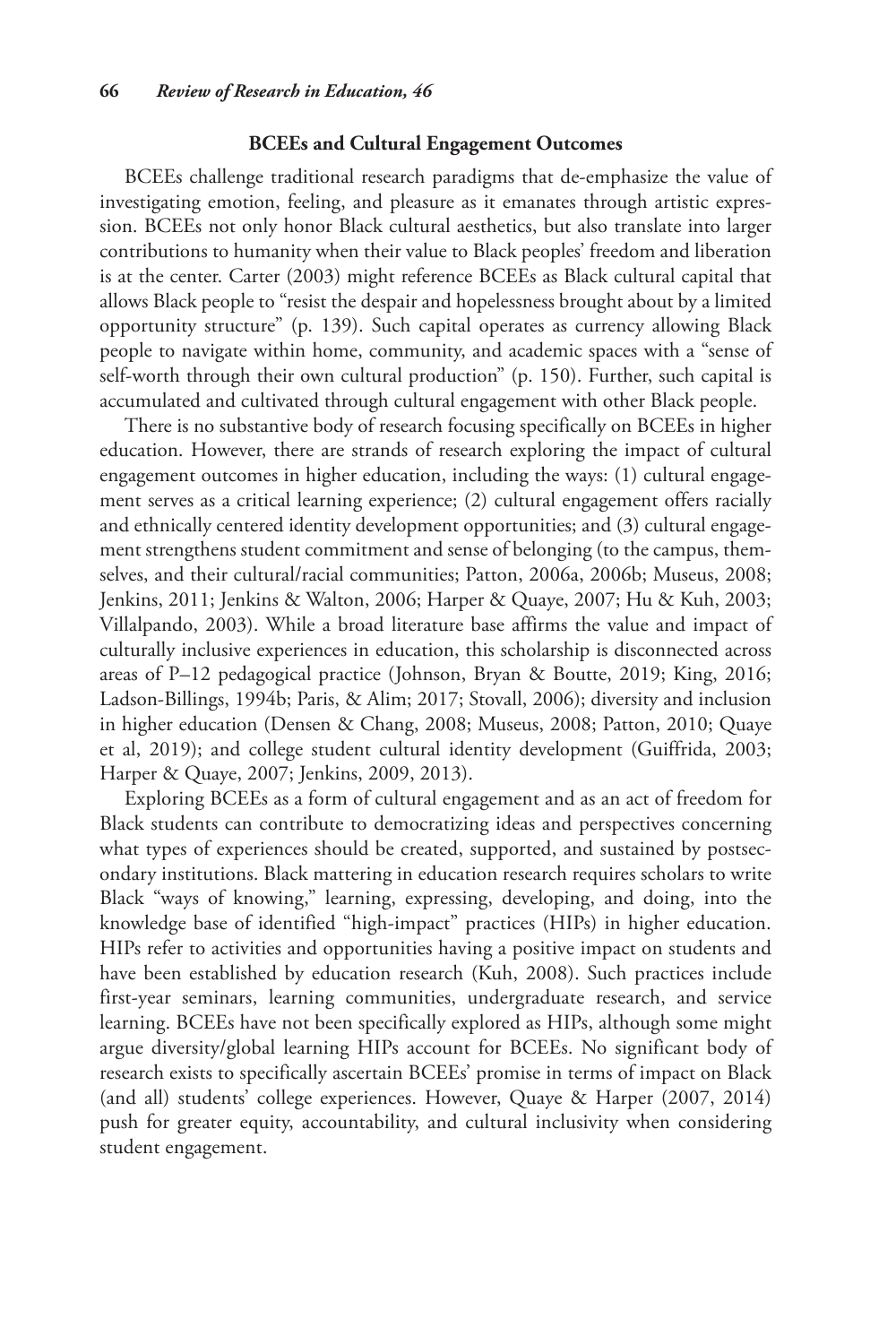#### **Black Cultural Centers as Venues for BCEEs and Black Cultural Engagement**

The landscape of BCEEs has largely been shaped by Black students themselves through forming Black student organizations and engaging in campus activism to establish Black cultural centers (BCCs; Hord, 2005; Patton, 2010). Harper and Quaye (2007) found Black undergraduate students considered their student organization membership as platforms for identity expression and development. Black students value group membership within specialized organizations including sororities and fraternities, academic honors groups, and political organizations because they help them "establish out-of-class connections with faculty, provide them opportunities to give back to other Black people, and allow them to feel comfortable by being around others perceived as like them" (Guiffrida, 2003, p. 307). These aspects of organizational involvement are necessary for retaining and graduating Black students. Since Black student organizations perform much of the labor, their contributions may not be included, counted, or evaluated as part of an institution's educational practices.

BCCs developed because of students desiring that their culture be "recognized and integrated in the social, academic and administrative functions of universities" (Patton, 2006a, p. 628). Embracing "Black Power" as the guiding foundational principle, students wanted affirmation and validation of their cultural experiences (Patton, 2006a). BCCs served as venues for workshops, lectures, literary events, musical and theatrical performances, and other events hosted by Black students and faculty, in addition to headquarters for Black student organizations (Williamson, 1999). Hypolite's (2020) ethnographic study exploring how staff and students believed their Black Cultural Center impacted racial identity development resulted in three central findings. She explained, "Ultimately, the BCC serves as a source of support in students' understanding of (a) their personal racial identity, (b) the diversity that exists across Blackness as well as (c) common experiences that inform a shared racial identity (p. 239)."

The professional staff in BCCs (and cultural centers) have established a broad portfolio of BCEEs as institutional offerings. Jenkins (2008) organized the work of cultural centers into five areas of critical practice: cultural education, cultural student development, cultural engagement, cultural community building, and cultural environment enhancement. These five areas illustrate intentional and comprehensive cultural engagement associated with BCC programs including illuminating cultural histories, new cultural experiences, identity development, community, and aesthetic transformation of campus through art and performance (Jenkins, 2009; Patton, 2006a, 2006b).

BCCs are significant to historical and social change in higher education. BCCs create patterns of face-to-face interaction resulting in networks and collective action. They embody and secure cultural identities, norms, and memories otherwise intangible, manipulated, or forgotten (Whitaker, 1996). Situated on predominantly White campuses, BCCs are places where Black students can see, hear, feel, smell, and even taste aspects of their own culture and be certain every part of it matters (Howell, 2019). BCCs are critical in promoting cultural engagement, particularly at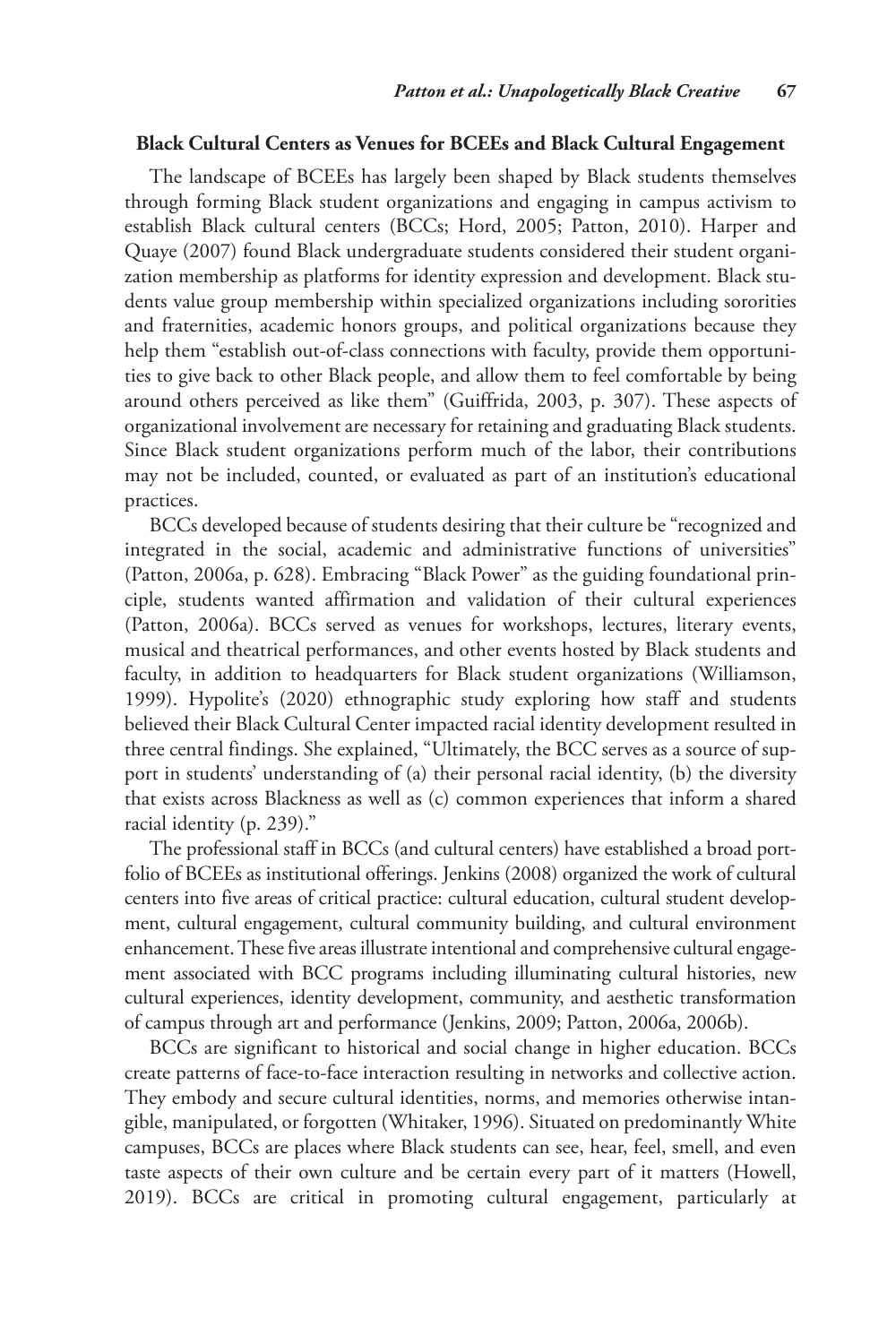historically White campuses, and serve as key spaces where BCEEs as "ways of knowing" are cultivated practices.

# **Locating BCEEs in Education Research**

Black creative experiences, broadly speaking, are not valued within the larger mainstream unless and until they can be commodified, co-opted, stolen, or literally erased. For example, the TikTok platform often features choreography by Black creators who go uncredited as their choreography is copied by and credited to White dancers (Johnson, 2021; Steele, 2021; Vats, 2019; Yasharoff, 2021). Such erasure results in a sanitized version designed for cultural tourism and consumption and completely devoid of *soul*. Hurston (1934) explained,

Speaking of the use of Negro material by white performers, it is astonishing that so many are trying it, and I have never seen one yet entirely realistic. They often have all the elements of the song, dance, or expression, but they are misplaced or distorted by the accent falling on the wrong element. (p. 92)

Locating research that names and centers BCEEs is difficult because they challenge White supremacist notions of what merits worthiness in research. To explore BCEEs as "ways of knowing" provided by the arts and humanities as King (2005) explained, researchers and educators must identify and expand how they can be translated for research purposes. For example, when researchers examine gospel choirs, they must understand what gospel music is and what features (e.g. sound, movement, instrumentation) contribute to gospel choirs as an experience uniquely situated in African culture. Similarly, dance is a broad cultural form, but nuances exist that make some dances distinctly "Black" due to the style, performance, and movement. Hurston (1934) referenced this phenomenon as "Negro expression."

Boutte et al.'s (2017) *Legacies and Dimensions of African Culture* (LDAC) offers a summary of African centered characteristics and features that capture the expression to which Hurston refers. Drawing from a broader body of education research focused on the cultural strengths and legacies among people of the African Diaspora (Boykin, 1994; Hale, 2001; King, 2005), Boutte et al. argue African epistemologies have always been subjected to invisibility and erasure. Yet, naming and acknowledging them is "essential to the survival of our souls" (p. 66). The LDAC names and acknowledges various components of African centered features that emerge in Black cultural expression and, for the purposes of this study, BCEEs:

- 1. **Spirituality**—an approach to life as being essentially vitalistic rather than mechanistic, with the conviction that nonmaterial forces influence people's everyday lives
- 2. **Harmony**—the notion that one's fare is interrelated with other elements in the scheme of things, so that humankind and nature are harmonically conjoined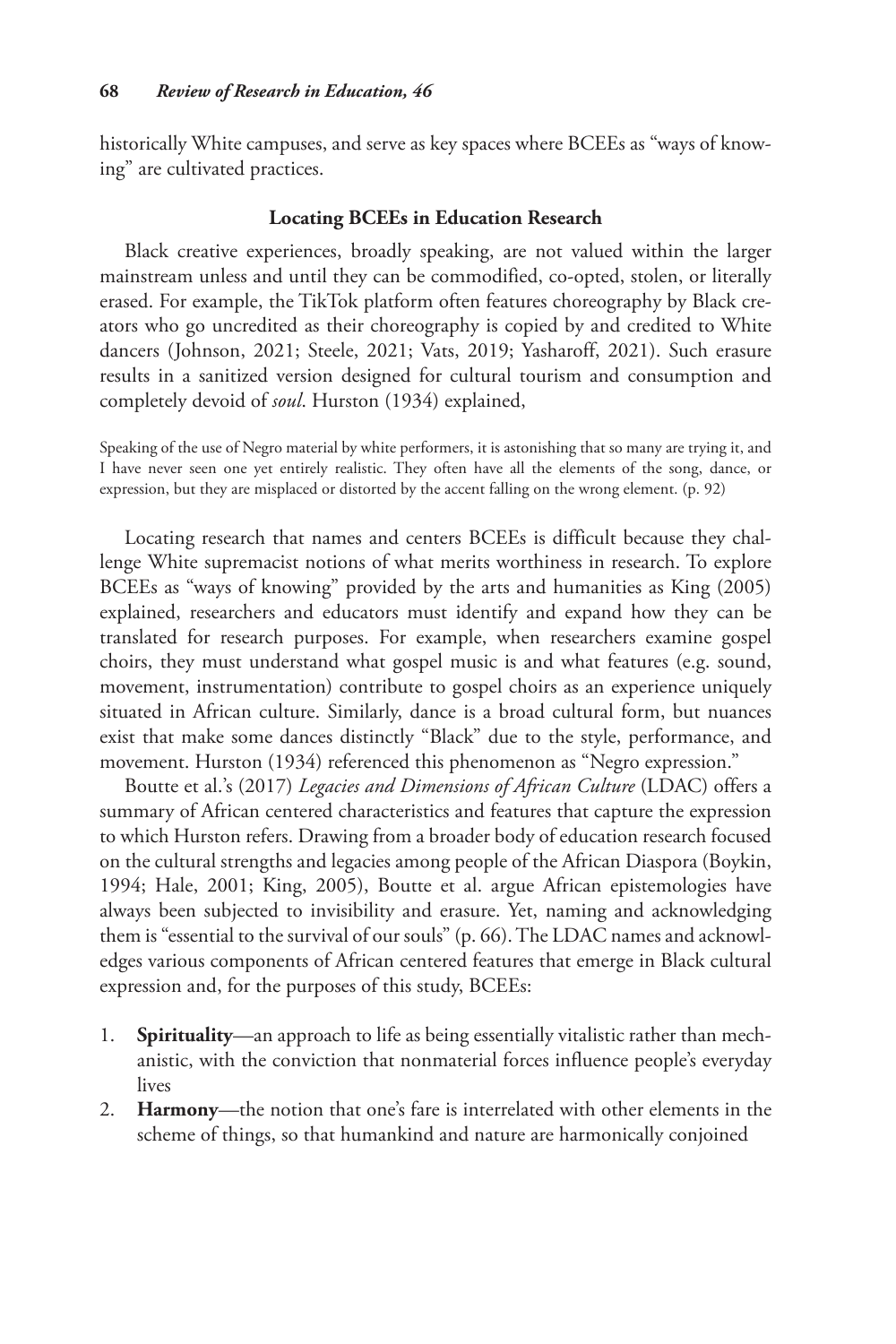- 3. **Movement**—an emphasis on the interweaving of movement, rhythm, percussiveness, music, and dance, all of which are taken as central to psychological health
- 4. **Verve**—a propensity for relatively high levels of stimulation and for action that is energetic and lively
- 5. **Affect**—an emphasis on emotions and feelings, together with a specific sensitivity to emotional cues and a tendency to be emotionally expressive
- 6. **Communalism/collectively**—a commitment to social connectedness, which includes an awareness that social bonds and responsibilities transcend individual privilege
- 7. **Expressive individualism**—the cultivation of a distinctive personality and proclivity for spontaneous and genuine personal expression
- 8. **Oral tradition**—strengths in oral/aural modes of communication, in which both speaking and listening are treated as performances and cultivation of oral virtuosity—the ability to use alliterative, metaphorically colorful, graphic forms of spoken language. This does not mean that strengths do not exist in written and other literacy traditions as well.
- 9. **Social time perspective**—an orientation in which time is treated as passing through a social space rather than a material one, and in which time can be recurring, personal, and phenomenological
- 10. **Perseverance**—ability to maintain a sense of agency and strength in the face of adversities
- 11. **Improvisation**—substitution of alternatives that are more sensitive to Black culture. (Boutte et al. 2017, pp. 70–711)

Collectively, these features are relevant for characterizing the uniqueness of Black expression broadly, and particularly as translated through BCEEs.

In sum, BCEEs (1) represent participatory and performative cultural experiences; (2) center Black artistic expression and "ways of knowing"; (3) are created by or for students; (4) promote cultural engagement and critical learning experiences in spaces such as Black culture centers; and (5) foster identity affirmation, belonging, and selfworth as students navigate educational spaces. Despite their promise, BCEEs have not been substantively studied in higher education research or subjected to a systematic review of research findings.

# **An African-Centered Framework for Theorizing BCEEs**

We identified a body of scholarship focused on African-centered education to center BCEEs in research and ground our analysis of literature. We argue BCEEs might be best understood through a lens acknowledging Black lives matter broadly and in education research. Black cultural production and expression within postsecondary contexts cannot be fully understood without framing them through both Black experiences and human experiences. In this section of the manuscript, we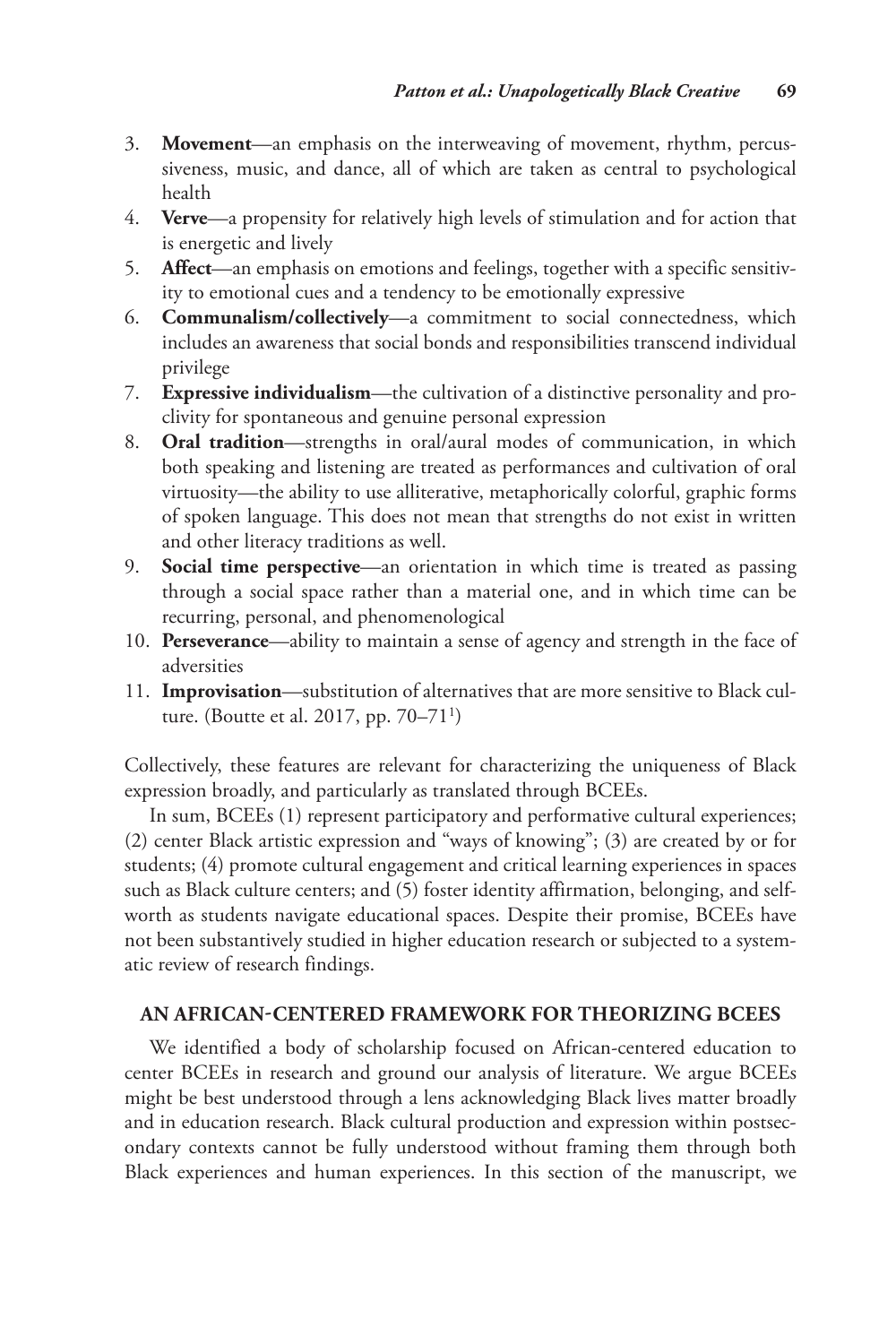summarize the work of the 1997 AERA Commission on Research in Black Education (CORIBE) as described by King's (2005) chapter "A Transformative Vision for Black Education for Human Freedom" (p. 3). Throughout the chapter, King made clear that Black people's "ways of knowing" have been consistently devalued in education and education research. She called for a new paradigm not only committed to Black education, but also one expansive enough to foster human freedom. In articulating CORIBE's work, she stated:

This is precisely why the work for the Commission is not a narrow, self-interested, racialized project that ignores the diversity among people of African descent or "essentializes" matters of race. The Commission's examination of Black education globally, historically, and systemically underscores that planetary interests of humankind are at stake." (p. 5)

Guided by the idea that education research could serve as one "form of struggle for black education," CORIBE asked vital questions pertaining to knowledge production, such as: Whose knowledge holds value? Which knowledges matter? Who can be holders and producers of knowledge? Who gets to determine these various dimensions of knowledge? The Commission's questions remain relevant as we consider improving and advancing the lives of Black people in higher education through BCEEs.

CORIBE's discussions and gatherings yielded *A Declaration of Intellectual Independence for Human Freedom* comprising 10 principles. Among the 10 principles, the commission highlighted the centrality of African people in knowledge production and maintained Black survival was contingent upon placing community and familial connections over individuals (Principles 1 and 2). The principles addressed the diverse ways African people resolve issues in response to oppression (e.g., adaptation, improvisation, and resistance; Principle 3) and focused on diverse epistemologies, stating:

The "ways of knowing" provided by the arts and humanities are often more useful in informing our understanding of our lives and experiences and those of other oppressed people than the knowledge and methodologies of the sciences that have been privileged by the research establishment despite the often distorted or circumscribed knowledge and understanding this way of knowing produces. (Principle 4; p. 20).

These principles resonated with our current analysis as we excavated BCEEs through a Black culture and creativity lens, despite difficulties locating them in education research.

As explained in the Commission's report, education research is limited by its "search for facts and (universal) truth," while simultaneously prioritizing "research validity" rather than more inclusive and expansive ways of approaching research (Principle 5; King, 2005, p. 20). They posited that validity, in the context of African people, should emphasize the study of African tradition, hegemony, equity, and beneficial practice (Principle 6). The principles reveal the cyclical nature of research and practice and mutually informing processes in knowledge production and the context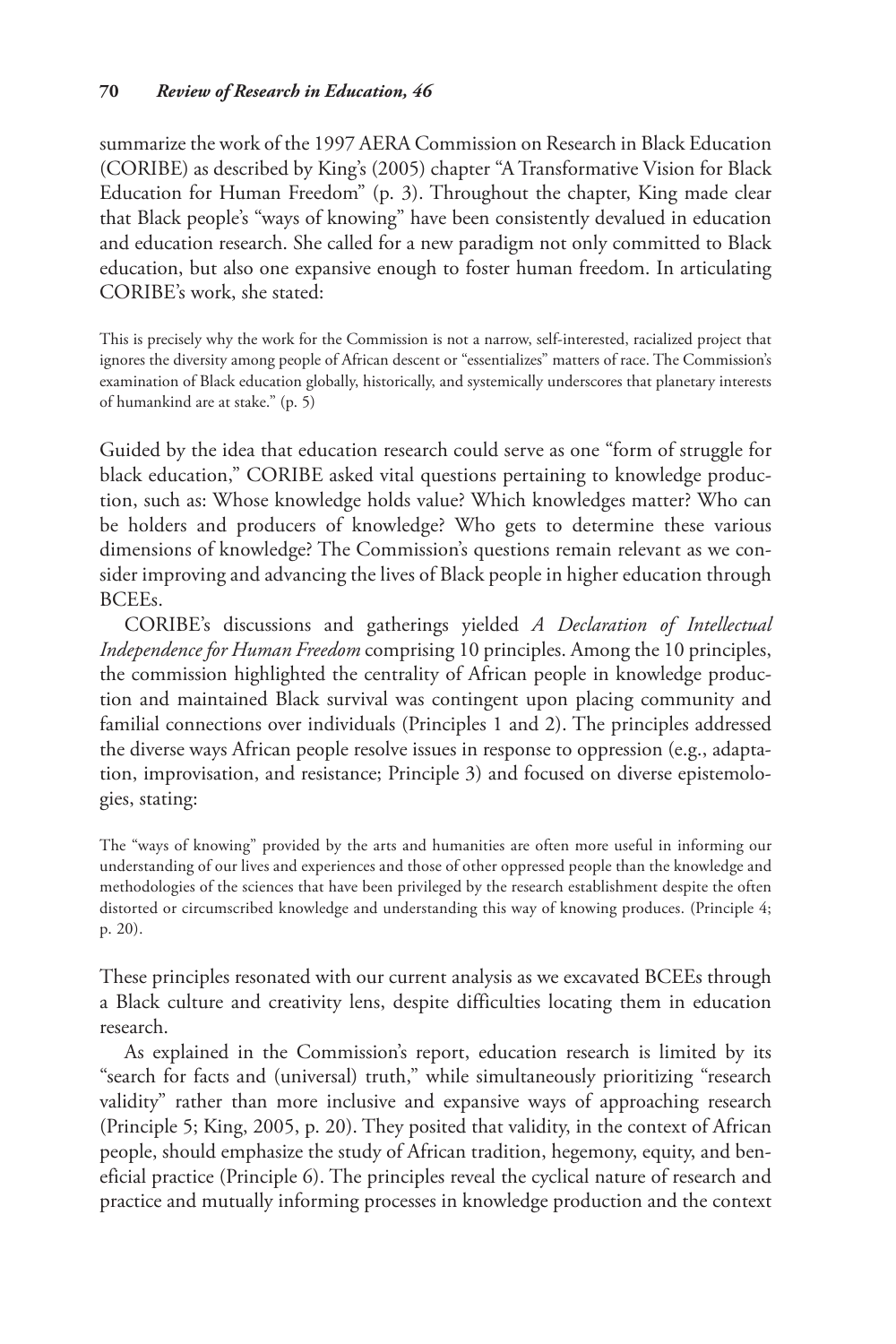of these processes (e.g., cultural/historical, political/economic, and professional; Principle 7). The commission asserted African people have a central role and ownership in their future, requiring access to resources and "education that services our collective interests" (Principle 8; p. 21). They also contended education is a human right and students' educational experiences should be reflective of excellence (Principle 9). Their last principle acknowledges "African people are not empty vessels," but instead are fully capable of learning, knowledge production, and facilitating the conditions necessary for our liberation (Principle 10; p. 21).

Almost 20 years before the CORIBE report on Black education principles, Boykin (as cited in Neal, et al., 2003) identified nine dimensions of African American culture that were essential components of the African American experience. Boykin's work alongside the CORIBE principles ultimately influenced the creation of the LDAC. Boykin had long situated Black cultural engagement as not being a separate, add-on, or special occasion type of experience. Rather, Black people engage these cultural legacies constantly, daily, and in multi-faceted ways. We do so not simply because it is enjoyable, but because it is psychologically necessary.

Collectively, CORIBE's 10 principles represent the central framing of this article and our meaning-making of BCEEs as African centered and grounded in cultural engagement. The commission focused a great deal of their perspectives on K–12 schooling, yet the principles have implications for postsecondary education. The principles provide an epistemological lens that names and validates Black "ways of knowing," particularly those emerging from Black creativity and culture. Further, these African-centered principles have implications for Black student success in higher education and for democratizing educational experiences and research for all students.

# **Methodological Framing**

We translated the CORIBE Principles and LDAC Components into a methodological guide for our exploration of BCEEs, which involved (1) centering Black "ways of knowing" and being (aligns with the focus of this study and frameworks); (2) validating inclusive and expansive creative expressions and experiences cultivated by and for Black people (aligns with the LDAC and key search terms used in our methods); (3) acknowledging how Black creative expression influences and is informed by research and practice (aligns with CORIBE principles as a guiding framework, the literature review, and literature selected for analysis); (4) considering our own positionalities as researchers, observers, and cultivators of Black creative expression (aligns with our discussion of our own positionality in conducting this study); and (5) viewing Black creative expression as synonymous with knowledge production and Black excellence (aligns with data analysis, findings, discussion, and recommendations).

#### **Positionality and Methods**

To build our literature database, we met and discussed our positionality and connection to BCEEs as Black scholars, performers, cultural workers, and so forth, within and beyond higher education and our experiences as former students engaged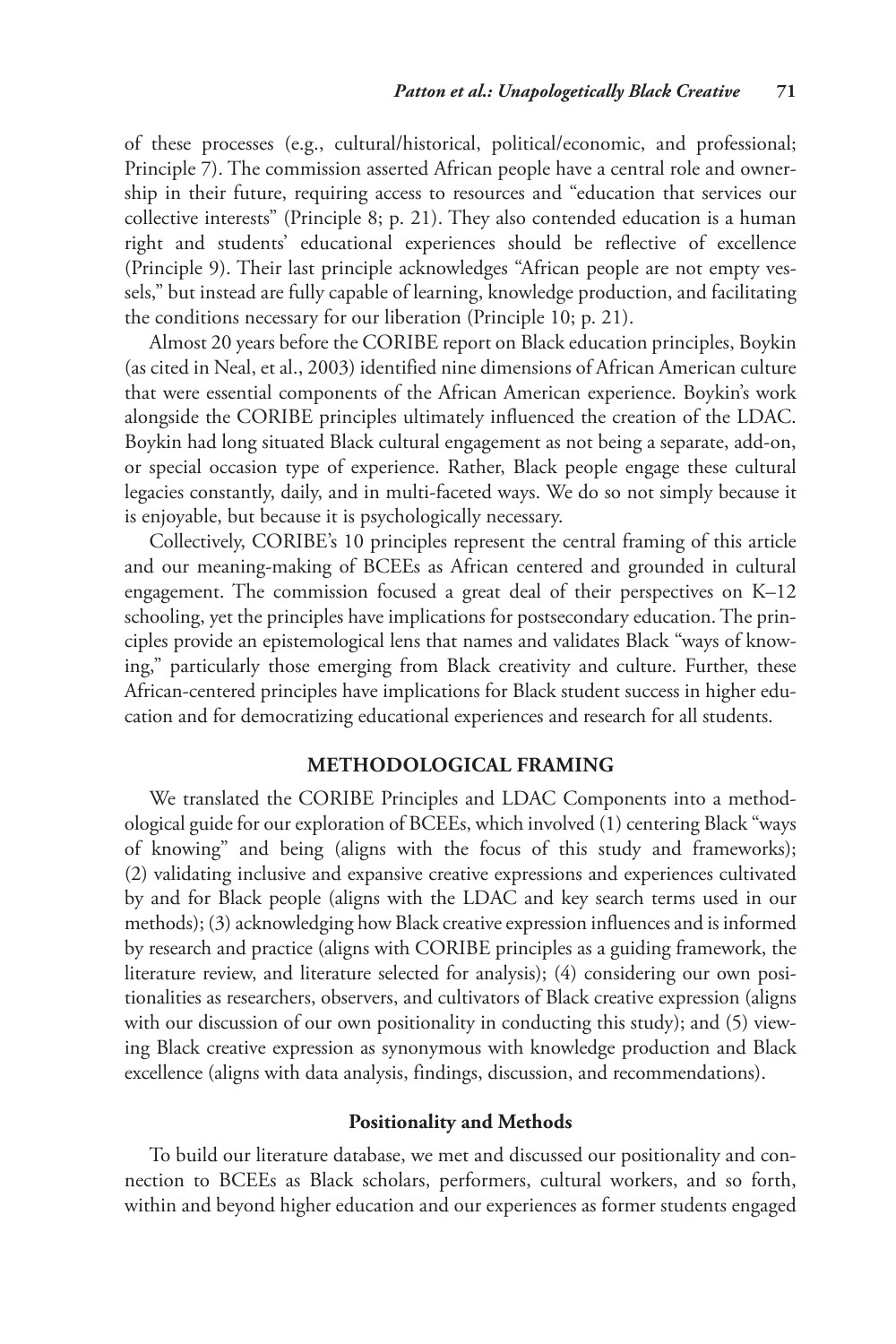| Black                   |  |
|-------------------------|--|
| African American        |  |
| Dance Team              |  |
| Gospel Choir            |  |
| <b>HBCU</b>             |  |
| <b>Black students</b>   |  |
| Stepshow                |  |
| Spoken Word             |  |
| Music Ensemble          |  |
| Hip-Hop Dance           |  |
| Praise Dance            |  |
| <b>Higher Education</b> |  |
| College                 |  |
| Music                   |  |
| University              |  |
|                         |  |

**Table 1 Keyword Search Terms**

in BCEEs during college and graduate school. We discussed participating in gospel choirs, step shows, poetry slams, listening to Hip-Hop, and so forth, as well as how those experiences were represented in the LDAC. Our discussion concluded with a set of keyword search terms (see Table 1). Using the search terms, we each did separate literature searches via Google Scholar and institutional library databases. We kept each search broad across academic databases using combination keywords (e.g., Gospel Choir + Black students; HBCU + band; HBCU + dance team; spoken word + Black students). We did not limit the search to educational journals, anticipating that literature from other fields (e.g., dance studies, ethnic studies) would emerge. We created a project folder in Google Drive to house the literature we found.

Although our original goal was to identify research focusing on Black students in higher education related to our keywords, we ultimately found the literature on BCEEs in higher education to be sparse and disjointed. We collected 82 pieces of literature, including articles, book chapters, academic commentaries, dissertations, and theses. Following our literature search, the team reconvened to discuss and organize the data. We initially sorted the literature into eight categories that were ultimately condensed into four categories (see Table 2) and examined each item for inclusion in our analysis. Upon sorting and reviewing the items, only 27 met our criteria: (1) focused on a specific BCEE, meaning it highlighted an actual initiative or effort; (2) highlighted the value of BCEEs for Black students, or college students broadly; (3) situated within a higher education context. Items failing to meet these criteria were incorporated alongside other relevant literature to contextualize and make sense of the data for each BCEE. For example, Boyer (1979) was not included in our database because it focuses on gospel choirs, but not on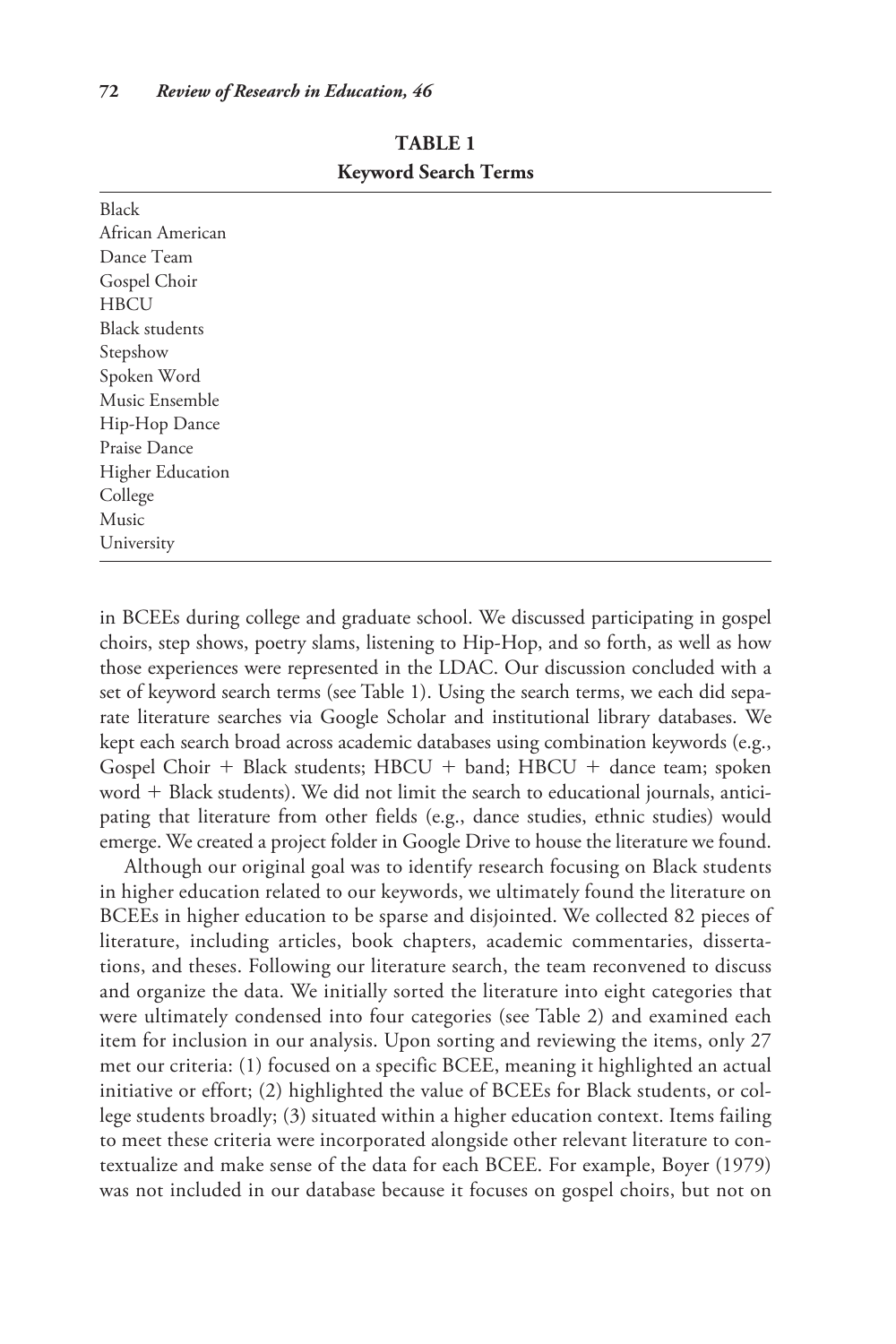| Folder                                         | # of Works | # Included in Database | Database Citations                                                                                                                                                                                                    |
|------------------------------------------------|------------|------------------------|-----------------------------------------------------------------------------------------------------------------------------------------------------------------------------------------------------------------------|
| Art/theatre                                    | 3          | $\Omega$               |                                                                                                                                                                                                                       |
| Dance teams/<br>marching<br>bands/<br>stepping | 20         | 10                     | Bowie & Siriano, 2011; Carter,<br>2013; Clark, 2019; Cragun, 2020;<br>Fine, 1991; Hatcher Puzzo, 2014;<br>Kerr-Berry, 2012; Malone, 1990;<br>McGreggor, 2020; Walker 2019                                             |
| Music/gospel<br>choir                          | 20         | 12                     | Dilling, 1995; Harrison, 2014;<br>Howell, 2019; McCrary, 2001;<br>Pope & Moore, 2004; Sablo,<br>2008; Schuff, 2014; Snorten,<br>2010; Strayhorn. 2011; Walker &<br>Hamann, 1995; Walker & Young,<br>2003; Young, 2005 |
| Spoken word/<br>poetry                         | 40         | 5                      | Desai, 2016; Endsley, 2016; Jenkins<br>et al., 2017; Muehl & Muehl,<br>1976; Williams & Stover, 2019                                                                                                                  |
| TOTAL                                          | 82         | 27                     | 27                                                                                                                                                                                                                    |

**Table 2 Literature Categories**

students and is not situated in a higher education context. However, Boyer provides an overview of historical and contemporary gospel music and provides context for one section of our findings on gospel music. In another example, we originally found 40 items related to spoken word poetry but, upon further examination, only five matched our criteria of being situated in higher education. The remaining were K–12 related. Rather than completely dismiss the articles related to K–12, we instead used them to offer a broader literature base for the items we included in the database. For our analysis, we focused on identifying how the authors of each piece discussed the BCEE form and its role in higher education. We organized our analysis into three BCEE areas: Movement and Dance (Freedom of Movement), Music and Black Aesthetics (Freedom of Voice), and Spoken Word Poetry (Freedom of Tongue).

# **Limitations**

Our data is not without limitations. It was challenging at points to sort the data because our search was broadened to include expansive and inclusive scholarship on BCEEs. Allowing flexibility in the search was necessary to ensure we had sufficient data for analyses. For example, although we would not typically include theses and dissertations in our database, it was necessary to do so given the limited literature on BCEEs. Further, we had planned to focus on research articles, but found it necessary to also include a book and/or book chapters given the information available. Also, the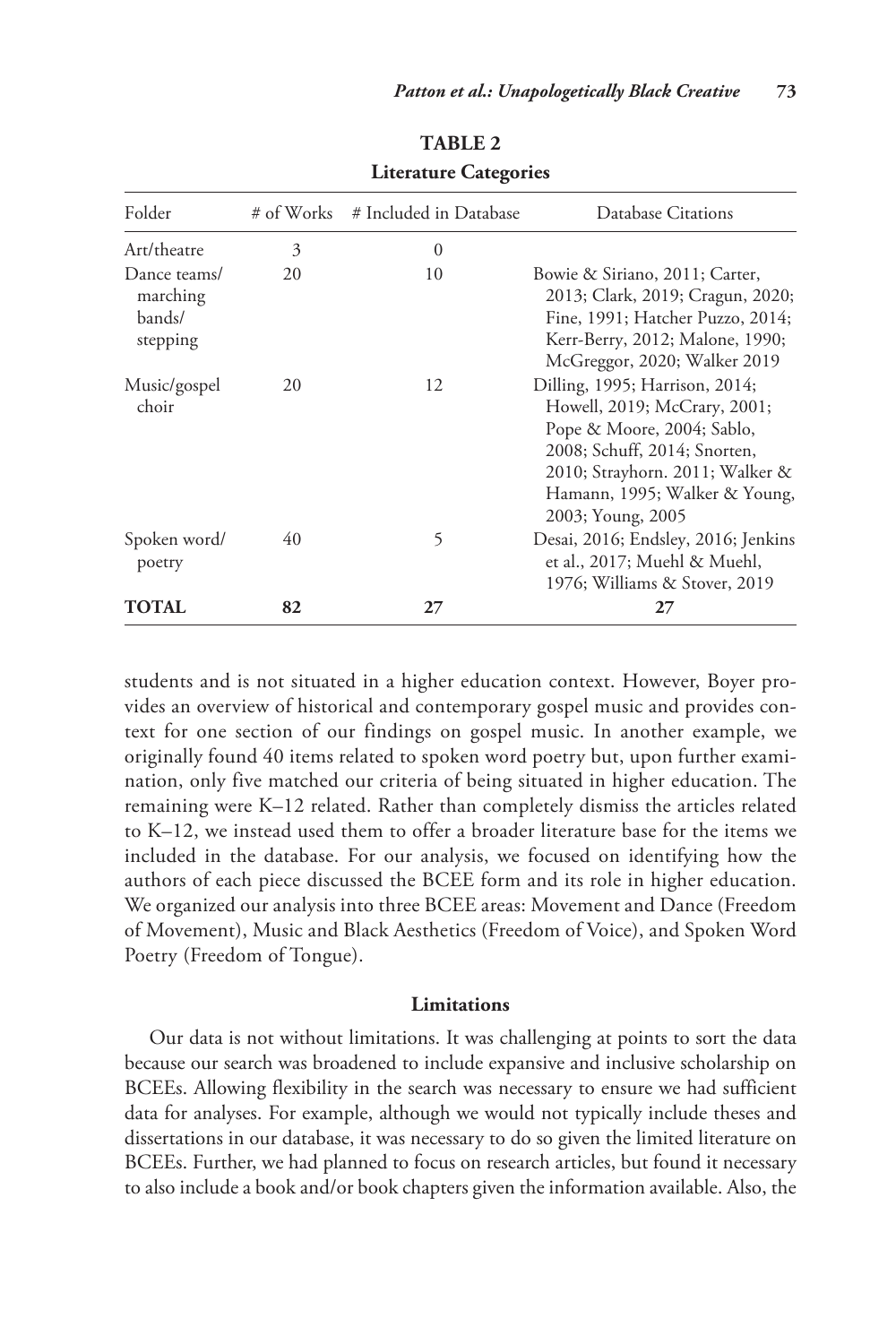literature we ultimately included in the database was not robust enough to constitute a finite dataset; hence our decision to use additional literature to help frame our analyses. We also agreed that knowledge production and information about BCEEs does not exist solely in journals, resulting in our decision to broaden which publication sources counted (e.g., journals, book chapters, dissertations). Further, we agreed that BCEEs go well beyond what we found for our analyses, but we focused on what was available because of our data search.

# **Findings and Discussion**

In the following sections, we describe each form of BCEE represented in the literature. Our analyses focus on the form itself and is framed by the literature in our database. Additional relevant literature is introduced to offer more context. We attempted a more integrative approach, allowing us to frame the discussion of the BCEE through an African-centered lens as noted in the CORIBE framework. We situated each BCEE as a "way of knowing" for Black people and note its connection to LDAC, higher education, and Black students. We begin our findings with a focus on Movement and Dance (Freedom of Movement; 10) and Music and Black Aesthetics (Freedom of Voice; 12), which had the most articles. We conclude with Spoken Word Poetry (Freedom of Tongue; 5).

# **Movement and Dance as Black Creative Educational Experiences (Freedom of Movement)**

Boykin (as cited in Neal et al., 2003) defined "movement" by stressing its importance within daily cultural interactions. Movement is "an emphasis on the interweaving of movement, rhythm, percussiveness, music, and dance, all of which are taken as central to psychological health" (p. 50). Within contemporary Black American culture, there is an explicit focus on movement through artistic performances like dance and everyday performativity of body language (Jenkins, 2021). The way individuals walk, stand, and project through their bodies communicates strong messages and alternatives to erasure. Where verbal confrontation of stereotypes, microaggressions, and anti-Blackness might be met with dangerous consequences, body posture, movement, and creative expression can present a meaningful counter-narrative for Black people.

# **Historical Perspectives on Movement in Black Culture**

Movement has historically served a critical role in African American culture. In African societies, dance was used as a form of communal celebration (for births or marriages) or as part of daily work. It was a tool to communicate, bring people together, and affirm an optimistic outlook for both the present and future of the community (African American Registry, n.d.; Eze, 2006; Kuwor, 2017).

During enslavement, many cultural practices were adapted to resist the increasingly oppressive laws and mandates created to restrict movement because of its close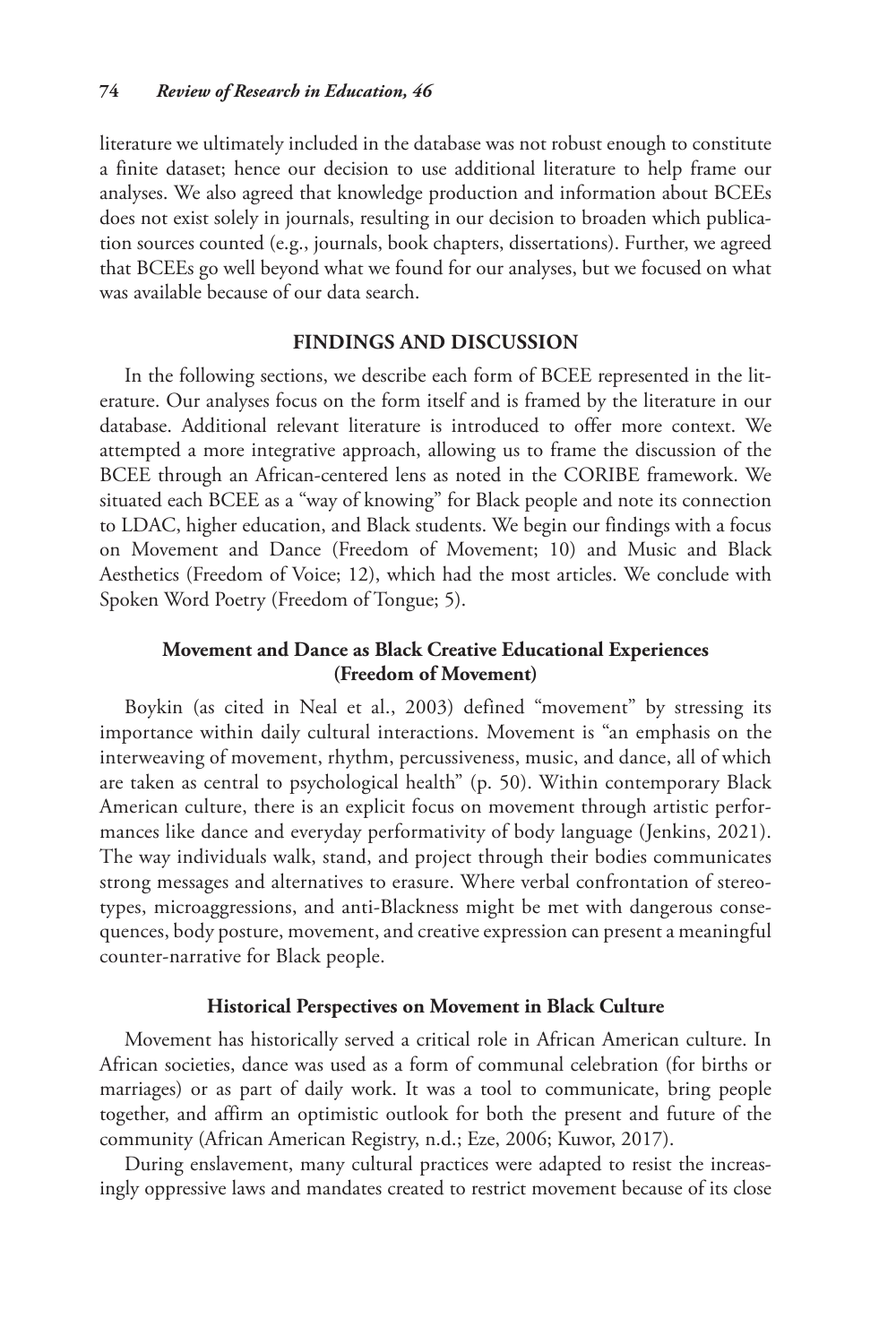association with organizing, community building and, ultimately, escape (Gates, 2013). Yet, Black people strategized to use allowed forms of movement to resist cultural oppression. For example, with "stepping," Black people used their bodies to replicate drumbeats in response to the outlaw of African instruments (Clark, 2019). In our present context, "stepping is a community dance form, in that it showcases various aspects of not only Black Greek life, but also Black life" (Branch, 2005, p. 316). Referenced as a "vernacular dance," Branch added that stepping is done within groups, and promotes unity. She explained:

Stepping is a marriage between the visual and the oral, characterized by precise, synchronized body movements that are stylized and percussive. Frequently coupled with songs, chants, and verbal calls, stepping is a vibrant performance practice that has been shaped by the experiences of blacks, yet it continues to evolve. It is a mixture of Old World and New—the product of a variety of African, African American, and American influences that have been melded over the course of decades. (pp. 316–317)

# **Freedom of Movement on College Campuses**

On college campuses, stepping, as just one example of movement, can be entertaining and affirm group identity at the intersection of "cultural performances" and "social drama" (Fine, 1991, p. 55). College students engage in various forms of movement-based learning experiences in the co-curricular. These experiences include (but are not limited to) sports dance teams, Hip-Hop dance crews, fraternity and sorority step teams, marching bands, spiritual praise dance groups, African dance troupes, and Caribbean dance troupes. According to Neal et al. (2003) such learning experiences promote leadership development, reconnect students to important forms of African cultural ethos, cultivate resistance, offer avenues for psychological health, and establish a platform to freely speak, tell stories, and emote using the body as a communication tool.

Referencing Foster's 2009 book, *Worlding Dance: Studies in International Performance*, Kerr-Berry (2012) pointed out the divide between the traditional "concert-dance" paradigm within most postsecondary academic dance programs and the more social dance experiences happening within the co-curricular. The disassociation of many formal academic dance programs from popular dance forms like Hip-Hop (rooted in Black and Latinx culture) also disconnect them from historical African American dance forms.

Cultural forms of dance directly connect to a community's way of life. In a study chronicling the development of an academic dance program on a rural HBCU campus, Hatcher Puzzo (2014) shared the intentional ways the college approached marrying dance education and performance with a deep contextual understanding of the social and historical meaning movement conveys within the African American experience. As part of their efforts, the college invited Judith Jameson to give a distinguished lecture establishing the pursuit of artistic dance as a mix of personal passion, social engagement, and historical struggle for African Americans (Hatcher Puzzo, 2014). For some students, regardless of their passion for dance or their natural talents, the Western concert-dance based academic program is purely aesthetic, void of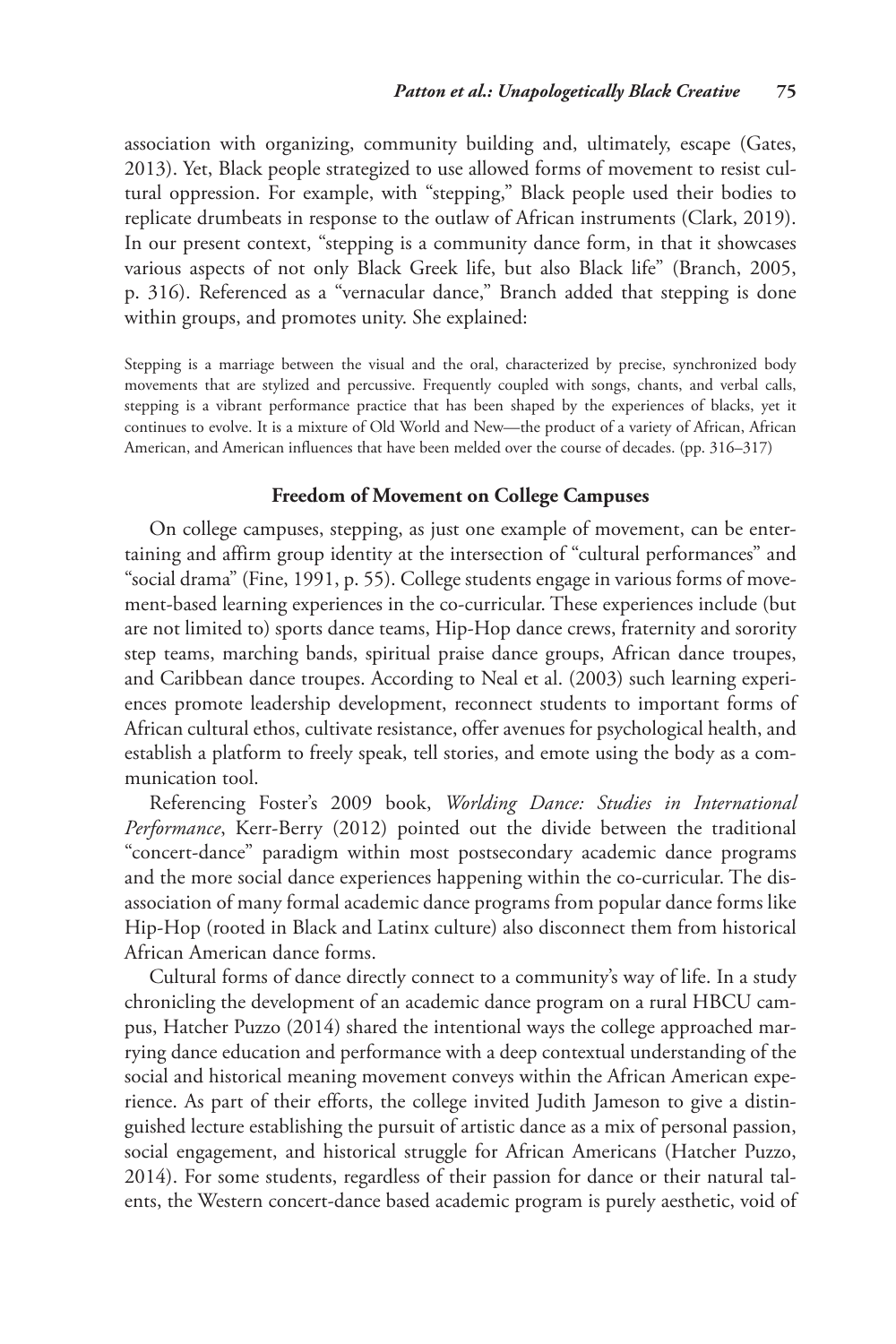cultural statement and expressive flexibility and may not seem attractive. Therefore, "social" dance spaces may be more attractive, even if these spaces have largely been ignored and unacknowledged as legitimate spaces of learning by the institution (Kerr-Berry, 2012). Commenting on the tendency for higher education institutions to ignore "social dance" experiences on campus, Kerr-Berry (2012) asserted, "Such practices reflect an inattention to the 'social body' of our students. Social and popular forms have always been a barometer of currency and predictors of change and built on the bedrock of African American dance and musical traditions" (p. 50). In many traditional dance programs, arts departments, and performing arts centers, dance is approached from a Eurocentric world view (Kerr-Berry, 2012).

In some ways, the intentional exaggeration of body movement among dance teams, marching bands, and step teams represents an academic juxtaposition of Black ways of being, doing, and expressing (Clark, 2019; Malone, 1990) against the Whitecentered standards for performance often required within other campus spaces (classrooms, meeting rooms, faculty offices, and across all disciplines, not just the arts). Within the field of dance, some dance education scholars are pushing for the field to question "how bodies dance, what they dance, and who gets to dance" in these programs (Kerr-Berry, 2012, p. 51). Bowie and Soriano (2011) found this learning and engagement can be fostered in the classroom and in combination with other BCEEs. They engaged students from a dance course and an African American poetry course in a 3-week immersive experience "where they bridged the intrinsic power of verse with the fluidity of a choreographic movement study" (p. 45). The project was beneficial in exposing students to dance, poetry, and the history of cultural arts in protesting oppression and injustice. Walker (2019) examined dance curricula in postsecondary institutions, arguing "black dance aesthetics and knowledges" were typically situated on the margins of dance department curricula. She proposed an "entercultural engaged pedagogy" as one way to decolonize dance in higher education (p. 36).

For example, when popular forms of dance like Hip-Hop are offered as courses, it is often for the purpose of building enrollment numbers and not to fully integrate the cultural, artistic, and historical contributions of African American dance into the course of study (Kerr-Berry, 2012). In other words, Hip-Hop within the academy is used as a commodity—to make money and sell a product (courses)—rather than being respected as a rich educational experience. Kerr-Berry (2012) goes on to reference dance scholar and professor, Susan Leigh Foster, and her challenge of the divide between university academic dance programs that are rooted in the concert dance paradigm and the socio-cultural and socio-political nature of more popular forms of dance. According to Foster, many academic dance programs do not associate with dance clubs on campus or experiences that are centered in popular dance or the "diasporic identity" of the student body like swing or Hip-Hop. This creates a literal divide between dance as an artistic study and dance as a cultural way of life—as a reflection of a cultural history and contemporary experience. Quoting Foster, "'Art' dance or 'concert' dance dwells in the unmarked realm of aesthetics, removed from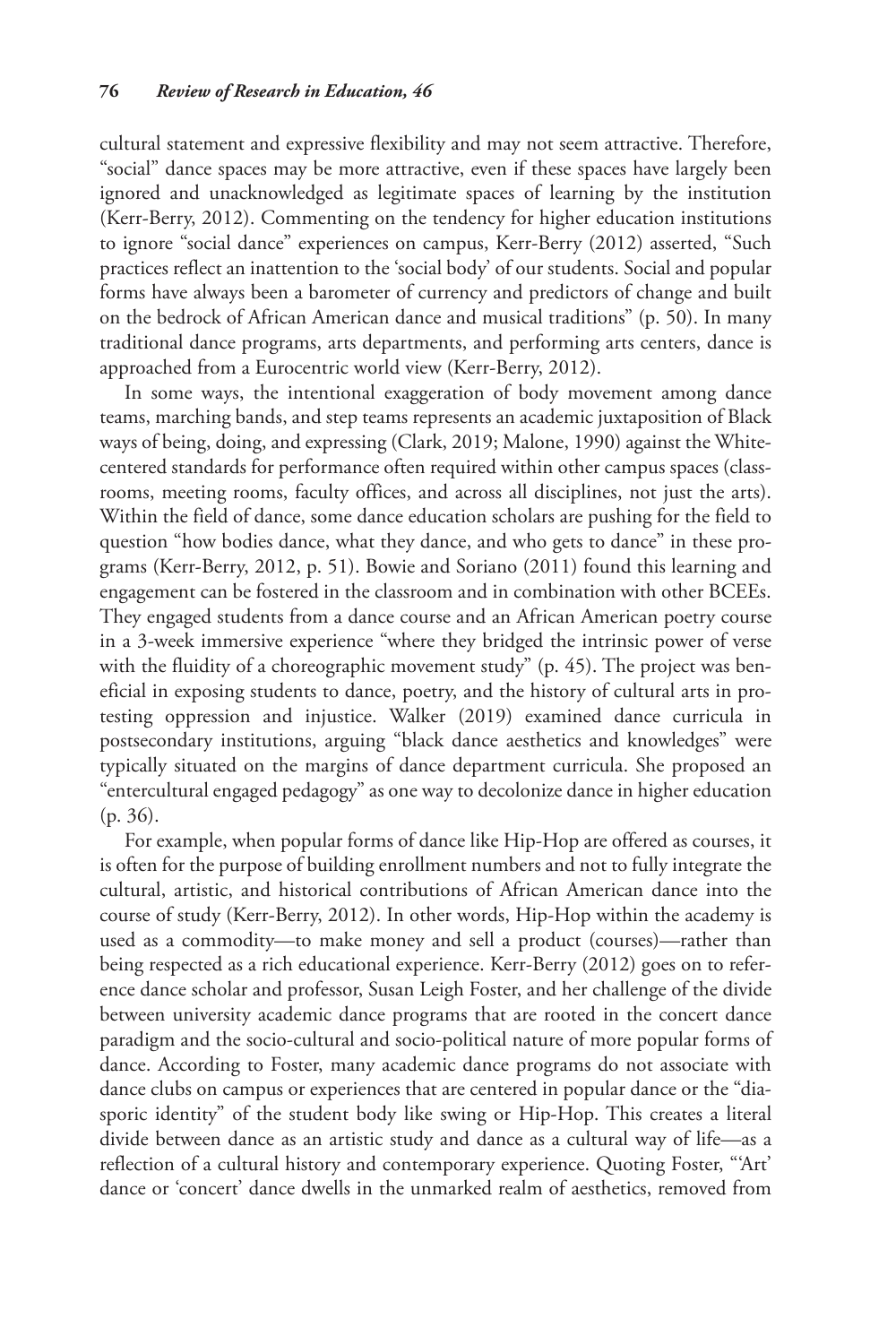both the social and political, whereas 'culture' nights use dance as a marker of, and integral to, a way of life" (Kerr-Berry, 2012, p. 50). This "way of life" might mean that dance becomes an important venue through which people embody ethics of personal agency, activism, advocacy, leadership, and political expression.

#### **Movement in Co-Curricular Spaces**

Within co-curricular dance spaces, students and their professional advocates can respectfully develop educational experiences rooted in Black artistic movement and integrative of excellence and hard work. An example of this in practice can be found in the HBCU Marching Band. Malone's (1990) historical narrative of the FAMU Marching 100 suggests the critical element that makes audiences and even other competing bands respond so favorably to the band at FAMU is not just its embrace of dance (for which it is famous). Rather, it is the tradition and legacy of the band, communicated through its motto: "Perfection in music, highest quality of character, and precision in marching" (p. 59). The band is used for recruitment purposes and represents institutional values. Malone (1990) noted, "Many students attend the university just to play in the band. Those admitted to the band often cite that part of their experience at FAMU as 'the most significant aspect of their college years'" (p. 73).

The marching band is valued as a critical institutional resource at HBCUs (Clark, 2019). Dating back to the early 1900s, the marching band was used as a recruiting tool because of its organic ability to blend Black cultural forms of expression (expressive body movement, bold dances, vivacious artistic expression) with the idea of college participation. The marching band gave an energetic, culturally authentic introduction to college. Over 100 years later, this legacy continues. In his examination of the experiences of gay undergraduates participating in HBCU marching bands, Carter (2013) shared the insights and comments of several band alumni who noted the marching band experience as most central during college. The marching band was a space of comfort and shelter from the "othering" they experienced daily. The marching band was a unique performance space allowing students to simultaneously "stand out" and "blend in." Furthermore, HBCU marching band culture enhances sport consumption, promotes community and family, and provides a safe space cultivating loyalty and pride among students (McGregor, 2020). While there is currently ongoing debate about issues of exploitation and equity within revenuegenerating sports that make a benefit like promoting "sport consumption" potentially problematic (Beamon, 2008; Beamon & Bell, 2011; Harper, 2016; Harper et al., 2013), there is also a deeper history of the ways that the integration of college football depleted most HBCUs of the elite Black athletes. This flow of talent into wealthier predominantly White institutions (PWIs) helped to build their programs and conferences into multi-million dollar operations and served to exclude HBCUs from this national setting (ESPN, 2019). The ways that the marching bands now contribute to game attendance helps to sustain and support student athletes and athletic programs at many HBCUs.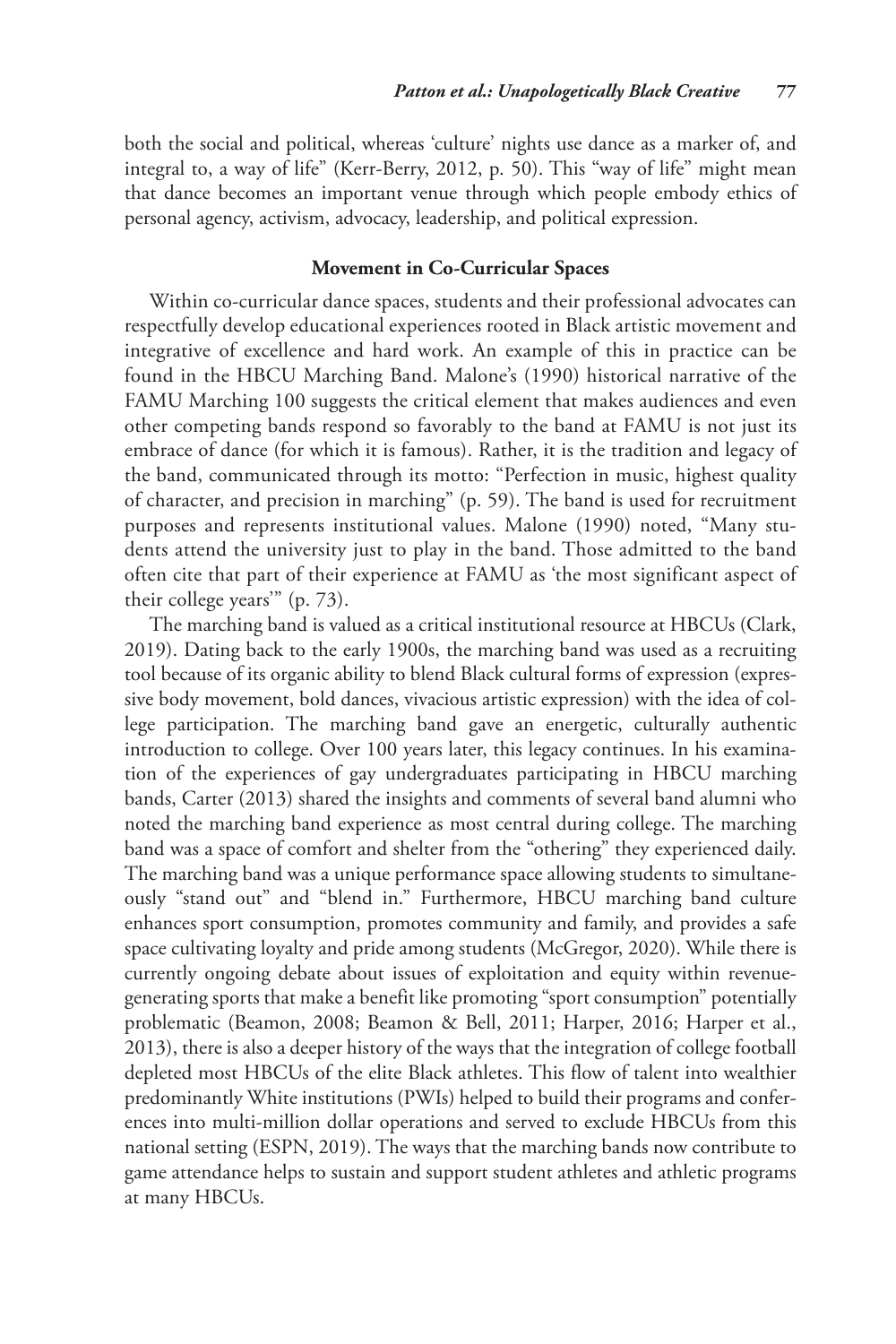## **Student Development Outcomes of Movement and Dance**

# *Leadership and Student Agency*

Carter (2013) suggested music-based educational initiatives like college marching bands and dance teams offer an important anti-oppression opportunity where educators "can compellingly move toward social justice by addressing student agency, crisis, curriculum, uncertainty, suffering, successes, artistic expression, and so forth" (p. 40). These co-curricular, dance experiences serve as critical spaces of student development and leadership identity formation within what has typically been considered leisure space. Cragun (2020) asserted that leisure spaces generally help participants form both individual and group identity. Cragun (2020) explains that moments of individual self-expression (showing off, improvisation, cypher performance) are a key aspect of Black identity expression within dance leisure spaces. Individuation intermixes Africanisms like "communalism/collectivity" and "expressive individualism," and allows the dancer to both participate in a group or communal dance experience and simultaneously express their individual or unique approach to the craft. This positions dance leisure spaces as having expressive flexibility, but as also promoting leadership and agency (because students and staff largely work collaboratively to organize the team, choreograph the routines, and promote the organization's events on campus). Students are active agents as both individual dancers and as leaders within the larger group experience. The presence of student voice democratizes the space in important ways because students are allowed to bring their existing cultural knowledge (from their home communities and past experiences) to help shape a college learning experience.

Within the college marching band, student leaders often work with the band director to help organize, mentor, and train junior band members (Clark, 2019). Referencing the FAMU Marching 100, Malone (1990) noted:

As a builder of character, pride, self-respect, leadership-and as the record shows, academic excellence-the Marching 100 is unparalleled on FAMU's campus. The organizational structure of the band is designed to give band leaders an extremely active role in the preparation perfection of half-time shows. (p. 74)

Students also assume leadership roles within other dance-based co-curricular experiences. Cragun (2020) highlighted a university dance team and their work in planning an annual dance showcase at Brigham Young University. Students organize and plan the event, choreograph the performances, and lead the dance teams. Staff of the Multicultural Student Services office (MSS) serve as advisors by providing funding, venue space, and institutional oversight of the program. While the article points out the involvement of MSS helps to ensure annual sustained programming, there is also a political reality present. The university's control over the MSS department results in "symbolic power of the white majority and continued symbolic violence by 'dehistoricizing' participation in multicultural events and normalizing white control of multicultural events" (p. 17). In these co-curricular, cultural, leisure spaces, the institution can exercise power, control, and restraint while still refusing to affirm and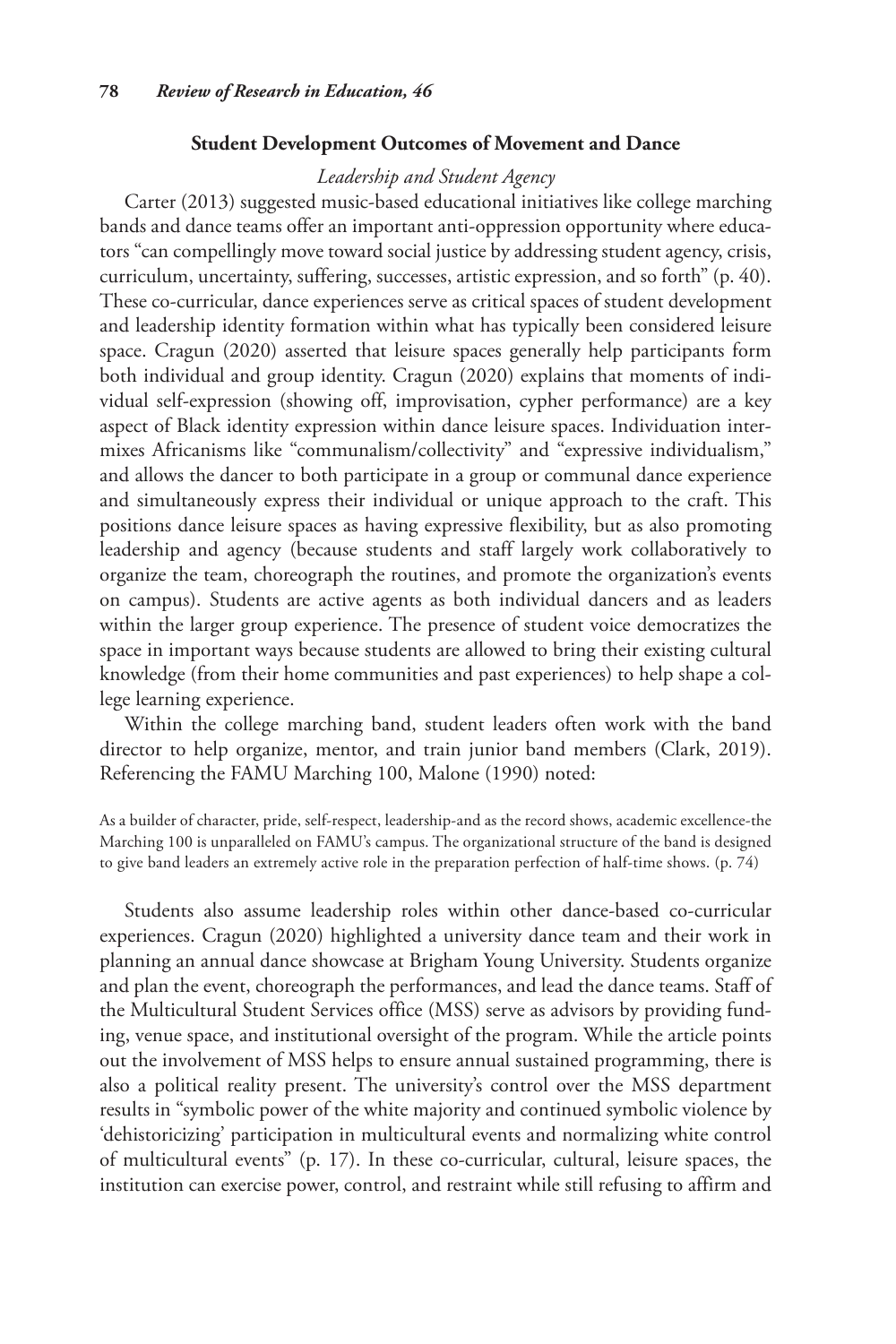acknowledge the student development and education occurring within these spaces. In other words, the institution can own and control the program, but not affirm and document its impact.

## *Physical and Mental Health*

Dance and movement also promote psychological health. Black students experience racial battle fatigue while navigating the school. The dancehall, juke joint, or nightclub has long been an important space for cultural healing and the release of stress (Admin, 2016; Meszaros, 2019). Dance also serves as a source of mental power and strength. In discussing the value of Hip-Hop dance within academic environments, Lori Teague, director of the Emory Dance Program noted, "This form is about improvisation and individuality—an expression of power and creativity" (Yarbrough, 2020, para. 8). Engaging dance and creative movement allows a self-directed form of learning. While there is undoubtedly an aspect of creative movement that values freeing the body allowing it to move openly and privileging improvisation—there is also a heightened value for skill development that is not imposed by an instructor, but, rather, is organically embraced by the dancer. Dancers decide what moves they want to learn, what aspects of the dance require more practice, and what components they will freestyle and improvise. Even among more organized dance teams with a lead choreographer, the act of learning the routine is often instructional, self-directed, and communal. Everyone contributes to the development of the routine. This act of "taking back" power and control of one's life is critical to psychological health (Boykin, et al., 1997). Further, Sulé (2016) references the healing nature of Hip-Hop and its capacity to promote college student belongingness.

# *Community Building*

Experiencing a cultural community is another critical impact of Black cultural dance experiences. Banks (2009) found that participation in the arts among college educated and middle-class African Americans strongly contributed to their sense of racial unity and the continued formation of their cultural identity. Many forms of African American dance are inherently community or group-based. African dance is typically a group performance; Hip-Hop dance usually involves competitive crews or individuals performing within a group cypher; fraternity or sorority stepping, and strolling is a group experience. Community is formed both among the dance crew and within the audience during the performance.

Dance crews often generate cultures of support, challenge, and comfort, the foundation of what it means to be in community. Members of many HBCU dance teams stress how much they value the "sisterhood" formed or how they learned to challenge and support teammates. Pritay Washington (2021) compared the elements of a good dance to the elements of a good relationship, suggesting both include "mutual caring and respect, trust, listening, being present, and a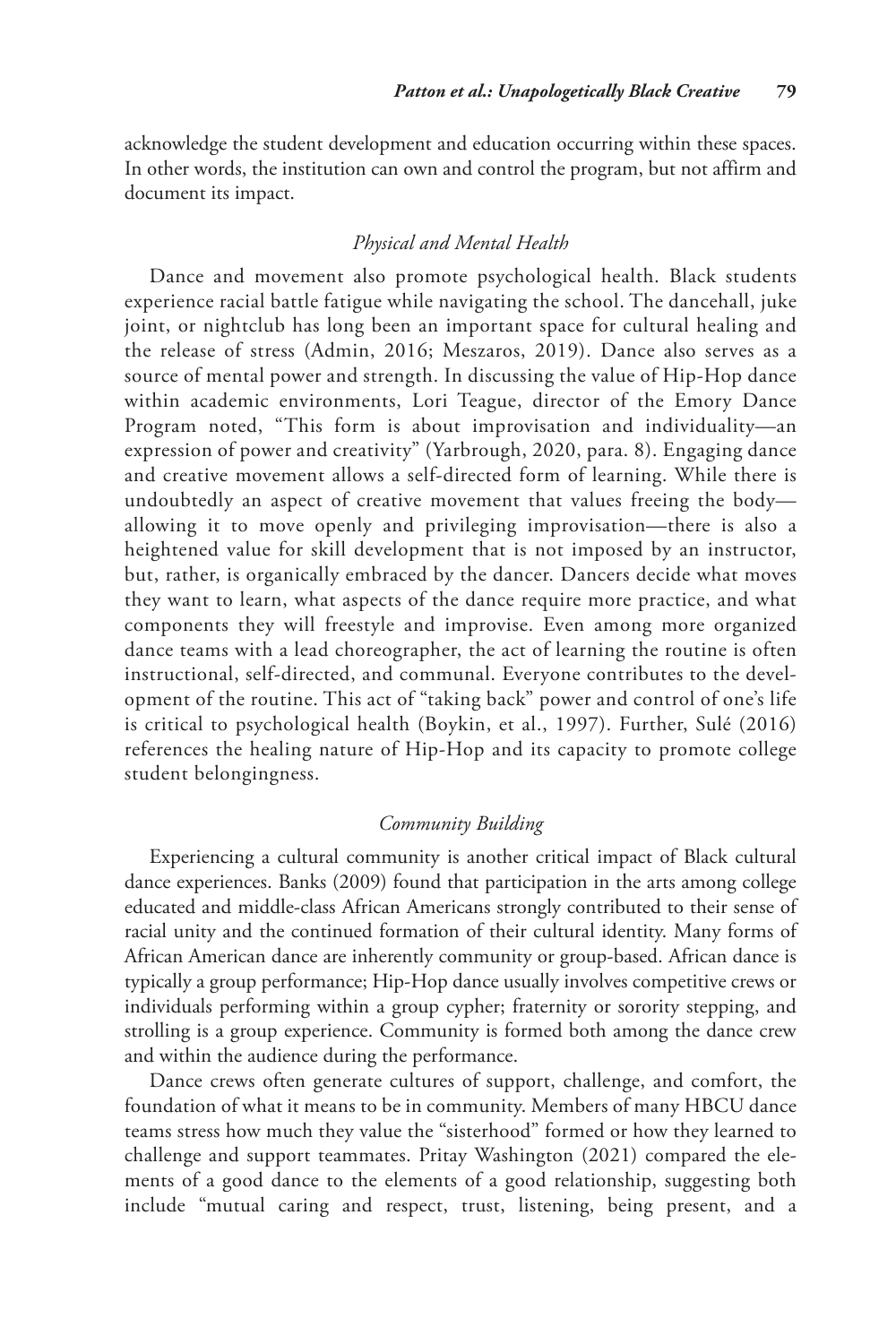willingness to be vulnerable and open to possibility" (Washington, 2021, para. 5). But dance communities also develop mindsets and self-beliefs critical to academic and professional success. Several years ago, Strife TV filmed a segment on Hip-Hop and higher education at the College of William & Mary ([https://www.you](https://www.youtube.com/channel/UCumLjJj2qgU3KrBLApI7DVQ)[tube.com/channel/UCumLjJj2qgU3KrBLApI7DVQ\)](https://www.youtube.com/channel/UCumLjJj2qgU3KrBLApI7DVQ). The focus was on the culture of breakdancing and the values it embodies. The students interviewed were b-boys and b-girls (break dancers) of all races and academic disciplines. They were not art students; many were majoring in the sciences. These students perfectly articulated how the culture and community of Hip-Hop cultivated life and professional skills they felt would propel them beyond the dance floor:

Breaking gives you that extra free style creativity. You can think freely and come up with your own method of doing things (Tigist, biology and mathematics major).

B-boying embodied three main traits that I'd really, really like to live my life by: hard work, determination, and just plain having guts. When you're out in the cypher you express all of these things in one dance. (Matthew, physics major;<https://www.youtube.com/watch?v=TC-D8b2cbSo>)

These comments show how the campus Hip-Hop dance scene pushed them to demonstrate hard work, determination, and courage. In her study of community building and feminism in Hip-Hop, Gupta-Carlson (2010) asserts many young adults who participate in socially conscious Hip-Hop spaces, believe participation can "nurture one's personal growth and bring together individuals who are dedicated to spreading peace, love, and equality in all sectors of society" (p. 525). In this way, BCEEs can serve as launchpads for other types of engagement in college. Gupta-Carlson (2010) cites the various forms of community-based organizing that takes place within Hip-Hop spaces (e.g., voter registration drives, anti-violence initiatives) as evidence of developing social and political capacity in young adults. The skill development often occurring when students self-promote their upcoming shows and events (social media networks, YouTube video teasers, postcards, and fliers) can be translated to political and community capital within future professional careers. Gupta-Carlson (2010) added,

How these hip-hop artists promote their work not only highlights the personal nature of hip-hop but also shows how hip-hop resembles daily democracy in which change comes about as a result of tireless citizen activity: the collection of signatures, the gathering and presenting of evidence, the holding of meetings, the rallying of people behind a particular cause. (p. 519)

Finally, Gupta-Carlson (2010) shares the comments of several b-girls who stress the traits, values, and qualities developed by participation in a dance crew: strength, resilience, confidence, attentiveness, vision, and the ability to push beyond initial capacity. The dedication these types of experiences build in students grows both courage and confidence while promoting community (Gupta-Carlson, 2010; Jenkins, 2021).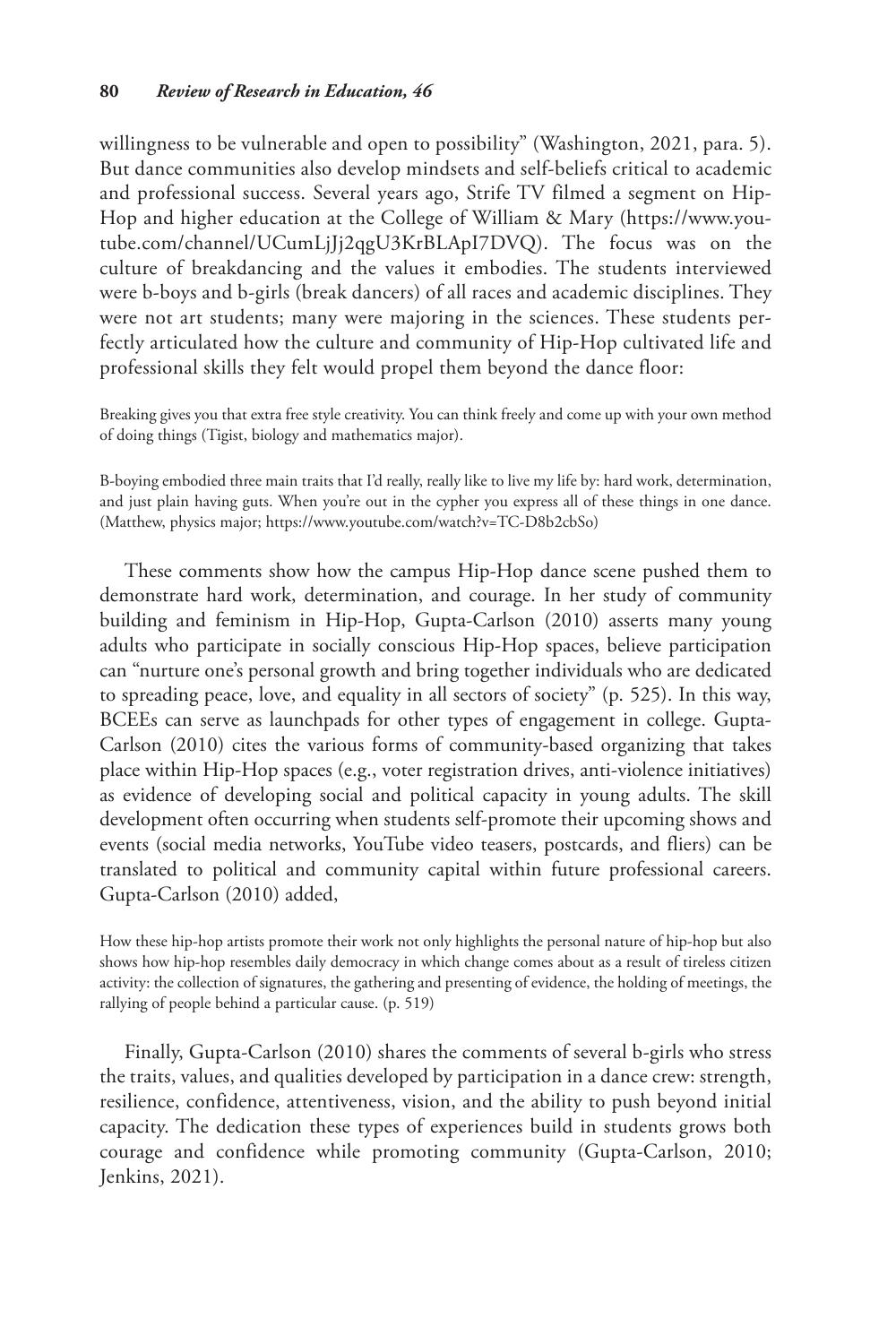### *Politics of Expression and Communication*

Dancers learn to speak through the body, relaying spiritual sermons through the praise dance or historical pride through the fraternity or sorority stroll (Rosenberg, 2006). Students' bodies are not just moving, they are speaking:

Black dance doesn't stand independently of black history, but rather wordlessly expresses the narrative of a people through movements, productions, and an individual's career. Their work raises social issues with their choreography, strengthens community through their programming, and uses history as a source of inspiration. ([https://artsandculture.google.com/story/the-story-of-black-history-and-culture-through-dance/](https://artsandculture.google.com/story/the-story-of-black-history-and-culture-through-dance/YwVx_bMlOiR2eQ?hl=en) [YwVx\\_bMlOiR2eQ?hl=en](https://artsandculture.google.com/story/the-story-of-black-history-and-culture-through-dance/YwVx_bMlOiR2eQ?hl=en))

Contemporary forms of cultural illiteracy (an inability to understand and decode the messages and meanings in creative movement) may influence why some faculty and staff in higher education institutions fail to affirm the intellectual, academic, and personal development merit of BCEEs. An inherent focus on White supremacist values and ideologies is a primary reason for cultural illiteracy. In any educational institution, what is deemed as important is taught and what is seen as unimportant is ignored. White supremacist values are often sustained as dominant culture within higher education by faculty and staff who maintain practices that place inherent value on Whiteness while degrading or ignoring Blackness. Mustafa (2017) asserts that while higher education institutions are led by people, White supremacy is upheld by people, embedded cultures, structures, and systems (Mustafa, 2017).

Scholars in and outside the field of higher education argue that college and universities are both a reflection and an engine of racial hierarchy wherein White supremacy is central (Harper et al., 2009; Patton, 2016; Wilder, 2013;). In the field of higher education, Harper et al. (2009) analyze historic anti-Black policymaking to destabilize assumed linear progress over racial injustice. Patton (2016) disrupts takenfor-granted narratives in higher education scholarship and argues college and universities are "deeply rooted in racism/white supremacy, linked to imperialistic and capitalistic efforts, and serve as venues through which formal knowledge production rooted in racism/white supremacy is generated . . ." (p. 3). Together, these critical works support what West (as cited in Mustafa, 2017) calls operationalized White supremacy, in that it works "by convincing [Black people] that their bodies are ugly, their intellect is inherently underdeveloped, their culture is less civilized, and their future warrants less concern than that of other peoples" (p. 713). Further, colleges and universities manufacture these beliefs (Mustafa, 2017).

Mustafa (2017) refers to the creative spaces and practices where Black people engage in acts of self-care, self-definition, and resistance as "Black life-making," or spaces of possibility and freedom. Undoubtedly, spaces of creative movement can be classified as spaces for "Black life-making." In his overview of college students' Hip-Hop experiences and worldviews, Petchauer (2010a) noted college students engage in Hip-Hop in a variety of ways beyond simply listening to music (which he notes as a more passive form of engagement). He stresses that breakdancing speaks to the kinesthetic elements of the culture and results in significant personal development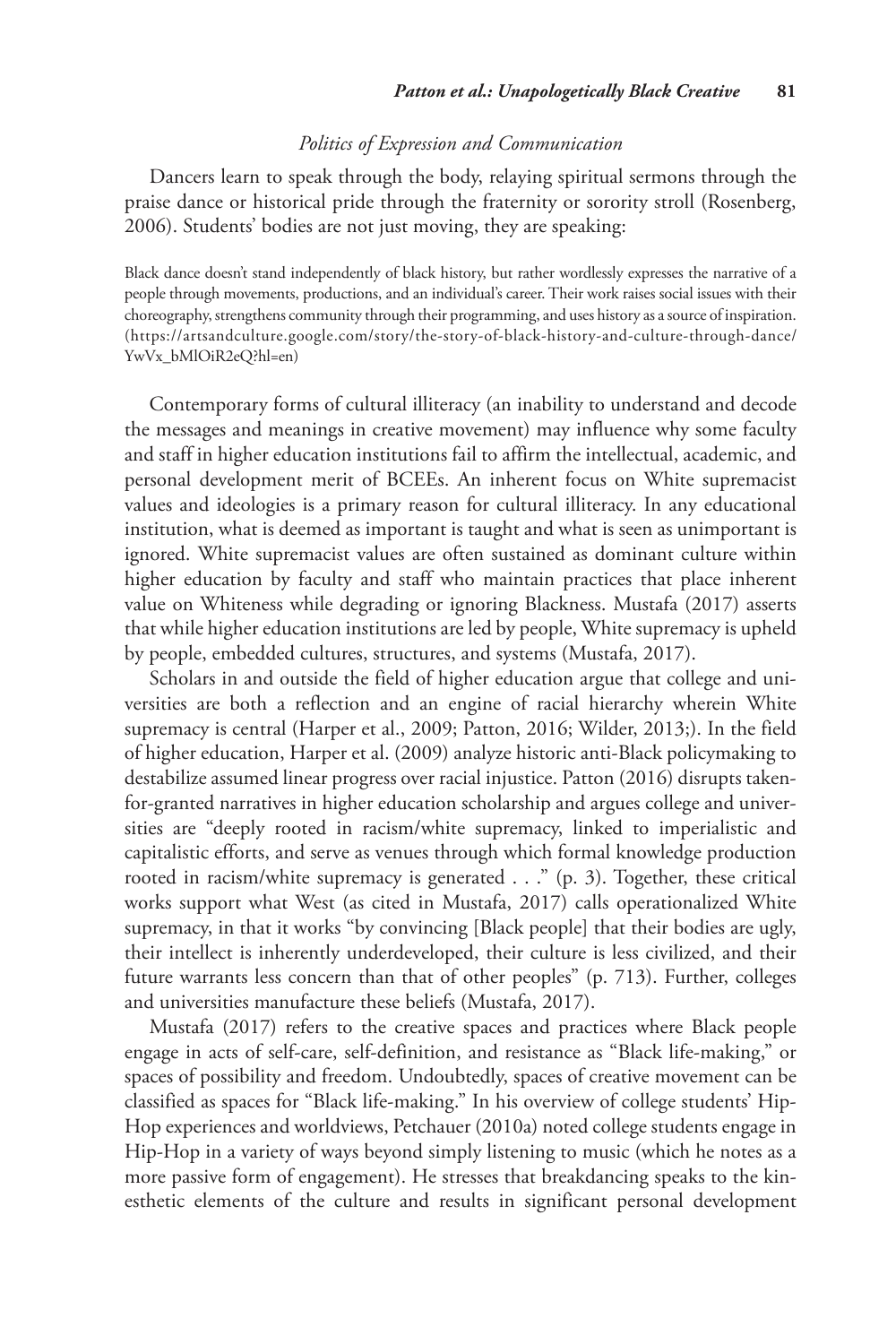outcomes such as building confidence, offering an avenue for creative expression, and establishing a strong sense of connectedness to a cultural community (Petchauer, 2010). His is one of a very few research studies (see also Guiffrida, 2003) examining the educational benefits of cultural student organizations (Harper & Quaye, 2007; Museus, 2014; Strayhorn, 2012). Petchauer (2010b) "raises questions about how students can use such organizations and activities to formulate their perspectives of university education" (p. 784). This connects well with Gupta-Carlson's (2010) idea of "clearing space" and how some feminist-minded women within Hip-Hop scenes often create women-centered Hip-Hop networks, such as women writing circles or girl-only concerts. They clear the space of sexist, misogynist, oppressive mindsets and center the experience on women's ways of knowing, being, and performing. This concept of "clearing space" can also be applied to the cultural inclusion work Black college students are doing by moving their participation in student organizations beyond personal enjoyment and having fun, toward purposefully "clearing space" to showcase their culture, free of the constant micro-aggressions or explicit racism encountered elsewhere on campus.

Petchauer (2010b) stressed that college faculty and administrative leaders must assess the desirability for a critical mass of students to view university education as lacking important representations of their "ways of knowing" and realities. Too often, Black students must create their own culturally rich learning experiences. And because of who developed the experiences (students), where they are housed (student organizations or cultural centers), and what they involve (Black creative expression), educational leaders are often unaware they even exist or are unable to adequately understand, interpret, and evaluate their educational impact.

# **Musical Performance as Black Creative Educational Experience (Freedom of Voice)**

Boykin (1994) noted African Americans portrayed certain cultural behaviors only understood within context. These behaviors stem from "ways of knowing" Black people have developed and utilized to navigate the world. These "ways of knowing" have produced some of the most revered and celebrated cultural phenomena including distinct musical artforms that span generations. In this section, we examine characteristics of Black musical performance tradition broadly, in addition to key historical and contemporary examples of musical entities that have developed and evolved on college campuses which we identify as BCEEs.

# **The Black Aesthetic in Music**

It is impossible to discuss Black music participation and performance as BCEEs on college campuses without acknowledging the characteristics of the music itself. This starts with examining the aesthetic by which it is governed. Hall (1993) described the Black aesthetic as "the distinctive cultural repertoires out of which cultural representations were made" (p. 110). The Black aesthetic was critical to the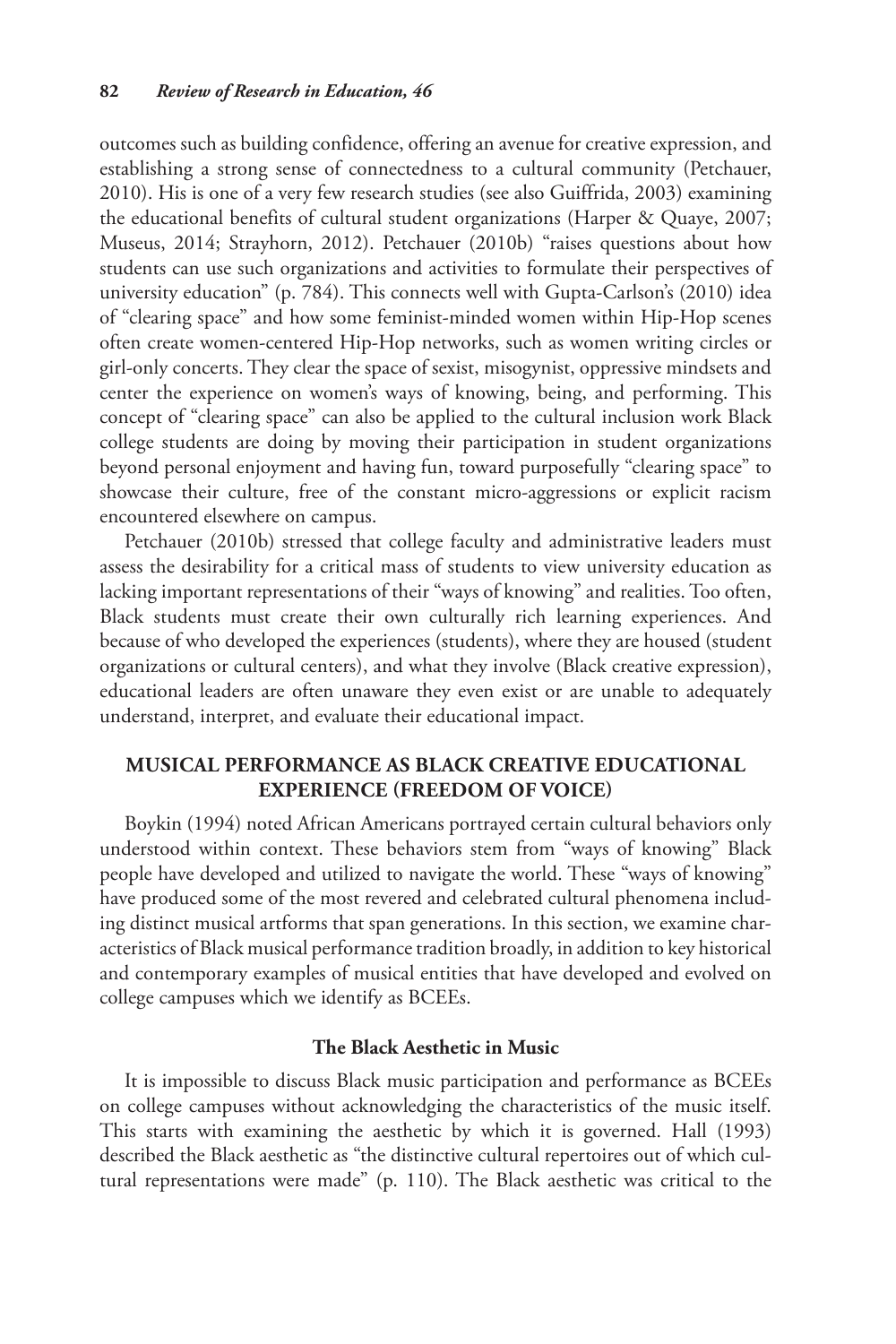development of an African American identity during a revolutionary time in American politics, calling for artists to remain connected to Black communities (Neal, 1968). The Black aesthetic reveals that Black culture is nuanced, multifaceted, and dynamic, as reflected by the Black experience.

The cultural and artistic ideals of West African traditions are the primary sources from which the Black aesthetic derived (Williams-Jones, 1975). Black gospel music, for example, has remained in close proximity with these origins by honoring key components such as dancing and shouting, falsetto, repetition, improvisation, communal participation, hand clapping, foot stomping, call-and-response, and oral tradition (Williams-Jones, 1975). These styles reflect historical, educational, economical, socio-cultural, and religious influences on African American experiences (Jackson, 2014). They also challenge White-centric views and norms regarding the transmission of culture, for example, the belief that a viable culture must be written (Gordon, 2004). Black people possess a vibrant culture passed down from one generation to another. This oral tradition has sustained some of the most valuable and sacred parts of Black culture, including music by way of spirituals, blues, and gospel.

#### **Gospel Music Performance**

As one of the most vital musical traditions, gospel music honors the contemporary Black religious experience and is deeply engrained in Black life (Jackson-Brown, 1990). Burnim (1980) argued that gospel music is much more than a genre, but it represents a "complex of ideology, aesthetic, and behavior" (p. 69). Gospel and other forms of sacred music are inextricably linked to the Black church, where initial encounters with spirituality and religion take place. These encounters are layered with transformative experiences connected to healing, peace, forgiveness, salvation, understanding of purpose, and other forms of spiritual awakening. Some of these experiences are facilitated by a gospel song from the choir, praise team, or soloist, and considered liberating for attendees who witness the performance. Burke (2015) noted the relationship between gospel music and freedom in this way, "Gospel music is always about freedom: freedom to dance, freedom to express, freedom to move, freedom to be. It is the hope of freedom that drove its humble beginnings and . . . the love of freedom that keeps it alive today" (p. 17).

## *Improvisation*

One way this freedom is exemplified in gospel music performance is through improvisation. While improvisation is not unique to gospel music, it brings a particular earthiness and emotional sensation drastically different from what is conveyed in western European music (Boyer, 1979), something often imitated in other musical genres. Burke (2015) defined improvisation as "interpreting the melody and words in your own way" (p. 18). Boutte et al (2017) also named improvisation as a dimension of African culture, describing it as "substitution of alternatives that are more sensitive to Black culture" (p. 71). Both conceptualizations of improvisation call for an enactment of freedom. This is best conveyed in live gospel music performances. For example, in 1990, Reverend James Moore performed the song *Joy* in a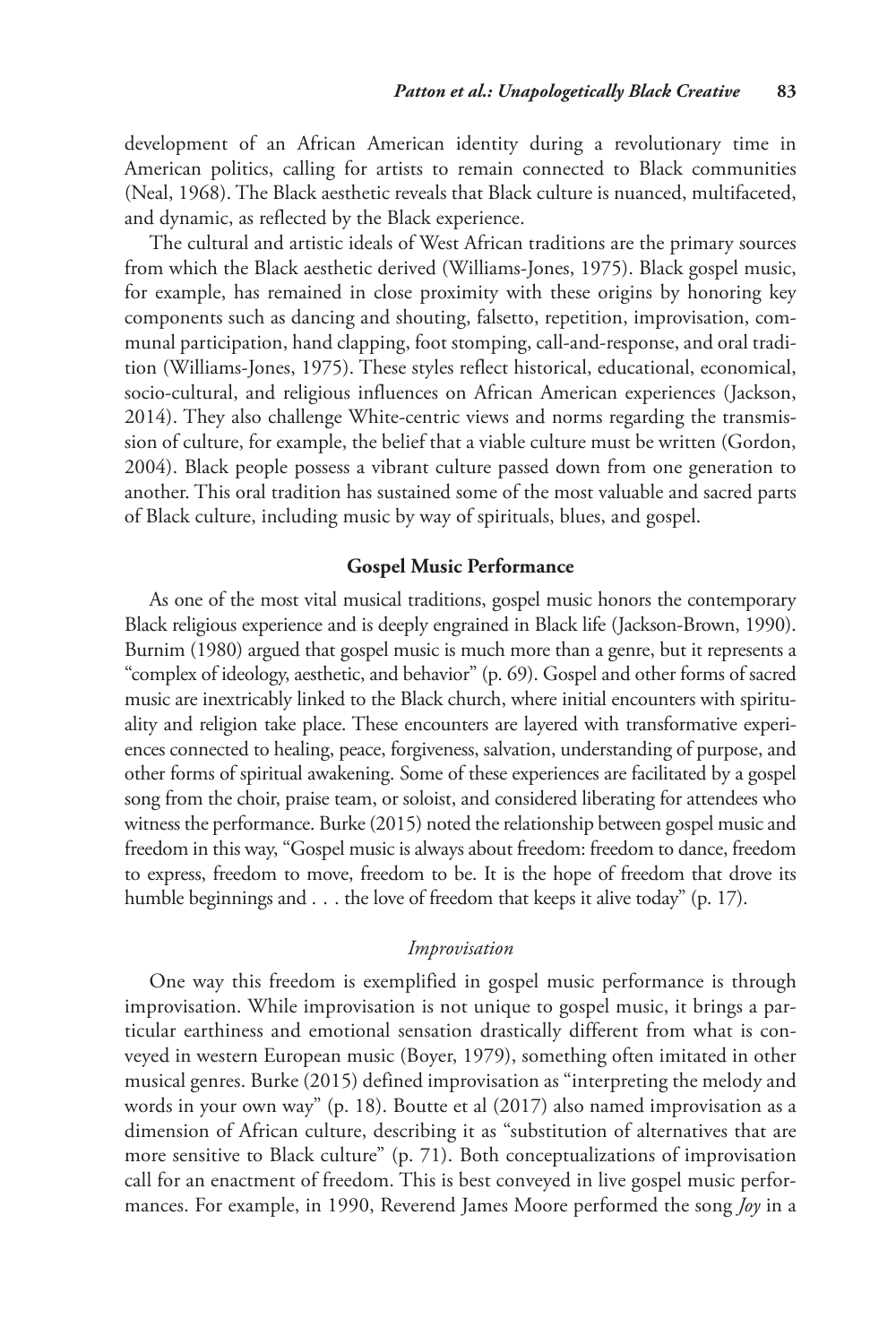live recording with the Mississippi Mass Choir. Throughout the performance, the audience stood, clapped, rocked, and sang along. Halfway through the song, the choir director motioned for the musicians to lower the music and for the choir to stop singing. This was followed by Moore talking directly to the audience: "If you got joy tonight, I just want you to help us sing it out in the audience. If you got joy, let me hear you say yeah!" The audience responded affirmatively: "YEAH!" Moore took it a step further, inserting somewhat of a rehearsal into the actual performance connecting the choir to the audience. Turning his attention to the tenor section, he directed them to "give the audience their part" to which they sang the vamp. When the tenors in the choir finished, he then turned to the tenors in the audience and directed them to do the same. Moore repeated this with the sopranos and altos in the choir and audience, ending with everyone singing the vamp together. The audience grew even more enthused with the performance; "the spirit got high," a phrase commonly used to describe the atmosphere of a high-energy, uplifting praise and worship experience in the Black church. As the song leader, Reverend Moore initiated the improvisation and extended an open invitation for the audience to join. This live performance reflected improvisation integrated with participatory group activity, another salient feature of Black performance (Maultsby, 2000).

# *The Black Church*

As we consider sacred music and performance centered in Black culture within the postsecondary environment, it is also critical to note the role of the Black church in educating Black people. Legal education of African Americans in this country started with the development of schools to educate freed Black people who were once enslaved; many of these schools were housed in Black churches, making them centers of worship, learning, and culture (Young, 2005). The spirituality and religiosity of Black people in the church setting were not only associated with a closer relationship with the Divine or the potential to be "slain in the Spirit;" they were also cultural and very much connected to collective experiences of Black people throughout history. This was seen, heard, and felt in the sacred music they created and performed. The songs and style of singing become "doors to a culture," narrating the Black experience (Dilling, 1995, p. 64). For example, spirituals like *Ride on King Jesus* and *Wade in the Water* tell the story of Black people's pursuit of freedom, encompassing for them a belief that glory was on the other side of struggle. In the 1960s, the Queen of Gospel, Mahalia Jackson, recorded and performed *How I Got Over* and *Precious Lord, Take My Hand*, which embodied the narrative of the Civil Rights Movement. These and other sacred songs have inspired generations and made their way into the repertoire of contemporary choruses and choirs, including those situated on college campuses.

#### **Fisk Jubilee and the University Singing Movement**

HBCUs have nurtured an appreciation for music within students in various ways since their inception. At the forefront of what would become the university singing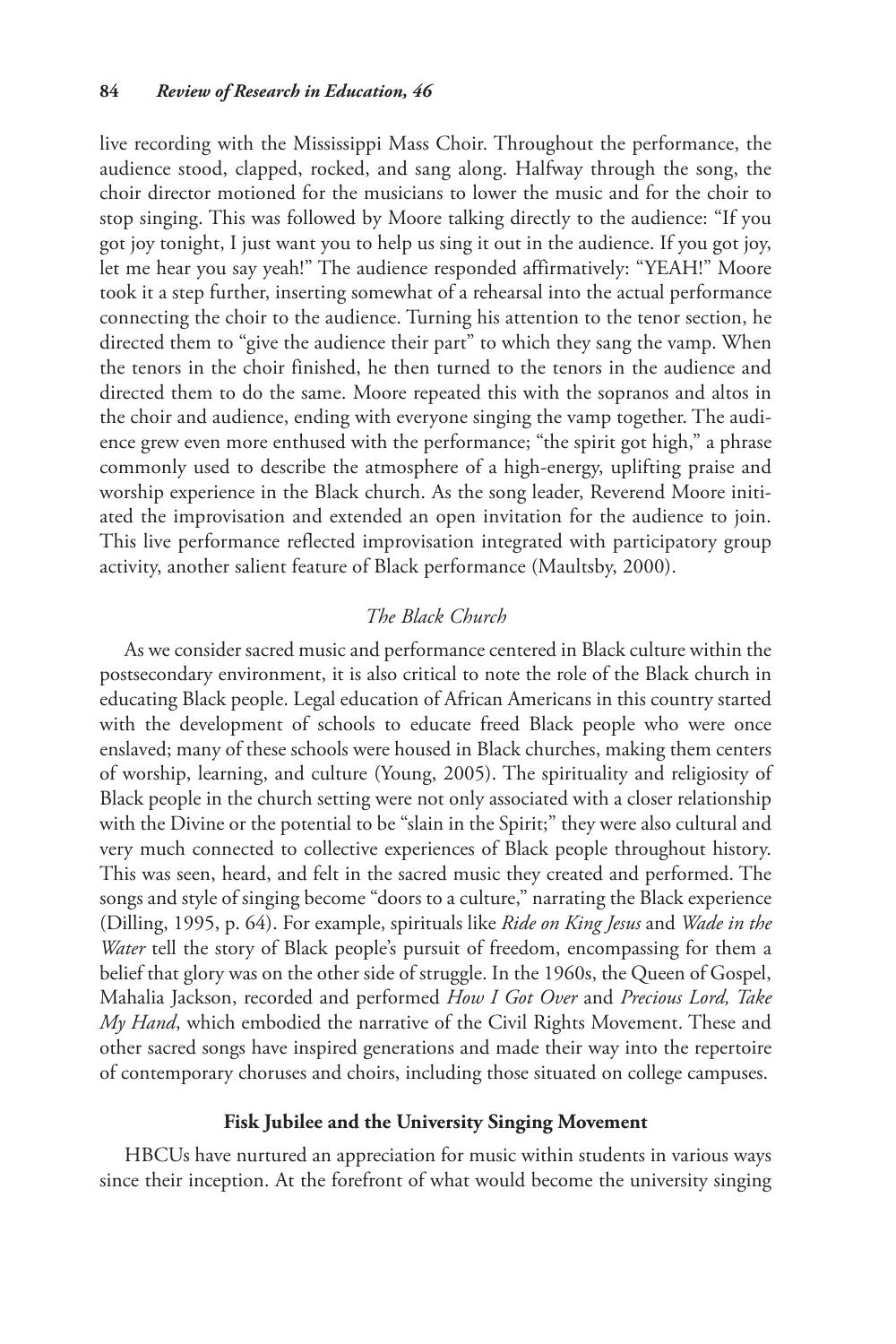movement was Fisk University, founded in 1866 in Nashville, Tennessee. Fisk experienced financial hardship at the time of its founding. As a result, university treasurer and music teacher George White called upon his very talented students to perform, which generated revenue for the institution (Jackson, 2014). The students, known as the Fisk Jubilee, not only saved Fisk but propelled the university singing movement and established the spiritual as a unique genre of Black music.

The Fisk Jubilee Singers embraced a diverse repertoire, but it heavily consisted of spirituals (Jackson, 2014). These arrangements derived from three distinctive musical sources: call-and-response of African American folk singing, African American barbershop quartet, and harmonized singing of jubilee choirs with Western influence (Jackson, 2014). The harmonization was an essential element as each singer's part was distinctly articulated without one voice overpowering another (Abbott & Seroff, 2013). With recordings like *Swing Low, Sweet Chariot* in 1909, the Jubilee gained much commercial success which, in turn, broadened their influence in higher education. An Illinois music instructor expressed his sentiments regarding the group to the *Nashville Globe*, a local Black newspaper:

The talent, especially musical and vocal, possessed by the young men and women of Nashville, is sought after by some of the best educational institutions in the country. It is known that the majority of the young people who pursue and finish their musical training are immediately employed . . . and they are pursuing their chosen profession in some distant state. (Abbott & Seroff, 2013)

The success of the Fisk University Jubilee singers is indicative of a legacy that impacted the development of quartets on other college campuses including Hampton Institute in Hampton, Virginia; Southern University in Baton Rouge, Louisiana; Straight (now Dillard) University in New Orleans Louisiana; Utica Institute in Mississippi; Morehouse College in Atlanta, Georgia; Tuskegee Institute in Tuskegee, Alabama; and Wilberforce University in Xenia, Ohio (Jackson, 2014). The Fisk Jubilee Singers represented the integration of spiritual and religious artistry with Black education and introduced gospel music to the collegiate environment.

## **University Gospel Choirs**

The first collegiate gospel choir was founded in 1968 at Howard University in Washington D.C. The "campus gospel" movement has become so pervasive on college campuses that music departments and Black Studies programs are called into question when gospel choirs are not credit-bearing courses or sponsored by the university (Jackson-Brown, 1990). Present on both HBCU and PWI campuses today, gospel choirs provide a space for Black students to connect and reconnect with spirituality and religion, which have been sources of comfort and refuge for Black people for centuries (Pope & Moore, 2004). Additionally, spirituality and development of a spiritual identity are core tenets of liberal arts education as determined by the Higher Education Research Institute (Strayhorn, 2011). When students are exposed to activities aiding in spiritual development, they can engage in meaning-making as it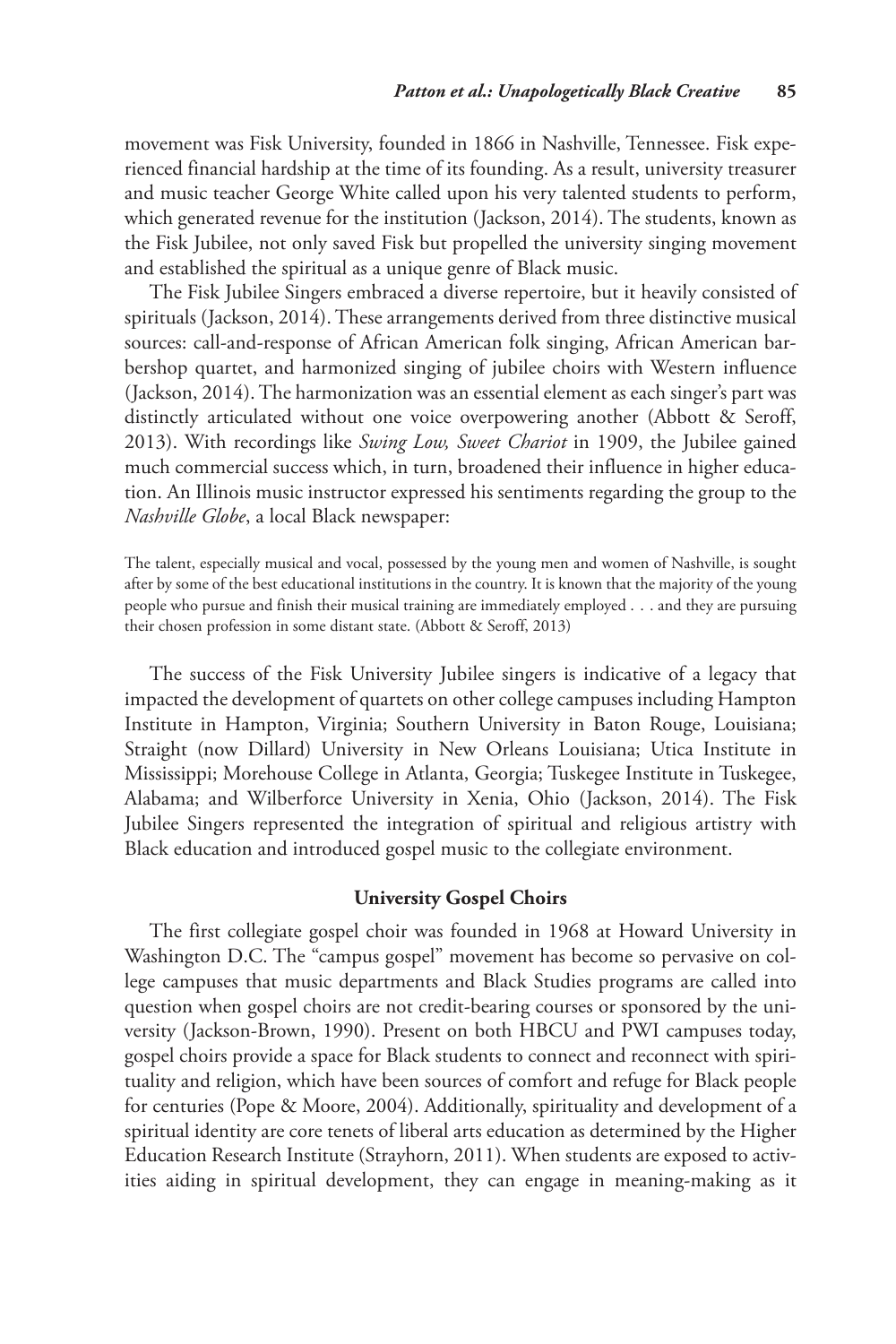connects to their own lived experiences (Parks, 2000). Gospel choirs are sites of exploration to understand the condition by which spiritual involvement supports Black student success (Strayhorn, 2011).

At PWIs, Black students often navigate an unwelcoming campus climate which, in turn, negatively affects their academic and social experiences on campus. One consistent finding among studies conducted on gospel choir participation centers on the reasons why students join and remain in the choir. Black students often stated they joined to meet new people (McCrary, 2001; Pope & Moore, 2004). In fact, Walker and Hamann (1995) argued that the opportunity to interact with others should be a part of the recruitment narrative for students. Thus, the gospel choir is just as much a social space as it is a musical community (Schuff, 2014). The gospel choir environment helps Black students combat the challenges associated with being "the only" or "one of a few" by cultivating a sense of belonging. In the choir, students can engage with their same-race peers which fosters adjustment to college and academic success (Harper & Quaye, 2007). These interactions lead to the establishment of support networks, stability, and ultimately persistence at the institution (see also, Harrison, 2014; Palmer et al., 2011–2012; Sablo, 2008; Snorten, 2010; Walker & Young, 2003).

Gospel choir participation can be situated in the larger discourse around democratizing educational experiences, specifically through the lens of accessibility and freedom of expression. For individuals who desire to sing gospel, the music is extremely accessible and does not initially require a skillset or expensive investments (Chambers, 2016). Black students who participate in gospel choirs have the agency to "go back to their roots" by celebrating and honoring Black tradition through gospel music. They can give voice to what Strayhorn (2011) referred to as the "sounds of Blackness" (p. 147), interpreting their lived experiences and making meaning of them in the ways they see fit. For some students, the freedom of expression they enjoy within the gospel choir setting may not have been something they chose and acted upon otherwise (Dilling, 1995). This means of empowerment makes the gospel choir much more important in Black students' experiences in education and beyond.

# **African American Arts Institute**

In addition to gospel choirs, performance ensembles on college campuses can facilitate BCEEs. At Indiana University, these experiences are embedded in Black Studies through the African American Arts Institute (AAAI). The founder of the Institute, Herman Hudson, recognized that Black performance was not just for entertainment but could "formally reside in an academic body of knowledge that was Black Studies curriculum" (Howell, 2019, p. 5). Prior to the development of the first ensemble in 1971, only one entity showcasing Black music on campus existed, but it was limited in genre, only focusing on classical music (Howell, 2019). Featuring three ensembles (IU Soul Revue, African American Dance Company, and African American Choral Ensemble), the AAAI has a close to 50-year history of providing a space for students to study and perform several diverse Black music and dance styles.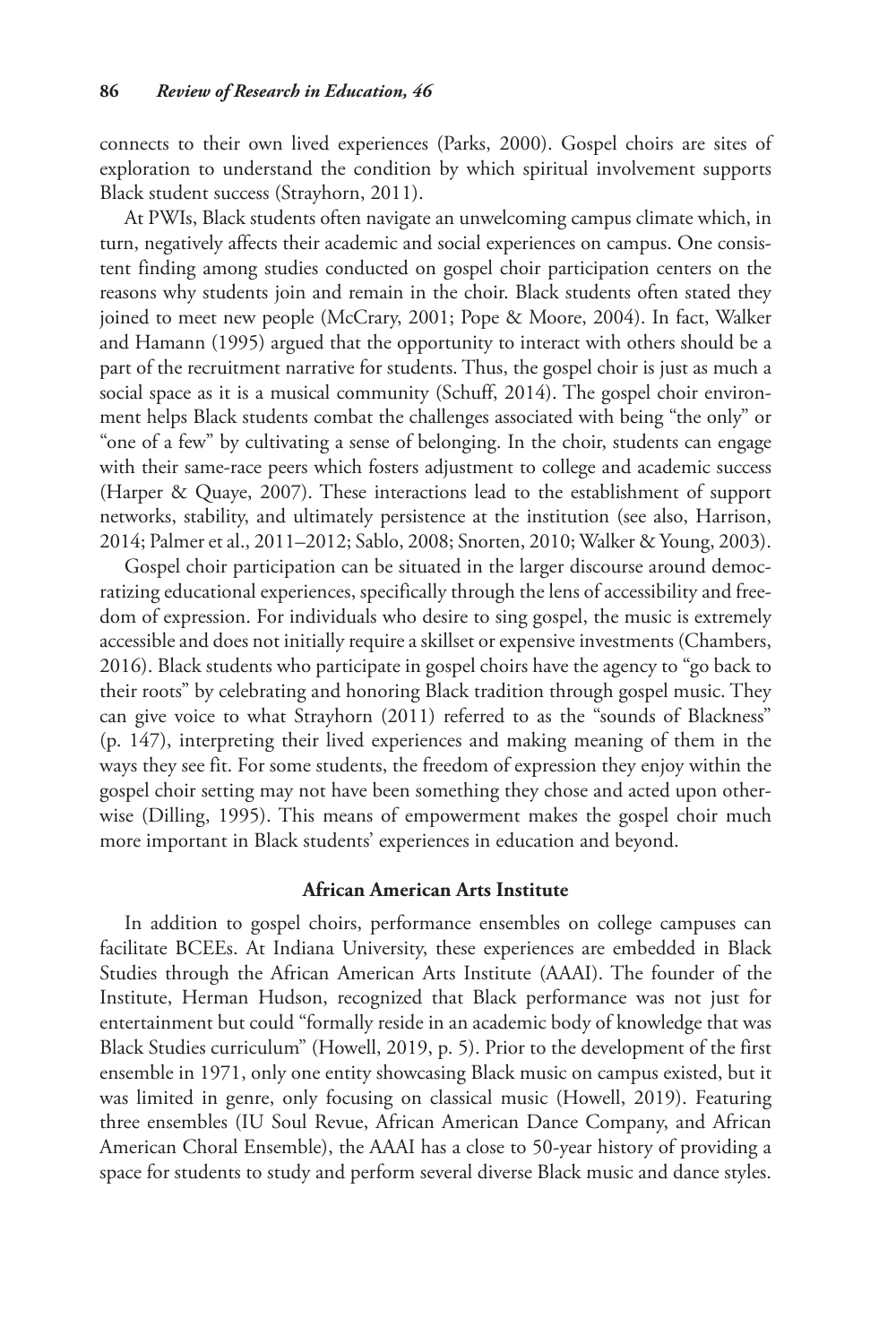Ensemble members represent a variety of academic majors and can enroll in the ensembles for course credit.

Along with exposing students to the diversity of Black music and dance, the AAAI ensembles fill another void, similar to gospel choirs. They foster communalism within an academic environment. As a dimension of African culture, communalism is a commitment to social connectedness, including an awareness that social bonds and responsibilities transcend individual privilege (Boykin, 1994). The communalism within the ensembles reflected the fictive kinship among students who participate. Fictive kinship denotes familial-like relationships (e.g., sisters or brothers) among unrelated individuals with shared identities (Fordham, 1996). Fictive kin groups are often defined by race, indicating shared identity. Race, however, is not the only way to identify fictive kinship; individuals who claim membership in the group must have a common objective (Tierney & Venegas, 2006). In educational settings, this is usually related to academic achievement, college access, social interaction, and personal success. In her research on the AAAI, Howell (2019) noted that Black students in the music and dance ensembles referenced the sense of mattering they felt from being connected to their "brothers and sisters" in the course. This meant holding each other accountable to knowing lyrics, notes, and choreography, and assisting one another when needed. For some of the participants, the fictive kinship extended beyond the classroom as they spent time together socially, which strengthened their ability to be in sync and perform well together on stage (Howell, 2019). Ensemble members understood the importance of connecting with each other and their professors, interactions critical in helping them not only perform well but build community.

## **Spoken Word Poetry (Freedom of Tongue)**

According to Endsley (2016) spoken word poetry can be defined as a public poetry performance through which meaning is negotiated, contextualized historically, and undergoes intermediate social reconstruction and reproduction during each performance of a struggle for power that often results in the expression of a desire for agency. There is no evidence of published peer-reviewed work that explicitly discusses spoken word poetry as a BCEE. However, when examined through the LDAC framework, there is a thread of scholarly literature that draws clear connections between Afrocentric epistemologies, American history, Black cultural languages and literacies, Hip-Hop pedagogy, and the racial opportunity gap.

# **"Spoken Word" as Black Language and Oral Tradition**

Deprived use of their native tongues and access to the "written word" (books, paper, etc.), enslaved Africans relied on the "spoken word" to translate and decode the language of their oppressors (Keith, 2019; in press). Bacon (2010) suggests, bounded by violently oppressive literacy laws, the threat of death, and strict religious doctrine, that learning to read, write, and speak in American standard English was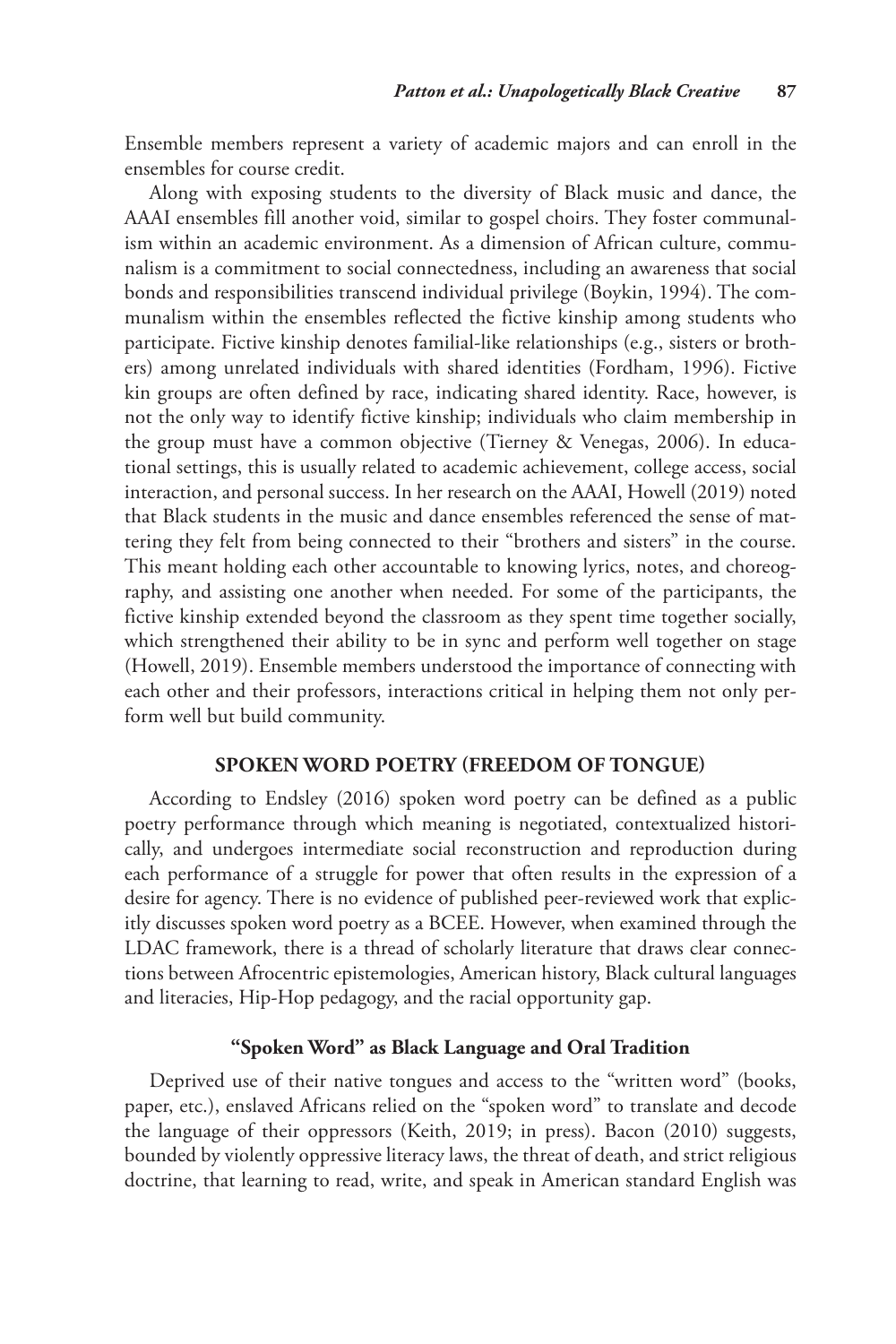no easy feat. Literacy had practical implications for enslaved people; Black people wanted access to reading and writing to attain the very information and power White people strove to withhold from them (Williams, 2005). Yet, according to Dalton (1991), Black people made literacy possible by developing "invisible institutions," called "hush harbors," "pit schools," and "root cellars," that created new acts of written and spoken expressions of words. The main text, however, was the "Slave Bible" from which, according to Bly (2008, 2013), many slave-owners intentionally omitted most of the Old Testament, which talked about liberating people from bondage. There were some literate enslaved Black people who learned to write religious poetry, like Jupiter Hammon, whose 1760 poem, *An Essay on Slavery, With Justification to Divine Providence, That God Rules Over All Things*, quite literally defined slavery as sin (May, 2013).

Prior to enslavement, many Africans believed in "Nommo," the generative power of the spoken word necessary to actualize life and give people mastery; therefore, language became not only a means of communication, but also a desire for personal presentation, verbal artistry, and commentary on life's circumstances (Hamlet, 2011; Jackson, 2014). Like their influence in gospel music, Black preachers practiced "calland-response" as an organic spoken word pedagogy that Rickford and Rickford (2000) suggest evoked emotionality and spiritual transcendence for their fellow enslaved Black congregations. The enslaved began the formation of the Black church, and it is within this unprecedented tabernacle that Black English began to form (Baldwin, 1997). Understandably, for many of the enslaved, the ability to read and write represented a form of power and liberty; those who "passed" as literate could convince others they were their own property (Bly, 2008, 2013).

According to peer-reviewed literature about socio-linguistics and Black education, the resulting language, African American Vernacular English (AAVE; also referred to as "Ebonics" or "Black English") is a legitimate linguistic system with West African origins spoken with variation amongst many Black youth and adults around the world (Labov, 1969; Muehl & Muehl, 1976; Ndemanu, 2015; Van Hofwegen & Wolfram, 2010). However, there is empirical evidence of Black students erroneously placed in special education classes because of teacher bias against AAVE, which sparked the Ebonics debate of the mid-1990s (DeBose, 2006; Hall, 1997; Martin et al., 2014; Wheeler et al., 2012; Yancy, 2011). Arguably, Black students who are native speakers of AAVE should receive federal funding to develop language arts education programs tailored to their special circumstances as slave descendants (Baugh, 2015; Smitherman, 2017).

### **Spoken Word: From Popular Culture to Education**

For clarity, examples of spoken word poetry can be found in Donovan Livingston's performance of "Lift Off" at Harvard University (Livingston, 2019), Brandon Leake's million dollar award winning performance of *Pookie* on *America's Got Talent* (Henderson, 2020), and youth poet laureate, Amanda Gorman's performance of *The*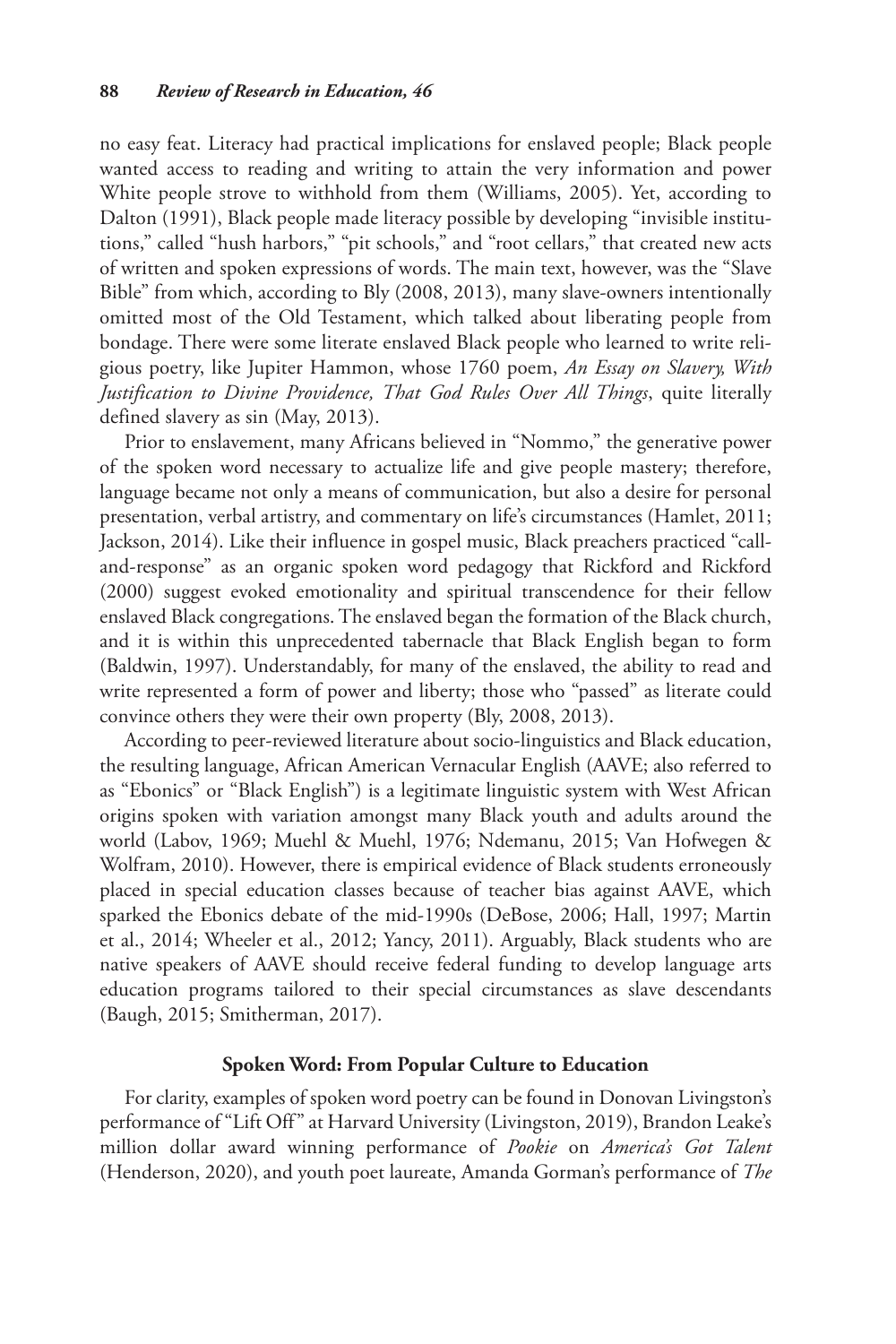*Hill We Climb* at the Inauguration of U.S. President Joe Biden and Vice President Kamala Harris (Parsons, 2021). Notably, President Barack Obama hosted the inaugural White House's Evening of Poetry, Music, and the Spoken Word in 2009, which featured casts from the Hip-Hop inspired musical *Hamilton* (Lundenberg, 2009). Also, according to research by Weinstein (2018) there are over 150 community and school-based organizations globally that serve more than 250,000 youth and young adults through spoken word poetry programs. Many of these entities are non-profit organizations like Youth Speaks; DC Scores; Words, Beats, & Life; Split This Rock; and Urban Wordz NYC, that host youth poetry slam competitions such as Louder Than a Bomb (LTAB), Brave New Voices (BNV), and Hyper Bole, which are designed to replicate adult poetry programs like Beltway Slam, Nuyorican Café, Southern Fried Poetry, and HBO's Def Poetry Jam (Kaya, 2015).

Spoken word poetry programs are also growing largely at PWIs as an expansion of diversity, equity, and inclusion efforts to support Black and Brown students' college development and engagement with long-standing open mic events such as Juke Joint (University of Maryland College Park), Speak Easy (Hamilton College), Can I Poet (Wake Forest University), and The Stoop (Penn State University; Jenkins et al., 2017). In addition, between 2001 and 2019, the Association of College Unions International (ACUI) hosted well over 700 college and university student teams for their international poetry slam competition, College Unions Poetry Slam Invitational, better known as CUSPI (<https://www.acui.org/poetryslam>). For many HBCUs, however, spoken word poetry is no particular anomaly given the history of legendary Black poets and writers from the Harlem Renaissance, Black Power, and Black Arts movements in America with educational foundations at Black institutions like Sonia Sanchez (Howard University); Amiri Baraka (Howard University); Nikki Giovanni (Fisk University); Gil Scott-Heron (Lincoln University of Pennsylvania); and Langston Hughes (Lincoln University of Pennsylvania; see Experience the Legacy, 2021).

# **Spoken Word Poetry as Hip-Hop Pedagogy in K–12**

Rickford (2016) suggested that by the time rap music in Hip-Hop took off in the 1970s and 1980s, it was clear that Black eloquence, poetics, and improvisational style were as rich as they had been in jazz, preaching, and older Black oral traditions. With songs like *Rock Dis Funky Joint* by Das EFX, *Sound of da Police* by KRS-One, and *Bring tha Flava* by Queen Latifah, rappers and emcees introduced AAVE as mainstream Black language through Hip-Hop music. Hip-Hop cannot be dismissed as merely a passing fad or as a youth movement soon to run its course; it must be taken seriously as a cultural, political, economic, and intellectual phenomenon (Alridge & Stewart, 2005). To be clear, Keith and Endsley (2020) noted that the relationship between rap music in Hip-Hop culture and spoken word poetry is "emceeing"; to "emcee" means to "move a crowd" with rhythmic spoken words, (usually) with a microphone. Thus, rap is simply poetry spoken rhythmically over a timed beat with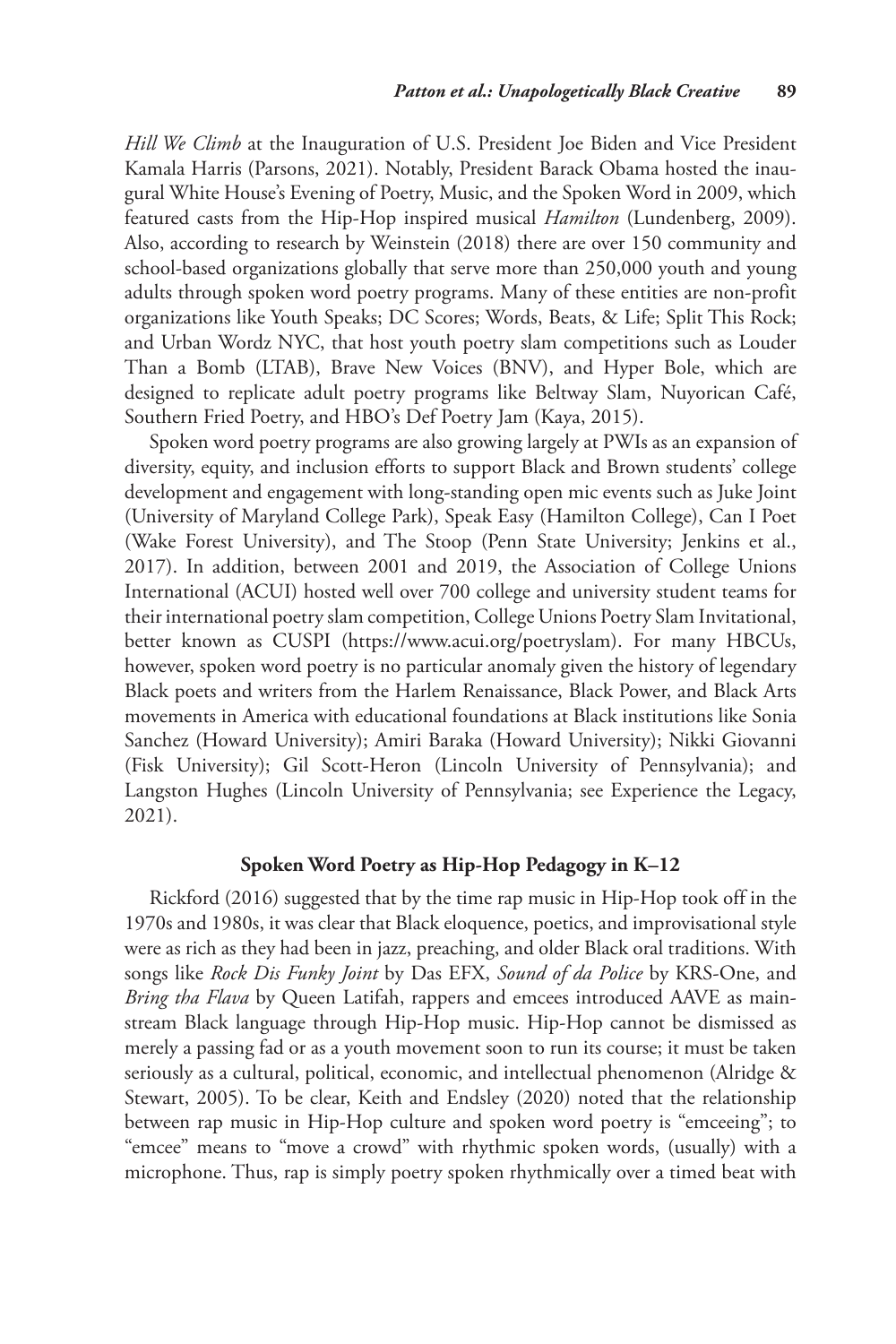bars that must rhyme. Not only are youth localizing Hip-Hop literacy practices in accordance with the varying local configurations of languages, ideologies, and politics, but these complex literacy practices are pushing scholars to critique and expand our very notions of language (Alim et al., 2011).

Given their thematic nature, Hip-Hop texts can be valuable springboards for critical discussions about contemporary issues facing youth, which, according to Morrell & Duncan-Andrade (2002), may lead to thoughtful analyses translated into expository writing, the production of poetic texts, or a commitment to social action. As a "Hip-Hop literacy," spoken word poets can manipulate language, gestures, and images to position themselves against or within discourse to advance and protect themselves (Richardson, 2013). According to Belle (2016), Hip-Hop literacies stem from New Literacy Studies (NLS), which emphasizes literacy as an embodied experience with a multimodal underpinning understood as a social practice. Therefore, incorporating slam poetry and Hip-Hop pedagogies in classrooms could help improve racially tense learning environments (Bruce & Davis, 2000).

Spoken word can make learning and engagement conditions possible for Black students to develop a strong sense of cultural pride which, Hall (2007) suggests, facilitates acts of agency and resistance against negative psychological forces (e.g., low academic performance, substance abuse, delinquent activities). In addition, Kinloch (2005) posits spoken word poetry functions as a "democratic engagement" (e.g., code switching, group performances, and peer feedback) facilitating student development of critical intelligences such as (1) agreeing to be listeners; (2) respecting others' thoughts and ideas; (3) drawing on prior knowledge and home practices to interrogate the usefulness of creative writing and standard academic writing; and (4) refusing to have their identities and writing styles defined in limited categories. Even in suburban environments, students' academic literate identities are evident in their verbalized concepts of an audience, that somehow writing for their peers motivates them to improve both text and presentation (Smith, 2010).

In terms of curriculum, Desai and Marsh (2005) referenced poetry and spoken word as a critical teaching tool employed in their study to foster critical consciousness, dialogue, and action on behalf of their students. Also, Desai's (2016) case study details how he facilitated a spoken word class with Black and Latinx students in Los Angeles using popular culture artifacts (e.g., movies and music) that spoke to the realities of racism, classism, sexism, heterosexism, and to engage students in developing a critical consciousness and a commitment to social justice. Watson (2013) posited that providing students space to write freely while denying them the opportunities to exercise their multiple literacies further stagnates academic achievement and can send a disrespectful, underlying message that one form of English is right, while their native language(s) are wrong. Thus, the maintenance of safe space to cultivate spoken word poetry requires practitioners to consider the varied ways in which writing and performance interact with and complicate identity development (Weinstein & West, 2012).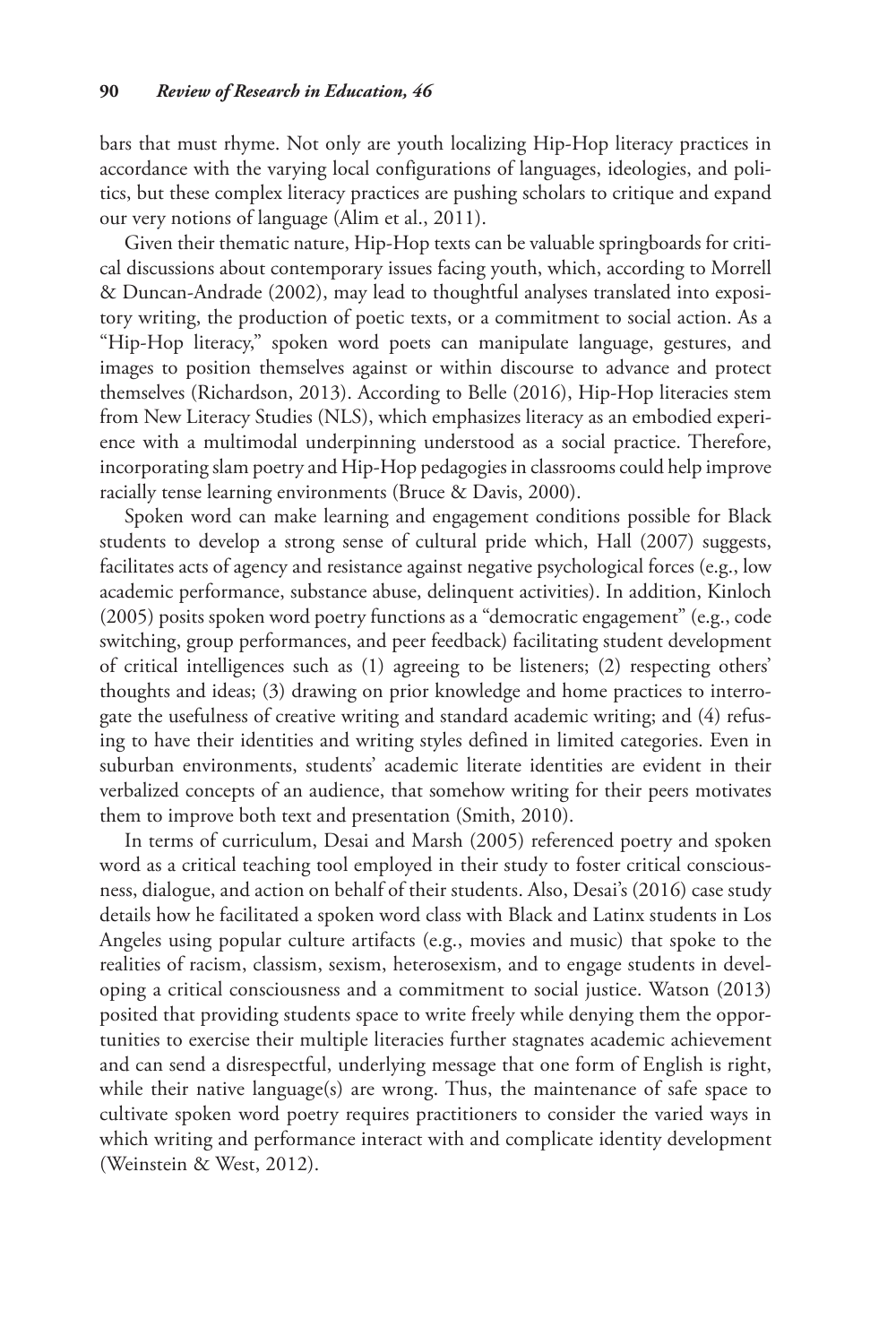#### **Spoken Word Poetry and Higher Education Research and Praxis**

As mentioned earlier, spoken word poetry is expanding as cultural programming in higher education, and so the bulk of work on this topic is published in textbooks written for student affairs practitioners with very few empirical studies. Jenkins et al. (2017), however, provided evidence that spoken word programs on college campuses organically create environments where students are allowed to be different and that encourage simultaneous expression of vulnerability, humor, anger, and apathy. Within the peer-reviewed literature, Williams and Stover (2019) posited academic libraries as traditionally White-centric spaces for academic lectures and author readings that can create conditions antithetical to Hip-Hop and spoken word programs because the content may be perceived as having "profane lyrics" misaligned with the institutional mission. Notably, similar sentiments are shared by K–12 critical education scholars, who suggest that conflict between administrators, teachers, and students often involve processes of interpretation and misinterpretation around language, identity, and culture (Camangian, 2008; Low, 2010; Stovall, 2006). However, findings from Endsley's (2009, 2016) research about a college student performance arts collective suggested there are possibilities for activism and social justice pedagogy through spoken word poetry that help students negotiate resistance to systemic injustice and navigate through the ups and downs of life.

# **Implications for Practice and Research**

We defined BCEEs as participatory and performative cultural experiences created either by or for students centering Black artistic expression and aesthetics. We also noted BCEEs manifest in various forms within higher education, including gospel choirs and other music ensembles, through movement in the form of stepshows, Hip-Hop dance, theatrical productions, poetry, and spoken word to name a few. At HBCUs, these art forms are expanded through marching bands and dance teams. Each form celebrates Black life and creativity and can be integral to Black students' collegiate experiences. Further, these forms can contribute to the lives of all students who engage. Despite their value and promise for democratizing educational experiences, BCEEs have not been widely researched in terms of their benefit in postsecondary contexts.

Black students bring with them a set of unique lived experiences paramount for democratizing educational experiences in higher education. Although limited in breadth, the depth of the literature on BCEEs suggests promise in creating culturally inclusive spaces and instructional practices both valuing Black "ways of knowing," while also benefiting the entire campus. Our findings indicate BCEEs are optimal for honoring Black students' cultural backgrounds and affiliations in postsecondary education. Using Black students' cultural strengths as integral parts of instruction and socialization is important for facilitating a necessary healing process because Black people have been (and are being) dispossessed from our past, connections to our culture, original homelands, languages, and each other (Dillard, 2006). Our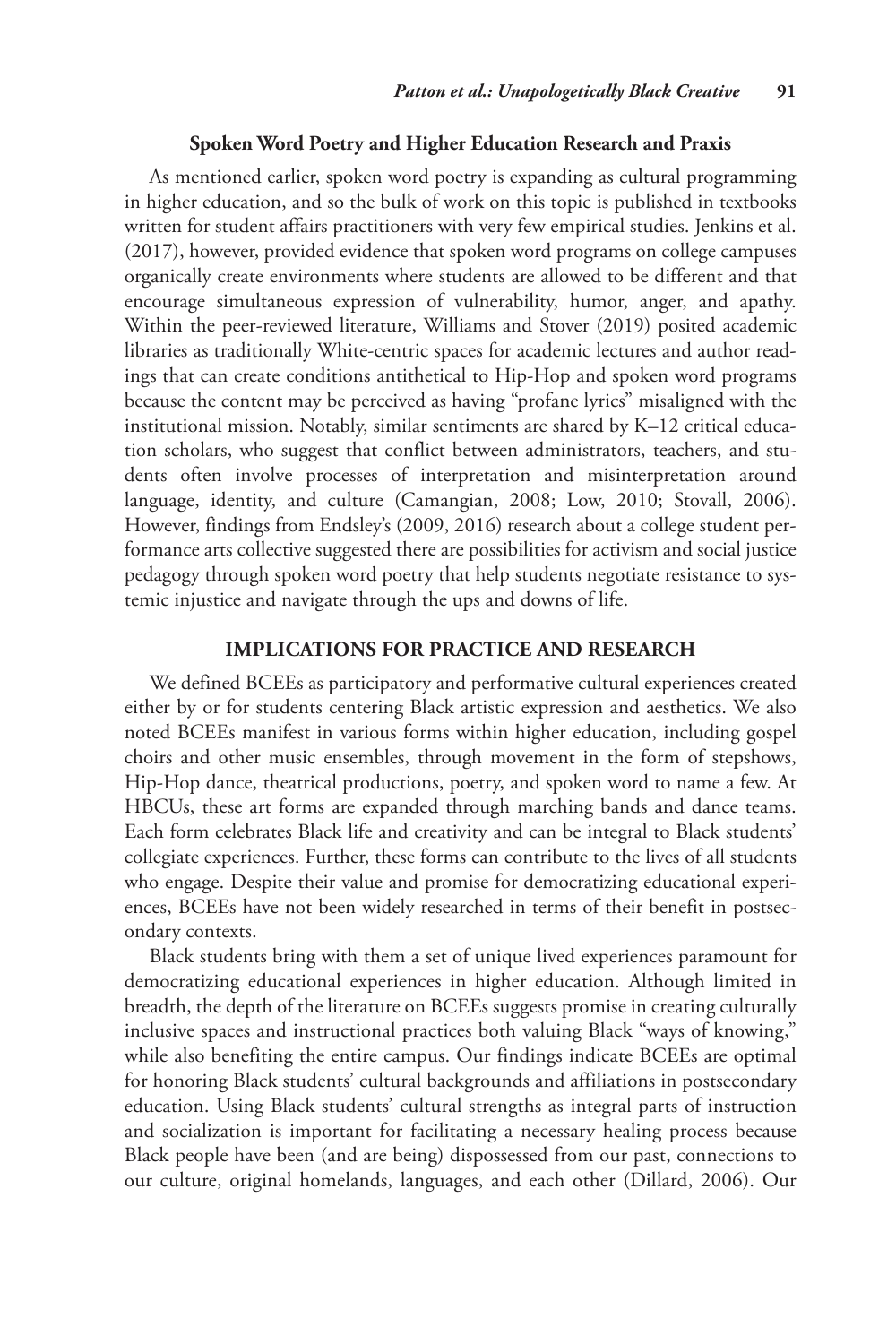findings reveal that BCEEs can contribute to ensuring Black students "demonstrate self-awareness, confidence, family pride, and positive social identities" (Derman-Sparks, as cited in Boutte et al., 2017, p. 71). Further, Dillard (2012) noted the importance of re-membering for Black people "in order to be whole" (p. 4). As Boutte et al. (2017) explained, "The ongoing disrespect of Black bodies, minds, and souls in schools and society include treating Black people as if we are non-beings, virtual blank slates, sites of hate and abuse, and the ultimate 'Other' for inscription of White male dominance" (p. 71). One aspect of re-membering in this article was our effort to frame BCEEs in an African-centered framework offered by CORIBE and using the LDAC to understand and describe the BCEE forms we highlighted in our findings.

When institutional leaders, administrators or those charged with programming and curricular responsibilities fail to acknowledge and understand BCEEs, they also run the risk of misinterpreting, isolating, and neglecting Black students' cultural assets and contributions to the collegiate environment. Further, they miss a key opportunity to critically engage Black students in campus life.

BCEEs are often developed by students via their organizations (e.g., Black Student Union) on college campuses and most likely located in cultural centers. Student organizations serve as grassroots alternative spaces where there is a true sense of intellectual and personal freedom and opportunities for student audiences to foster and control the environment. Through these organizations and spaces, art and creativity cease to be mere entertainment and can be used as tools of activism and vehicles for knowledge production. BCEEs are critical education spaces for social engagement for Black students. These types of outcomes are also necessary in educational spaces where vocal expression of resistance, rage, and opposition are often silenced or ignored.

Institutions have an obligation to support student agency and creativity in developing BCEEs and embracing a stronger commitment to sustain them. For example, gospel choirs are often student organizations operating without the financial stability and resources from the university. In many cases, recognition from the institution does not extend beyond the choir carrying the institution's name and being on display in marketing materials in the name of diversity and inclusion. To move beyond the rhetoric, institutions can provide adequate and consistent funding for these organizations to ensure their longevity and support students' academic journeys by way of organizational funding, scholarships, and awards. Such actions indicate an institution's recognition of the significance of gospel choirs and willingness to sustain them for future generations of students.

Another way colleges and universities can prioritize BCEEs is by situating them in course curricula. Incorporating BCEEs into curricular design adds a level of legitimacy to them within academic disciplines. Giroux and McLaren (1989) suggested "curriculum practices must be developed that draw upon student experience as both a narrative for agency and a referent for critique" (p. 149). When developing BCEEs within curricula, faculty can engage in creative pedagogical approaches in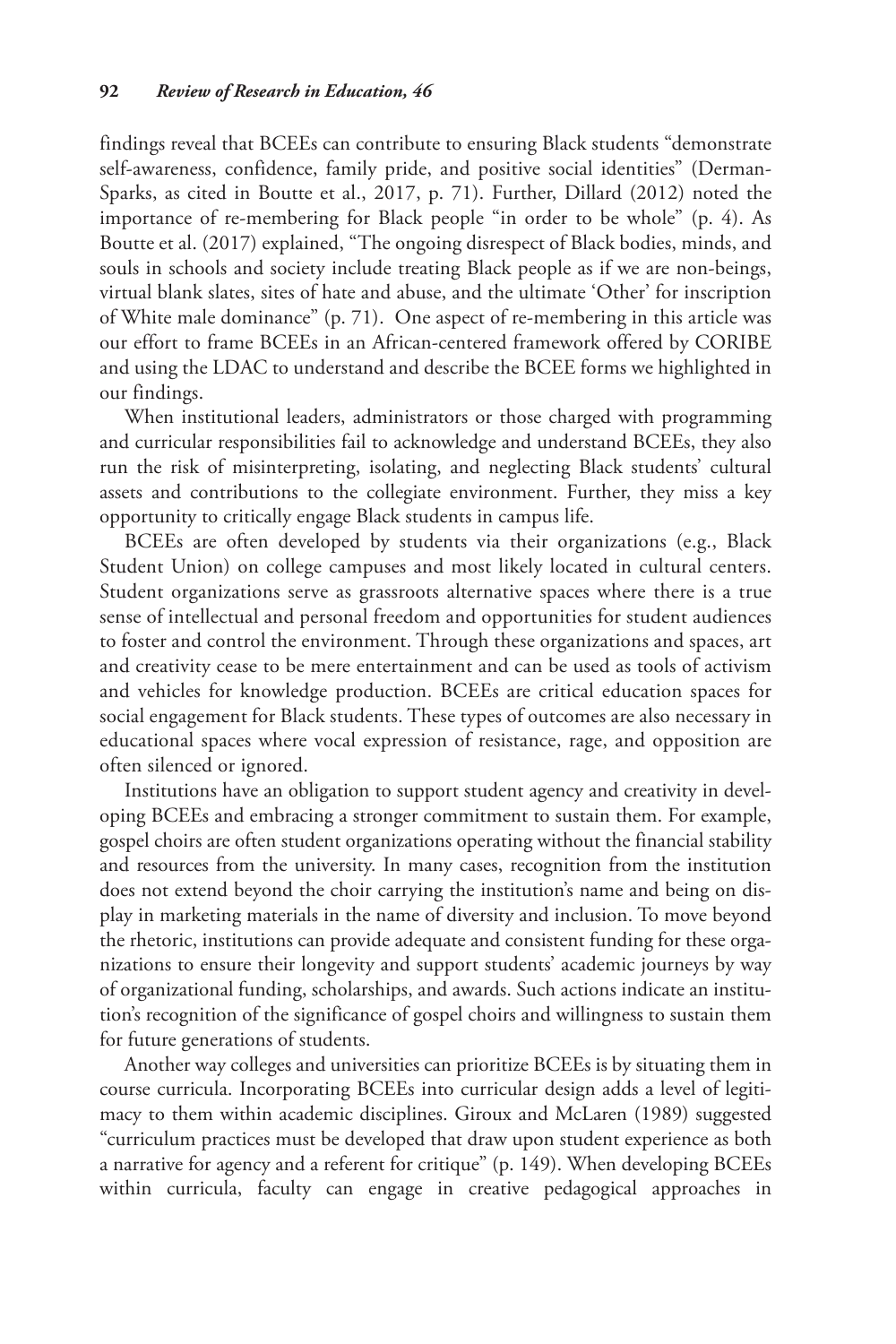their classrooms. Creative pedagogy is comprised of three interconnected elements: creative teaching, teaching for creativity, and creative learning (Lin, 2011). Unlike more traditional pedagogical methods in which the teacher disseminates knowledge and the student consumes and accepts that knowledge, creative pedagogy centers continuous student involvement in the learning process (Lin, 2009). Thus, BCEEs present opportunities for students to co-create a learning experience, enacting the freedom so critical to democratizing education.

BCEEs can inform how institutions approach and facilitate Black students' success. BCEEs have not been substantively explored within the literature on highimpact practices. That BCEEs exist yet have not been more substantively investigated reveals the negligence of education researchers and institutional leaders. Harper and Quaye (2009) explained:

Negligence is synonymous with magical thinking; simply providing services for students is not sufficient enough to enrich their educational experiences. Rather, we defend a position of intentionality where faculty and student affairs educators are conscious of every action they undertake and are able to consider the long-range implications of decisions. (p. 6)

Our findings substantiated a need for greater intentionality in research and practice and suggested BCEEs foster engagement, recruitment, and retention of Black students. High-impact practices certainly have a positive effect on student success but Black and other minoritized students often have limited access to identified practices such as study abroad. However, expanding these practices to include BCEEs and designing more research to better understand BCEEs could shift the narrative of high-impact practices as inaccessible (Felten et al., 2013; Harper, 2009). Beyond the tendency to view experiences like dance and hip-hop as purely social, BCEEs have great educative value. However, there is also the issue of who is developing, leading, and sponsoring the experience: Black students and their advisors within multicultural services and university cultural centers. Can dance education in these spaces be seen as equal in intellectual, technical, cultural, and developmental potential as dance education within a college- based academic program? Whether curricular development or adequate support for student organizations, a commitment to prioritizing BCEEs in real and sustainable ways requires an investment in and expansion of opportunities for creative expression on campus. Higher education scholars and administrators must possess a more expansive understanding of creative expression as not simply social engagement and celebration, but also cultural education and remembering.

BCEE literature is limited and more research is needed to better understand and explore the impact of cultural educational opportunities, specifically BCEEs. This research should not only focus on how they retain Black students but also what they teach and develop in students. Education researchers might consider how students' involvement in BCEEs in K–12 settings translate to their involvement in college or college choice. Additionally, research should further explore how campus context affects the development of BCEEs in particular spaces. For example, our findings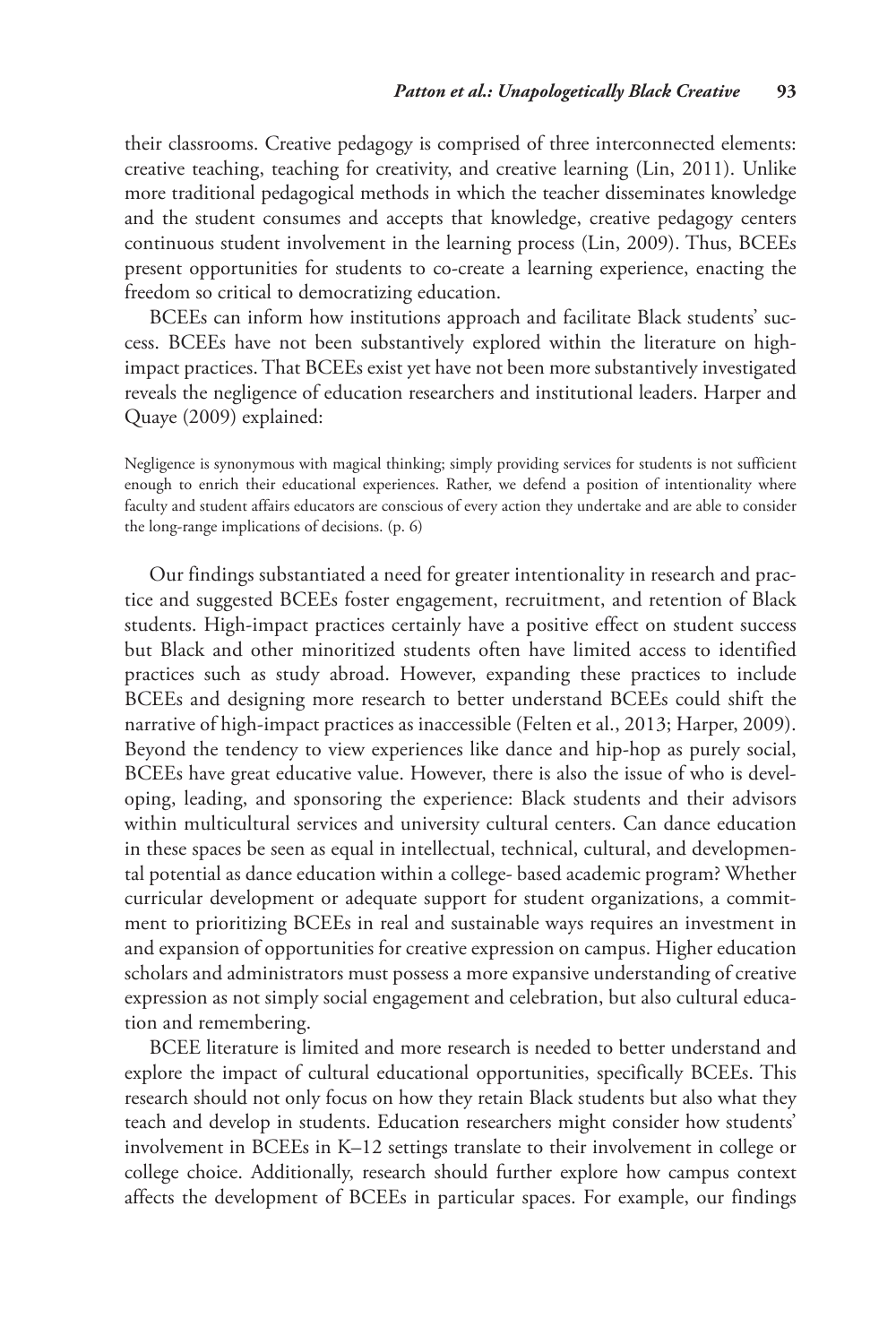indicated BCEEs are prevalent at HBCUs. Given their historical context and roots in Black culture and success, the presence of BCEEs is not surprising. However, that so little research has been done on the marching band and dance team culture and other creative activities at HBCUs illuminates an excellent opportunity to address this research void. At PWIs, research should explore the history of BCEEs, Black student engagement, broader student engagement, and how these forms contribute to the campus milieu, as well as to the creation of high-performing institutions' relative racially minoritized student success (Museus, 2011). Research could explore funding structures of BCEEs, the relationship between BCEEs and campus activism, and cross-cultural learning opportunities facilitated through BCEEs.

BCEEs have played a critical role in honoring the roots of Black aesthetics, challenging Eurocentric views, promoting belonging, and promoting cultural agency and community-building. Research is hardly robust enough to account for the tremendous benefits of BCEEs to Black students and campus communities. We strongly encourage education researchers—particularly those familiar with BCEEs and knowledge of their promise—to construct agendas centering Black creativity as worthy of research and crucial for democratizing educational experiences.

## **ORCID iD**

Lori D. Patton (D <https://orcid.org/0000-0002-7257-6338>

#### **NOTE**

1Dr. Gloria Boutte gave us permission to print the summary of LDAC from her coauthored manuscript and requested we also note the scholars whose work shaped the LDAC: Boykin, 1994; Hale, 2001; Hale-Benson, 1986; Hilliard, 1992; King, 2005; King & Swartz, 2014, 2016; Shade, 1997.

### **References**

- Admin (2016, August 29). *Southern Hip Hop week: Day 1—Crunk and Hip-Hop culture in the NESC*. Center for the Study of Southern Culture. [https://southernstudies.olemiss.edu/](https://southernstudies.olemiss.edu/southern-hip-hop-week-day-1-crunk-and-hip-hop-culture-in-the-nesc/) [southern-hip-hop-week-day-1-crunk-and-hip-hop-culture-in-the-nesc/](https://southernstudies.olemiss.edu/southern-hip-hop-week-day-1-crunk-and-hip-hop-culture-in-the-nesc/)
- Abbott, L., & Seroff, D. (2013). *To do this, you must know how: Music pedagogy in the Black gospel quartet tradition*. University Press of Mississippi.

African American Registry. (n.d.). *Black dance in America, a brief history*.<https://aaregistry.org/>

- Alim, H. S., Baugh, J., & Bucholtz, M. (2011). Global ill-literacies: Hip Hop cultures, youth identities, and the politics of literacy. *Review of Research in Education*, *35*, 120–146.
- Alridge, D. P., & Stewart, J. B. (2005). Introduction: Hip Hop in history: Past, present, and future. *The Journal of African American History*, *90*(3), 190–195.
- Bacon, J. (2010). Literacy, rhetoric, and 19th-century Black print culture. *Journal of African American History*, *95*(3/4), 417–423.
- Baldwin, J. (1997). If black English isn't a language, then tell me, what is? *Black Scholar*, *27*(1), 5–6.
- Banks, P. A. (2009). Black cultural advancement: Racial identity and participation in the arts among the Black middle class. *Ethnic and Racial Studies*, *33*(2), 272–289. [https://doi](https://doi.org/10.1080/01419870903121332) [.org/10.1080/01419870903121332](https://doi.org/10.1080/01419870903121332)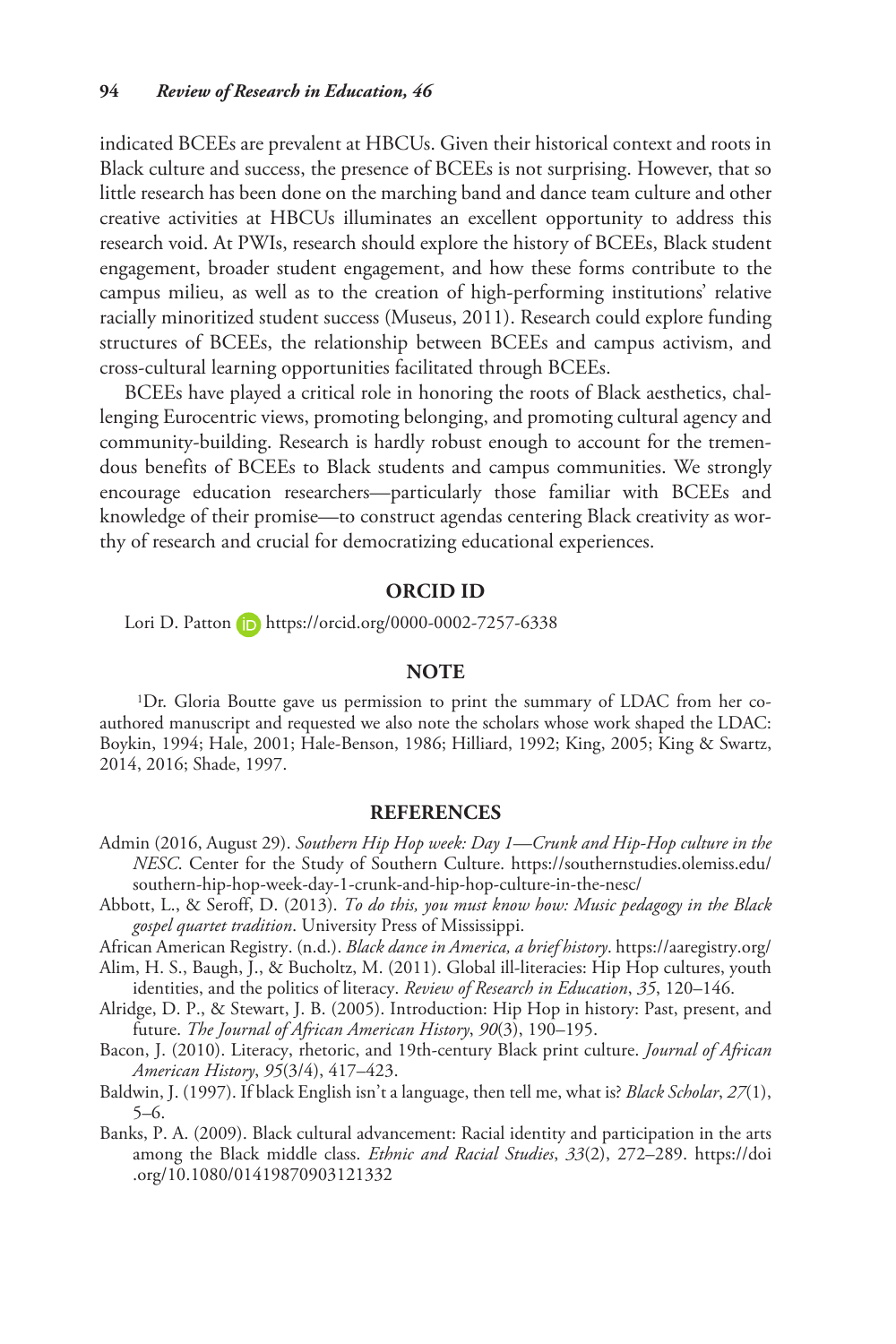- Baugh, J. (2015). Use and misuse of speech diagnostics for African American students. *International Multilingual Research Journal*, *9*(4), 291–307.
- Beamon, K. K. (2008). "Used goods": Former African American college student-athletes' perception of exploitation by Division I universities. *The Journal of Negro Education*, *77*(4), 352–364.<http://www.jstor.org/stable/25608704>
- Beamon, K. K., & Bell, P. A. (2011). A dream deferred: Narratives of African American male former collegiate athletes' transition out of sports and into the occupational sector. *Journal for the Study of Sports and Athletes in Education*, *5*(1), 29–44.
- Belle, C. (2016). Don't believe the hype: Hip-hop literacies and English education. *Journal of Adolescent & Adult Literacy*, *60*(3), 287–294.<https://doi.org/10.1002/jaal.574>
- Bernucca, C. (2019, April 12). Beychella, 1 year later: The making of a pop culture landmark. *Complex*. [https://www.complex.com/music/2019/04/beychella-one-year-later](https://www.complex.com/music/2019/04/beychella-one-year-later-making-of)[making-of](https://www.complex.com/music/2019/04/beychella-one-year-later-making-of)
- Bly, A. T. (2008). Pretends he can read: Runaways and literacy in colonial America, 1730– 1776. *Early American Studies, An Interdisciplinary Journal*, *6*(2), 261–294.
- Bly, A. T. (2013). "Reed through the Bybell": Slave education in early Virginia. *Book History*, *16*(1), 1–33.<https://doi.org/10.1353/bh.2013.0014>
- Boutte, G. J. G. L., Wynter-Hoyte, K., & Uyoata, U. E. (2017). Using African diaspora literacy to heal and restore the souls of young Black children. *International Critical Childhood Policy Studies*, *6*(1), 66–79.
- Bowie, R., & Soriano, C. T. (2011). Poetic steps: Fusing African American poetry and choreography in classroom practice. *Journal of Dance Education*, *11*(2), 45–52.
- Boyer, H. C. (1979). Contemporary gospel music. *The Black Perspective in Music*, 5–58.
- Boykin, A. W. (1994). Agricultural expression and its implications for schooling. In E. R. Hollins, J. E. King, & W. C. Hayman (Eds.), *Teaching diverse populations: Formulating a knowledge base* (pp. 243–273). SUNY Press.
- Branch, C. D. (2005). Variegated roots: The foundations of stepping. In T. L. Brown, G. S., Parks, & C. M. Phillips (Eds.), *African American fraternities and sororities: The legacy and the vision*. (pp. 315–340). University Press of Kentucky.
- Brown, R. N. (2013). *Hear our truths: The creative potential of Black girlhood*. University of Illinois Press.
- Bruce, H. E., & Davis, B. D. (2000). Slam: Hip-hop meets poetry—A strategy for violence intervention. *The English Journal*, *89*(5), 119–127.<https://doi.org/10.2307/822307>
- Burke, K. (2015). The gospel choir: Community in motion [Unpublished master's thesis]. York University, Toronto.
- Burnim, M. (1980). Gospel music research. *Black Music Research Journal*, *1*, 63–70.
- Camangian, P. (2008). Untempered tongues: Teaching performance poetry for social justice. *English Teaching: Practice and Critique*, *7*(2), 35–55.
- Carsey, M., Werner, T., Mandabach, C., & Fales, S. (Executive Producers). (1987–1993). *A different world*. [TV series]. Carsey-Werner Productions.
- Carter, B. A. (2013). "Nothing better or worse than being Black, gay, and in the band." A qualitative examination of gay undergraduates participating in historically Black college or university marching bands. *Journal of Research in Music Education*, *61*(1), 26–43.
- Carter, P. L. (2003). " Black" cultural capital, status positioning, and schooling conflicts for low- income African American youth. *Social problems*, *50*(1), 136–155.
- Carty-Williams, C. (2019, April 18). "The swag is limitless": Why Beyoncé's Beychella Homecoming film is so radical. *The Guardian*. [https://www.theguardian.com/](https://www.theguardian.com/music/2019/apr/18/beyonce-beychella-homecoming-film-coachella) [music/2019/apr/18/beyonce-beychella-homecoming-film-coachella](https://www.theguardian.com/music/2019/apr/18/beyonce-beychella-homecoming-film-coachella)
- Chambers, A. D. (2014). Cultural solidarity and the free space of the Black fraternity. *Journal of Pan African Studies*, *7*(3).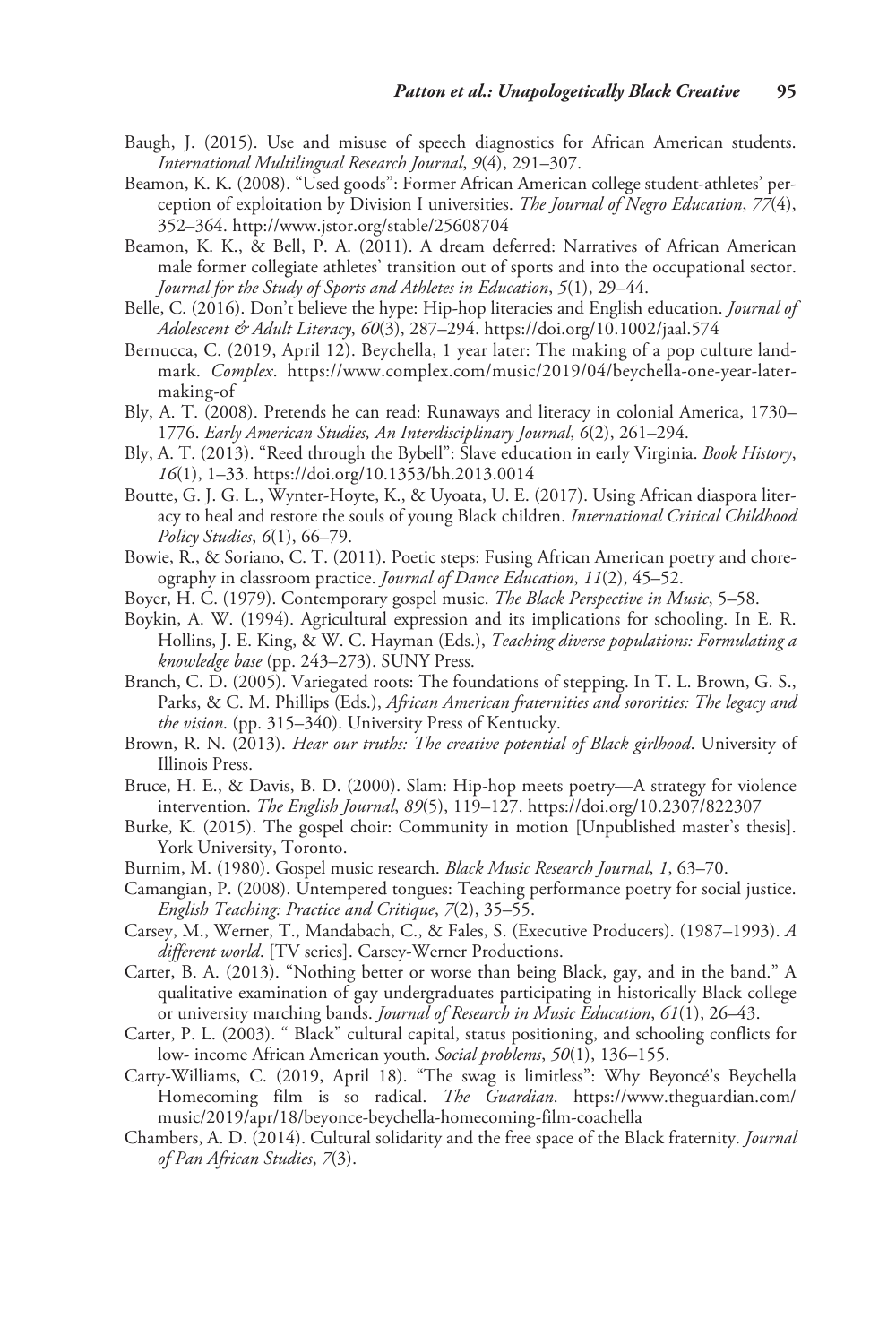- Chambers, V. (Ed.). (2019). *Queen Bey: A celebration of the power and creativity of Beyoncé Knowles-Carter*. St. Martin's Press.
- Chambers, W. (2016). The contribution of a school gospel choir to inner city community development. In S. Fevry & J. Jojczyk (Eds.), *Reinventing the city, revisiting the past: Mons 2015's Memoryscape* (pp. 6–18). Lucian Blaga University of Sibiu Press.
- Clark, R. H. (2019). A narrative history of African American marching band: Toward a historicultural understanding. *Journal of Historical Research in Music Education*, *41*(1), 5–32.
- Collins, P. H. (2002). *Black feminist thought: Knowledge, consciousness, and the politics of empowerment*. Routledge.
- Cragun, B. B. (2020). *Contradictory selves: An investigation of identity performance in a dance leisure space*. [Unpublished honors thesis]. Brigham Young University.
- Dalton, K. C. C. (1991). The alphabet is an abolitionist' literacy and African Americans in the emancipation era. *Massachusetts Review*, *32*(4), 545.
- DeBose, C. (2006). The ebonics controversy as language planning. *International Journal of Learning*, *13*(7), 89–95.
- Derman-Sparks, L., & Edwards, J. O. (2010). *Anti-bias education for young children and ourselves* (Vol. 254). National Association for the Education of Young Children.
- Denson, N., & Chang, M. J. (2009). Racial diversity matters: The impact of diversity-related student engagement and institutional context. *American Educational Research Journal*, *46*(2), 322–353.
- Desai, S. R. (2016). From a gangsta to a spoken word poet: The multiple identities of spiritual. *The Urban Review*, *48*(5), 799–816.
- Desai, S. R., & Marsh, T. (2005). Weaving multiple dialects in the classroom discourse: Poetry and spoken word. *Taboo*, *9*(2), 71–90.
- Dillard, C. B. (2006). When the music changes, so should the dance: Cultural and spiritual considerations in paradigm "proliferation." *International Journal of Qualitative Studies in Education*, *19*(1), 59–76.
- Dillard, C. B. (2012). *Learning to remember the things we've learned to forget: Endarkened feminisms, spirituality, and the sacred nature of research and teaching*. Peter Lang.
- Dilling, M. (1995). Living the life we sing about: A gospel choir challenges academe. *College Music Symposium*, *35*, 61–75.
- Drayton, N. I. (2019). *For the culture: A textual analysis of Black placemaking of Black culture in "Beychella"* [Unpublished master's thesis]. Syracuse University, New York.
- Endsley, C. L. (2009). *"One of ya'll got my lyrics": Student artists exploring spoken word poetry, performance, and activism*. <https://etda.libraries.psu.edu/catalog/9381>
- Endsley, C. L. (2016). *The fifth element: Social justice pedagogy through spoken word poetry*. SUNY Press.
- Experience The Legacy. (2021). *Notable HBCU Alumni*. [https://www.experiencethelegacy](https://www.experiencethelegacy.org/notable-hbcu-alumni) [.org/notable-hbcu-alumni](https://www.experiencethelegacy.org/notable-hbcu-alumni)
- Eze, C. O. (2006). Music and dance and social commitment in Nigeria: A case study of Egwu Njikoka cultural dance. [Paper Presentation]. Conference of the Musicological Society of Nigeria, 6th Annual Meeting, Nnamdi Azikiwe University, Awka, Nigeria.
- Felten, P., Bagg, J., Bumbry, M., Hill, J., Hornsby, K., Pratt, M., & Weller, S. (2013). A call for expanding inclusive student engagement in SoTL. *Teaching and Learning Inquiry*, *1*(2), 63–74.
- Fine, E. C. (1991). Stepping, saluting, cracking, and freaking: The cultural politics of African-American step shows. *The Drama Review*, *35*(2), 39–59.
- Fisher, M. T. (2003). Open mics and open minds: Spoken word poetry in African diaspora participatory literacy communities. *Harvard Educational Review*, *73*(3), 362–389.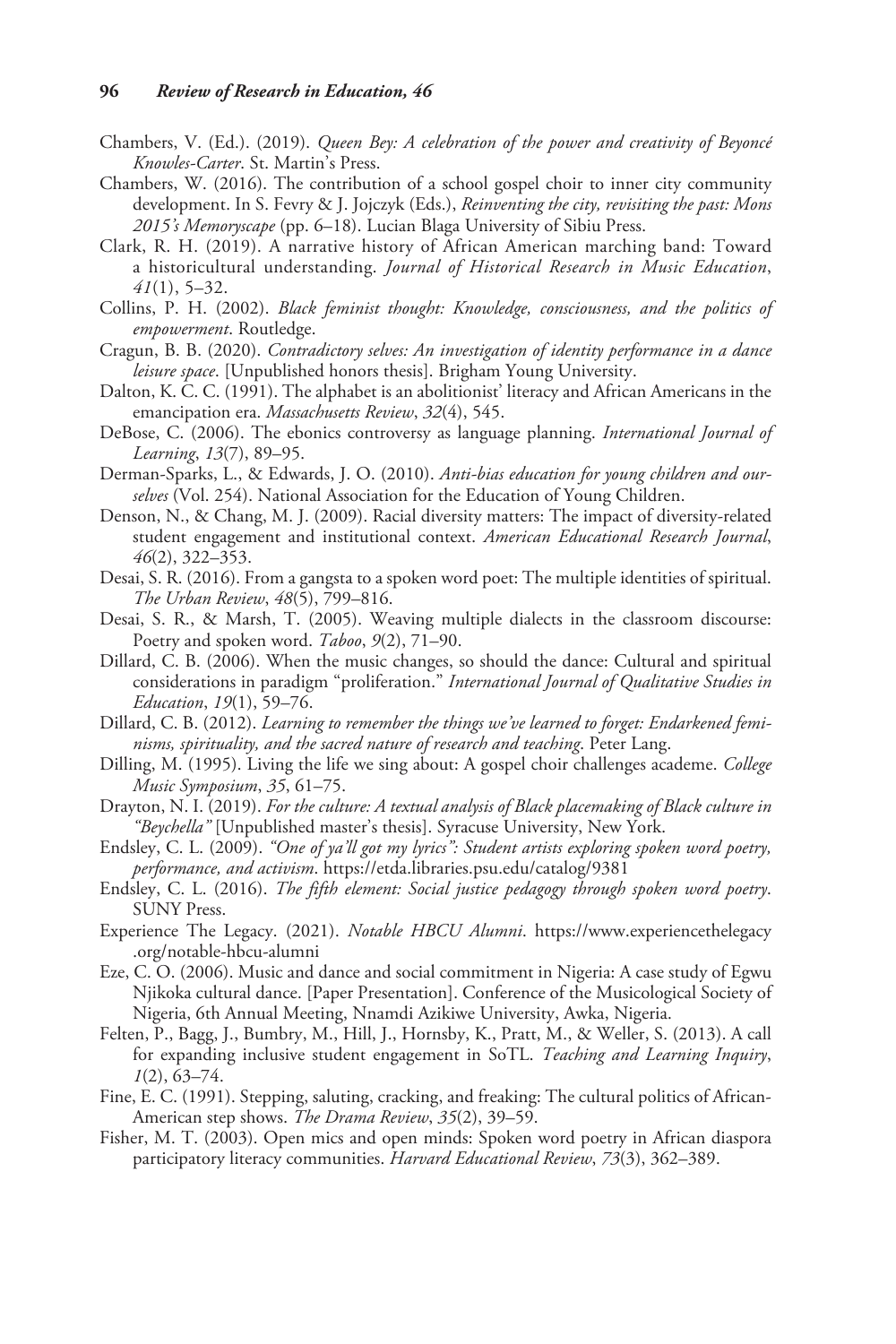- Fordham, S. (1996). *Blacked out: Dilemmas of race, identity, and success at Capital High*. University of Chicago Press.
- Foster, S. (Ed.). (2009). *Worlding dance*. Springer.
- Fouch, R. (2006). Say it loud, I'm Black and I'm proud: African Americans, American artifactual culture, and Black vernacular technological creativity. *American Quarterly*, *58*(3), 639–661.
- Gates, J. H. (1994). Black creativity: On the cutting edge. *Time*, *144*(15), 74–75.
- Gates, H. L., Jr. (2013). *The African Americans: Many rivers to cross*. SmileyBooks.
- Giroux, H. A., & McLaren, P. (1989). *Critical pedagogy, the state, and cultural struggle*. SUNY Press.
- Gordon, J. U. (2004). Africanism in African American life and history. *The African Presence in Black America*, 3–37.
- Guiffrida, D. A. (2003). African American student organizations as agents of social integration. *Journal of College Student Development*, *44*(3), 304–319. [https://doi.org/10.1353/](https://doi.org/10.1353/csd.2003.0024) [csd.2003.0024](https://doi.org/10.1353/csd.2003.0024)
- Gupta-Carlson, H. (2010). Planet b-girl: Community building and feminism in hip-hop. *New Political Science*, *32*(4), 515–529. <https://doi.org/10.1080/07393148.2010.520438>
- Hale, J. (2001). *Learning while Black: Creating educational excellence for African American children*. Johns Hopkins University Press.
- Hale-Benson., J. E. (1986). *Black children: Their roots, culture, and learning styles* (Rev. ed.). Johns Hopkins University Press.
- Hall, H. R. (2007). Poetic expressions: Students of color express resiliency through metaphors and similes. *Journal of Advanced Academics*, *18*(2), 216–244.
- Hall, P. A. (1997). The Ebonics debate: Are we speaking the same language? *Black Scholar*, *27*(2), 12–14.
- Hall, S. (1993). What is this "black" in Black popular culture? *Social Justice*, *20*(1/2(51–52), 104–114.<http://www.jstor.org/stable/29766735>
- Hamlet, J. D. (2011). Word! The African American oral tradition and its rhetorical impact on American popular culture. *Black History Bulletin*, *74*(1), 27–31.
- Harper, S. R. (2009). Race-conscious student engagement practices and the equitable distribution of enriching educational experiences. *Liberal Education*, *95*(4), 38–45.
- Harper, S. R. (2010). An anti-deficit achievement framework for research on students of color in STEM. *New Directions for Institutional Research*, *148*, 63–74.
- Harper, S. R. (2016). *Black male student-athletes and racial inequities in NCAA Division I college sports: 2016 edition*. Center for the Study of Race and Equity in Education, University of Pennsylvania.
- Harper, S. R., Patton, L. D., & Wooden, O. S. (2009). Access and equity for African American students in higher education: A critical race historical analysis of policy efforts. *The Journal of Higher Education*, *80*(4), 389–414.
- Harper, S. R., & Quaye, S. J. (2007). Student organizations as venues for Black identity expression and development among African American male student leaders. *Journal of College Student Development*, *48*(2), 127–144.
- Harper, S. R., & Quaye, S. J. (Eds.). (2009). *Student engagement in higher education: Theoretical perspectives and practical approaches for diverse populations*. Routledge.
- Harper, S. R., Williams, C. D., & Blackman, H. W. (2013). *Black male student-athletes and racial inequities in NCAA Division I revenue-generating college sports*. Center for the Study of Race and Equity in Education, University of Pennsylvania.
- Harrison, M. T. (2014). *The impact of gospel choir participation on the social integration and persistence of African-American students* [Unpublished doctoral dissertation]. Wilmington University, Ohio.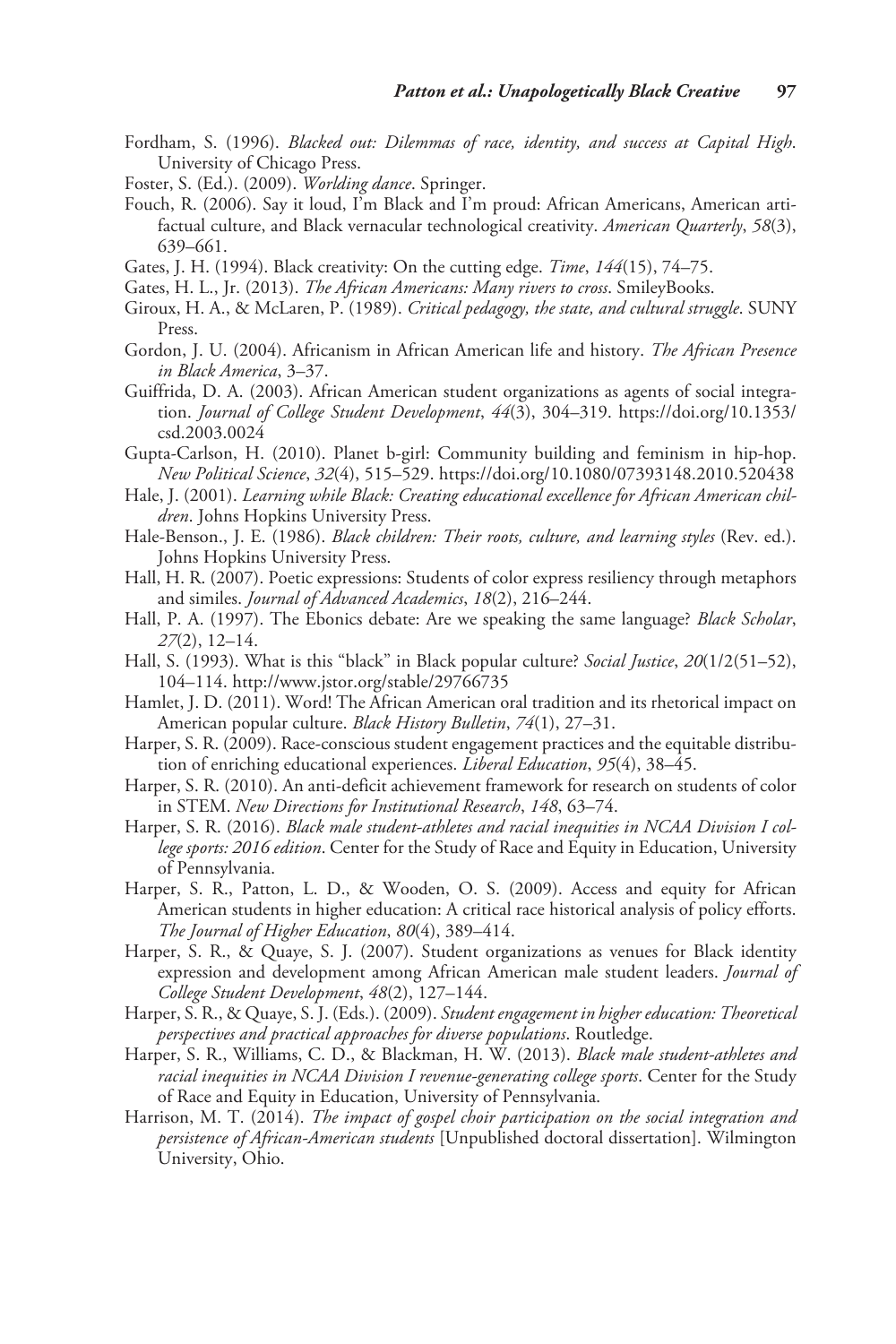- Hatcher-Puzzo, A. (2014). Popular to proficient: Cultivating a contextual appreciation of dance on a rural historically Black college campus. *Journal of Dance Education*, *14*(2), 67–70.
- Henderson, C. (2020, September 23). "America's Got Talent" crowns Brandon Leake the Season 15 winner. *USA Today Online*. [https://www.usatoday.com/story/entertainment/](https://www.usatoday.com/story/entertainment/tv/2020/09/23/brandon-leake-americas-got-talent-finale-season-15/3511596001) [tv/2020/09/23/brandon-leake-americas-got-talent-finale-season-15/3511596001](https://www.usatoday.com/story/entertainment/tv/2020/09/23/brandon-leake-americas-got-talent-finale-season-15/3511596001)
- Hilliard, A. G. (1992). Behavioral style, culture, and teaching and learning. *The Journal of Negro Education*, *61*(3), 370–377.
- Hock, J. (2019). *College Football 150: Football is us: The college game*. ESPN Films.
- Hord, F. L. (Ed.). (2005). *Black culture centers: Politics of survival and identity*. Third World Press.
- Howell, G. L. (2019). *The role of Black cultural arts education in student identity affirmation: A case study of the African American Arts Institute* [Unpublished doctoral dissertation]. Indiana University, Bloomington
- Hu, S., & Kuh, G. D. (2003). Diversity experiences and college student learning and personal development. *Journal of College Student Development*, *44*(3), 320–334.
- Hurston, Z. N. (1934). Characteristics of Negro expression. In N. Cunard & H. D. Ford (Eds.), *Negro: An Anthology*, (pp. 24–31). Wishart.
- Hypolite, L. I. (2020). "It just helps to know that there are people who share your experience": Exploring racial identity development through a Black cultural center. *The Journal of Negro Education*, *89*(3), 233–248.
- Jackson, J. M. (2014). Quartets: Jubilee to gospel. In M. Burnim & P. Maultsby (Eds.), *African American music: An introduction (*pp. 75–96). Routledge.
- Jackson-Brown, I. (1990). Developments in Black gospel performance and scholarship. *Black Music Research Journal*, *10*(1), 36–42.
- Jenkins, T. S. (2009). A portrait of culture in a contemporary America. *NASPA Journal*, *46*(2), 131–162.
- Jenkins, T. S. (2011). A beautiful mind: Black male intellectual identity and hip-hop culture. *Journal of Black Studies*, *42*(8), 1231–1251.
- Jenkins, T. S. (2013). *My Culture, my color, myself: Heritage, resilience, and community in* the *lives of young adults*. Temple University Press.
- Jenkins, T. S. (2021). *The hip-hop mindset as a professional practice: Air-walking and trashtalking* (1st ed.). Routledge.
- Jenkins, T. S., Endsley, C. L., Jaksch, M. L., & Keith, A. R. (2017). *Open mic night: Campus programs that champion college student voice and engagement*. Stylus Publishing, LLC.
- Jenkins, T. S., & Walton, C. (2006). Setting the stage for character development through culturally specific advising practices. *Journal of College and Character*, *2*(2), 1–6.
- Johnson, A. (2021). Copyrighting TikTok Dances: Choreography in the Internet Age. *Washington Law Review*, *96*(3), 1225.
- Kaya, N. (2015). *Pen-Full resistance: Poetry, power, and persona* [Unpublished doctoral dissertation]. George Mason University, Fairfax, VA .<https://hdl.handle.net/1920/9816>
- Keith, A. (2019). *Educational emcees: Mastering conditions in education through hip-hop and spoken words* [Doctoral dissertation, George Mason University]. [http://search.proquest.](http://search.proquest.com/pqdtglobal/docview/2385632588/abstract/51F7E9B145DA475DPQ/1) [com/pqdtglobal/docview/2385632588/abstract/51F7E9B145DA475DPQ/1](http://search.proquest.com/pqdtglobal/docview/2385632588/abstract/51F7E9B145DA475DPQ/1)
- Keith, A. (in press). We jih' like sick of this shit Moe, kill: Towards the emancipation of Black education. *Journal of Negro Education*.
- Keith, A., & Endsley, C. L. (2020). Knowledge of self: Possibilities for spoken word poetry, hip hop pedagogy, and "Blackout Poetic Transcription" in critical qualitative research. *The International Journal of Critical Media Literacy*, *2*(1), 56–82. [https://doi](https://doi.org/10.1163/25900110-00201004) [.org/10.1163/25900110-00201004](https://doi.org/10.1163/25900110-00201004)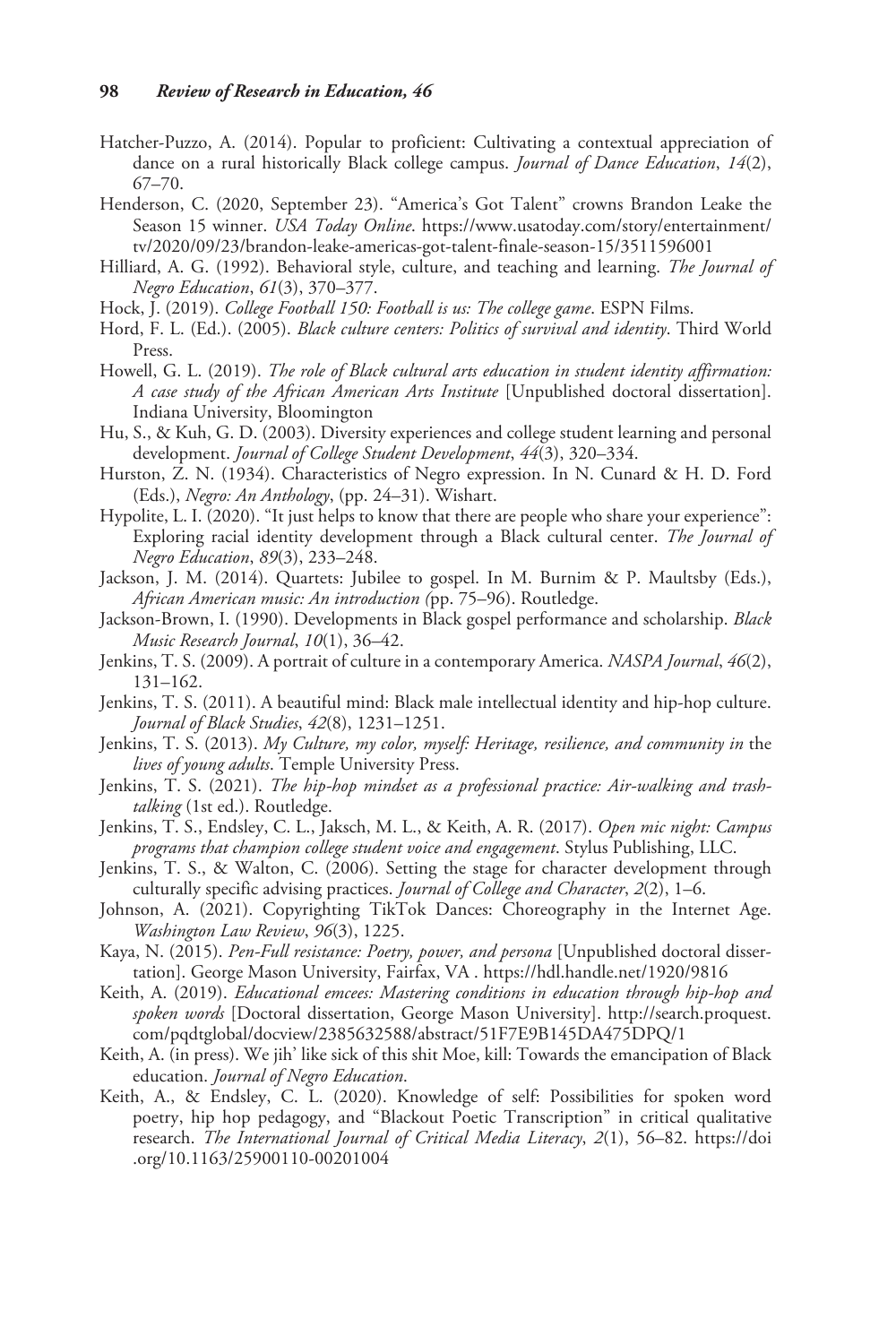- Kerr-Berry, J. A. (2012). Dance education in an era of racial backlash: Moving forward as we step backwards. *Journal of Dance Education*, *12*(2), 48–53.
- Kimbrough, W. M. (2003). *Black Greek 101: The culture, customs, and challenges of Black fraternities and sororities*. Fairleigh Dickinson University Press.
- King, J. E. (2016). We may well become accomplices: To rear a generation of spectators is not to educate at all. *Educational Researcher*, *45*(2), 159–172.
- King, J. E. (Ed.)(2005). *Black education: A transformative research and action agenda for the new century*. American Educational Research Association/ Lawrence Erlbaum Associates.
- King, J. E., & Swartz, E. E. (2014). *"Re-membering" history in student and teacher learning. An Afrocentric culturally informed praxis*. Routledge.
- King, J. E., & Swartz, E. E. (2016). *The Afrocentric praxis of teaching for freedom: Connecting culture to learning*. Routledge.
- Kinloch, V. F. (2005). Poetry, literacy, and creativity: Fostering effective learning strategies in an urban classroom. *English Education*, *37*(2), 96–114.
- Kuh, G. D. (2008). *High impact practices. What are they, who has access to them and why they matter*. Association of American Colleges and Universities.
- Kuwor, S. K. (2017). Understanding African dance in context: Perspectives from Ghana. *Journal of Pan African Studies*, *10*(4), 47–64.
- Labov, W. (1969). A study of non-standard English. *Florida Reporter*. [https://eric](https://eric.ed.gov/?id=ED024053) [.ed.gov/?id=ED024053](https://eric.ed.gov/?id=ED024053)
- Ladson-Billings, G. (1994a). *The dreamkeepers: Successful teachers of African American children*. Jossey-Bass
- Ladson-Billings, G. (1994b). What we can learn from multicultural education research. *Educational leadership*, *51*(8), 22–26.
- Ladson-Billings, G. (2006). From the achievement gap to the education debt: Understanding achievement in U.S. schools. *Educational Researcher*, *35*, 3–12.
- Lee, S. (1998). *School daze* [Film]. Forty Acres and a Mule Filmworks.
- Lin, Y. S. (2011). Fostering creativity through education—A conceptual framework of creative pedagogy. *Creative education*, *2*(3), 149–155.
- Livingston, D. (2019). *Lift Off*. Harvard Graduate School of Education. [https://www.gse](https://www.gse.harvard.edu/news/16/05/lift) [.harvard.edu/news/16/05/lift](https://www.gse.harvard.edu/news/16/05/lift)
- Love, B. L. (2014). Urban storytelling: How storyboarding, moviemaking, and hip-hop-based education can promote students' critical voice. *English Journal*, *103*(5) 53–58.
- Low, B. (2010). The tale of the talent night rap: Hip-hop culture in schools and the challenge of interpretation. *Urban Education*, *45*(2), 194–220. [https://doi](https://doi.org/10.1177/0042085908322713) [.org/10.1177/0042085908322713](https://doi.org/10.1177/0042085908322713)
- Lundenberg, J. (2009, June 17). Poetry Jam at The White House. *HuffPost Life*. [https://www](https://www.huffpost.com/entry/poetry-jam-at-the-white-h_b_204012) [f.huffpost.com/entry/poetry-jam-at-the-white-h\\_b\\_204012](https://www.huffpost.com/entry/poetry-jam-at-the-white-h_b_204012)
- Malone, J. (1990). The FAMU Marching 100. *The Black Perspective in Music*, *18*(1/2), 59–80.
- Martin, J. L., Martin, T., & Capel, M. (2014). Apple pie and Ebonics: Language diversity and preparation for a multicultural world. *Leadership and Research in Education*, *1*, 35–50.
- Maultsby, P. K. (2000). Afrikanisms in African-American music. In F. Hayes (Eds.), *A turbulent voyage: Readings in African American studies* (pp. 156–176). Rowman and Littlefield Publishers.
- May, C. (2013). *An enslaved poet on slavery*. [https://yalealumnimagazine.com/articles/3662](https://yalealumnimagazine.com/articles/3662-an-enslaved-poet-on-slavery) [an-enslaved-poet-on-slavery](https://yalealumnimagazine.com/articles/3662-an-enslaved-poet-on-slavery)
- McCrary, J. (2001). " Good" and" real" reasons college-age participants join university gospel and traditional choral ensembles. *Bulletin of the Council for Research in Music Education*, 23–29.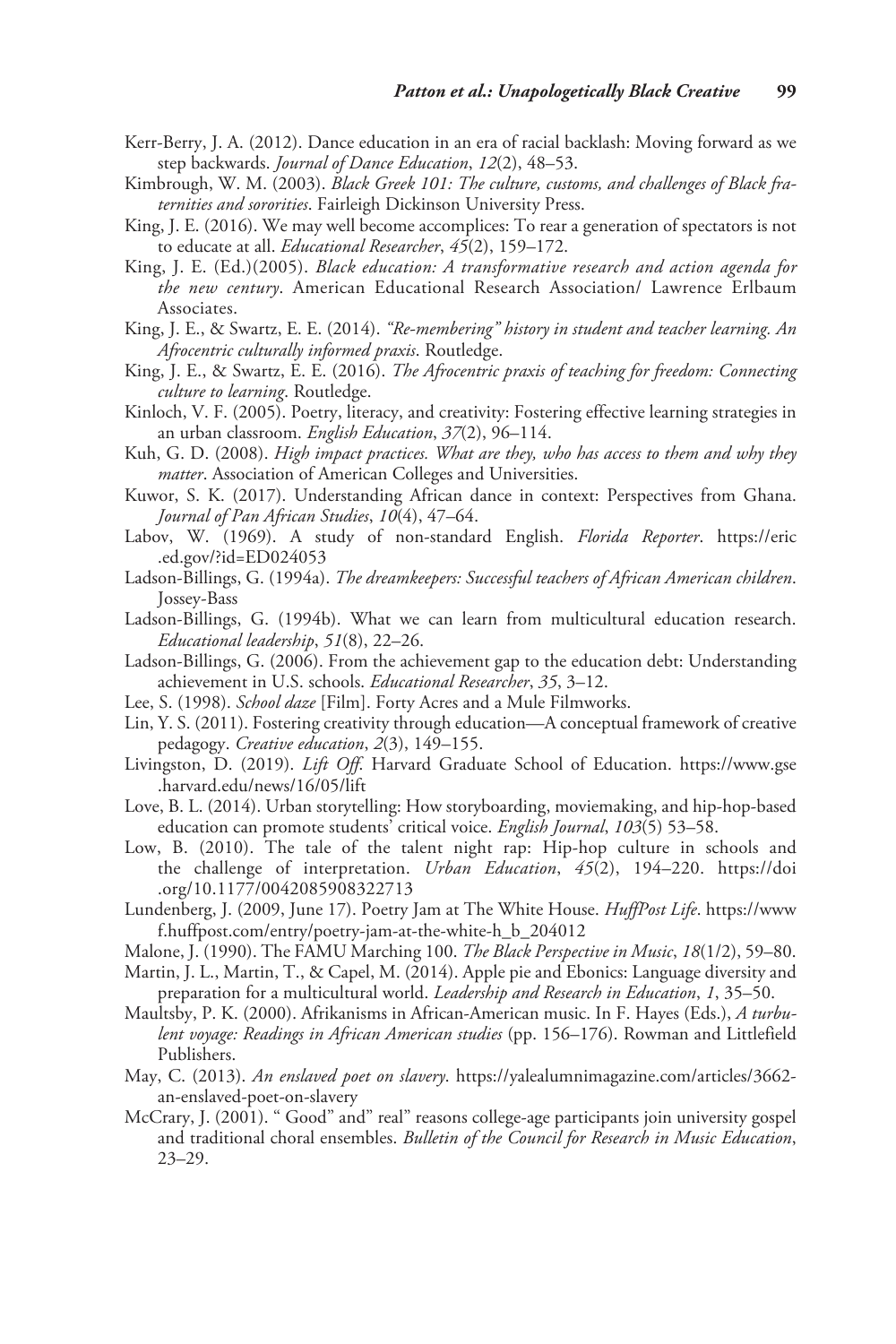- McGreggor, K. (2020). *An ethnographic exploration of the culture of sport consumption at a historically Black college/university: Elucidations of Blackness* [Doctoral dissertation, University of Michigan].
- McGreggor, K. (2020). *An ethnographic exploration of the culture of sport consumption at a historically Black college/university: Elucidations of blackness* [Unpublished doctoral dissertation]. University of Michigan, Lansing.
- Meszaros, L. (2019, August 7). Researchers identify exercise for optimal health of body and mind. *MDLinxI.Com*. [https://www.mdlinx.com/article/researchers-identify-exercise-for](https://www.mdlinx.com/article/researchers-identify-exercise-for-optimal-health-of-body-and-mind/lfc-4088)[optimal-health-of-body-and-mind/lfc-4088](https://www.mdlinx.com/article/researchers-identify-exercise-for-optimal-health-of-body-and-mind/lfc-4088)
- Moore, J., & Paris, D. (2021). Singing counterstories to imagine an otherwise. *English Journal*, *110*(4), 21–25.
- Morales, E. (2021). "Beasting" at the battleground: Black students responding to racial microaggressions in higher education. *Journal of Diversity in Higher Education*, *14*(1), 72–83. <http://dx.doi.org/10.1037/dhe0000168>
- Morrell, E., & Duncan-Andrade, J. M. R. (2002). Promoting academic literacy with urban youth through engaging hip-hop culture. *The English Journal*, *91*(6), 88–92. [https://doi](https://doi.org/10.2307/821822) [.org/10.2307/821822](https://doi.org/10.2307/821822)
- Muehl, S., & Muehl, L. B. (1976). Comparison of differences in dialect speech among Black college students grouped by standard English test performance. *Language & Speech*, *19*(1), 28–40.
- Museus, S. D. (2008). The role of ethnic student organizations in fostering African American and Asian American students' cultural adjustment and membership at predominantly White institutions. *Journal of College Student Development*, *49*(6), 568–586.
- Museus, S. D. (2011). Generating ethnic minority student success (GEMS): A qualitative analysis of high-performing institutions. *Journal of Diversity in Higher Education*, *4*(3), 147–162.
- Museus, S. D. (2014). The culturally engaging campus environments (CECE) model: A new theory of college success among racially diverse student populations. In M. B. Paulsen (Ed.), *Higher Education: Handbook of Theory and Research* (pp. 189–227). Springer.
- Mustaffa, J. B. (2017). Mapping violence, naming life: A history of anti-Black oppression in the higher education system. *International Journal of Qualitative Studies in Education*, *30*(8), 711–727. <https://doi.org/10.1080/09518398.2017.1350299>
- Ndemanu, M. T. (2015). Ebonics, to be or not to be? A legacy of trans-Atlantic slave trade. *Journal of Black Studies*, *46*(1), 23–43. <https://doi.org/10.1177/0021934714555187>
- Neal, L. (1968). The Black arts movement. *The Drama Review*, 29–39.
- Neal, L. V. I., McCray, A. D., Webb-Johnson, G., & Bridgest, S. T. (2003). The effects of African American movement styles on teachers' perceptions and reactions. *The Journal of Special Education*, *37*(1), 49–57. <https://doi.org/10.1177/00224669030370010501>
- Palmer, R. T., Maramba, D. C., & Holmes, S. L. (2011). A contemporary examination of factors promoting the academic success of minority students at a predominantly White university. *Journal of College Student Retention: Research, Theory & Practice*, *13*(3), 329–349.
- Parks, S. D. (2000). *Big questions, worthy dreams: Mentoring young adults in their search for meaning, purpose, and faith*. Jossey-Bass.
- Paris, D., & Alim, H. S. (Eds.). (2017). *Culturally sustaining pedagogies: Teaching and learning for justice in a changing world*. Teachers College Press.
- Parsons, L. (2021, January 20). Amanda Gorman's inauguration poem, "The Hill We Climb." *Harvard Gazette*. [https://news.harvard.edu/gazette/story/2021/01/amanda-gormans](https://news.harvard.edu/gazette/story/2021/01/amanda-gormans-inauguration-poem-the-hill-we-climb/)[inauguration-poem-the-hill-we-climb/](https://news.harvard.edu/gazette/story/2021/01/amanda-gormans-inauguration-poem-the-hill-we-climb/)
- Patton, L. D. (2006a). The voice of reason: A qualitative examination of Black student perceptions of Black culture centers. *Journal of College Student Development*, *47*(6), 628–646.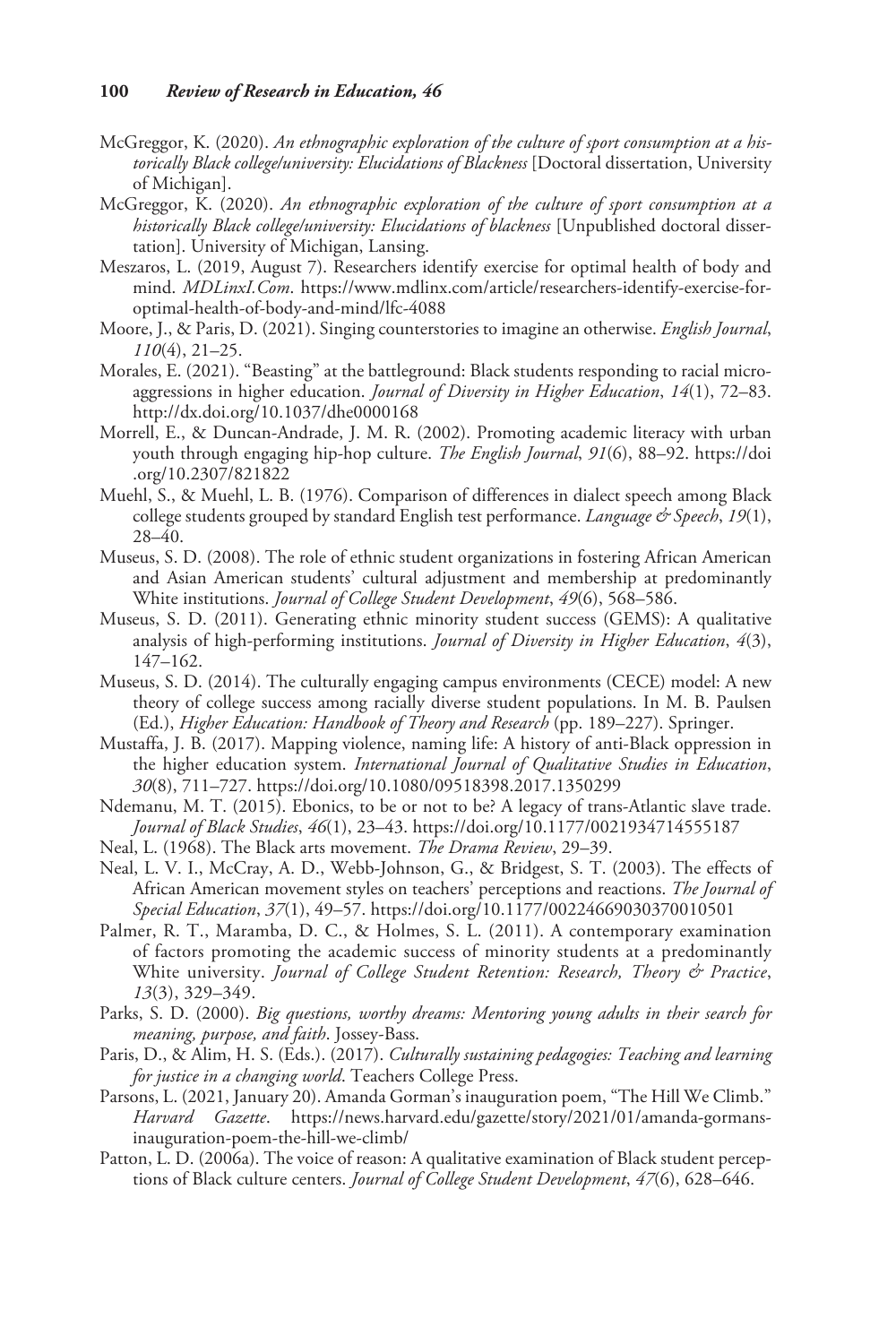- Patton, L. D. (2006b). Black culture centers: Still central to student learning. *About Campus*, *11*(2), 2–8.
- Patton, L. D. (Ed.). (2010). *Culture centers in higher education: Perspectives on identity, theory and practice*. Stylus Publishing.
- Patton, L. D. (2016). Disrupting postsecondary prose: Toward a critical race theory of higher education. *Urban Education*, *51*(3), 315–342.
- Person, D. R., & Christensen, M. C. (1996). Understanding Black student culture and Black student retention. *Journal of Student Affairs Research and Practice*, *34*(1), 70–79.
- Petchauer, E. (2010a). Knowing what's up and learning what you're not supposed to: Hiphop collegians, higher education, and the limits of critical consciousness. *Journal of Black Studies*, *42*(5), 768–790. <https://doi.org/10.1177/0021934710376164>
- Petchauer, E. (2010b). Sampling practices and social spaces: Exploring a Hip-Hop approach to higher education. *Journal of College Student Development*, *51*(4), 359–372. [https://doi](https://doi.org/10.1353/csd.0.0147) [.org/10.1353/csd.0.0147](https://doi.org/10.1353/csd.0.0147)
- Player, G. D. (2019). Creating a context for girl of color ways of knowing through feminist of color playwriting. *LEARNing Landscapes*, *12*(1), 223–238.
- Pope, M. L., & Moore, C. (2004). The Afro-American gospel choir: Achieving a positive campus climate for African American students. *College Student Affairs Journal*, *24*(1), 84–90.
- Price, S. (1999). The centrality of margins: Art, gender, and African American creativity. In I. Okpewho, C. B. Davies, & A. A. Mazrui (Eds.), *The African Diaspora: African Origins and New World Identities* (pp. 204–226). Indiana University Press.
- Quaye, S. J., & Harper, S. R. (2007). Faculty accountability for culturally inclusive pedagogy and curricula. *Liberal Education*, *93*(3), 32–39.
- Quaye, S. J., & Harper, S. R. (2014). Making engagement equitable for students in U.S. higher education. In S. R. Harper & S. J. Quaye (Eds.) *Student engagement in higher education* (pp. 17–30). Routledge.
- Quaye, S. J., Harper, S. R., & Pendakur, S. L. (Eds.). (2019). *Student engagement in higher education: Theoretical perspectives and practical approaches for diverse populations*. Routledge.
- Richardson, E. (2013). Developing critical hip hop feminist literacies: Centrality and subversion of sexuality in the lives of Black girls. *Equity & Excellence in Education*, *46*(3), 327– 341. <https://doi.org/10.1080/10665684.2013.808095>
- Rickford, J. R. (2016). Labov's contributions to the study of African American Vernacular English: Pursuing linguistic and social equity. *Journal of Sociolinguistics*, *20*(4), 561–580. <https://doi.org/10.1111/josl.12198>
- Rickford, J. R., & Rickford, R. J. (2000). *Spoken soul: The story of Black English*. Wiley.
- Rosenberg, M. (2006, April 16). Steps to heaven: The dance as praise. *The New York Times*. [https://www.nytimes.com/2006/04/16/nyregion/steps-to-heaven-the-dance-as-praise](https://www.nytimes.com/2006/04/16/nyregion/steps-to-heaven-the-dance-as-praise.html) [.html](https://www.nytimes.com/2006/04/16/nyregion/steps-to-heaven-the-dance-as-praise.html)
- Sablo, K. (2008). *Lift every voice and sing: A gospel choir participation experience and the persistence of African American students at a predominately White university* [Unpublished doctoral dissertation]. Indiana University, Bloomington.
- Schuff, H. M. T. (2014). Inclusion and participation in a multicultural gospel choir. *FLEKS-Scandinavian Journal of Intercultural Theory and Practice*, *1*(2).
- Shade, B. J. (1997). *Culture, style, and the educative process: Making schools work for racially diverse students*. Charles C. Thomas Publisher.
- Smith, A. M. (2010). Poetry performances and academic identity negotiations in the literacy experiences of seventh grade language arts students. *Reading Improvement*, *47*(4), 202– 218.
- Smitherman, G. (2017). Black idiom. *African American Review*, *50*(4), 499–505.
- Snorten, C., L. (2010). *An association for the collegiate gospel choirs in the state of Indiana* [Unpublished master's thesis]. Ball State University.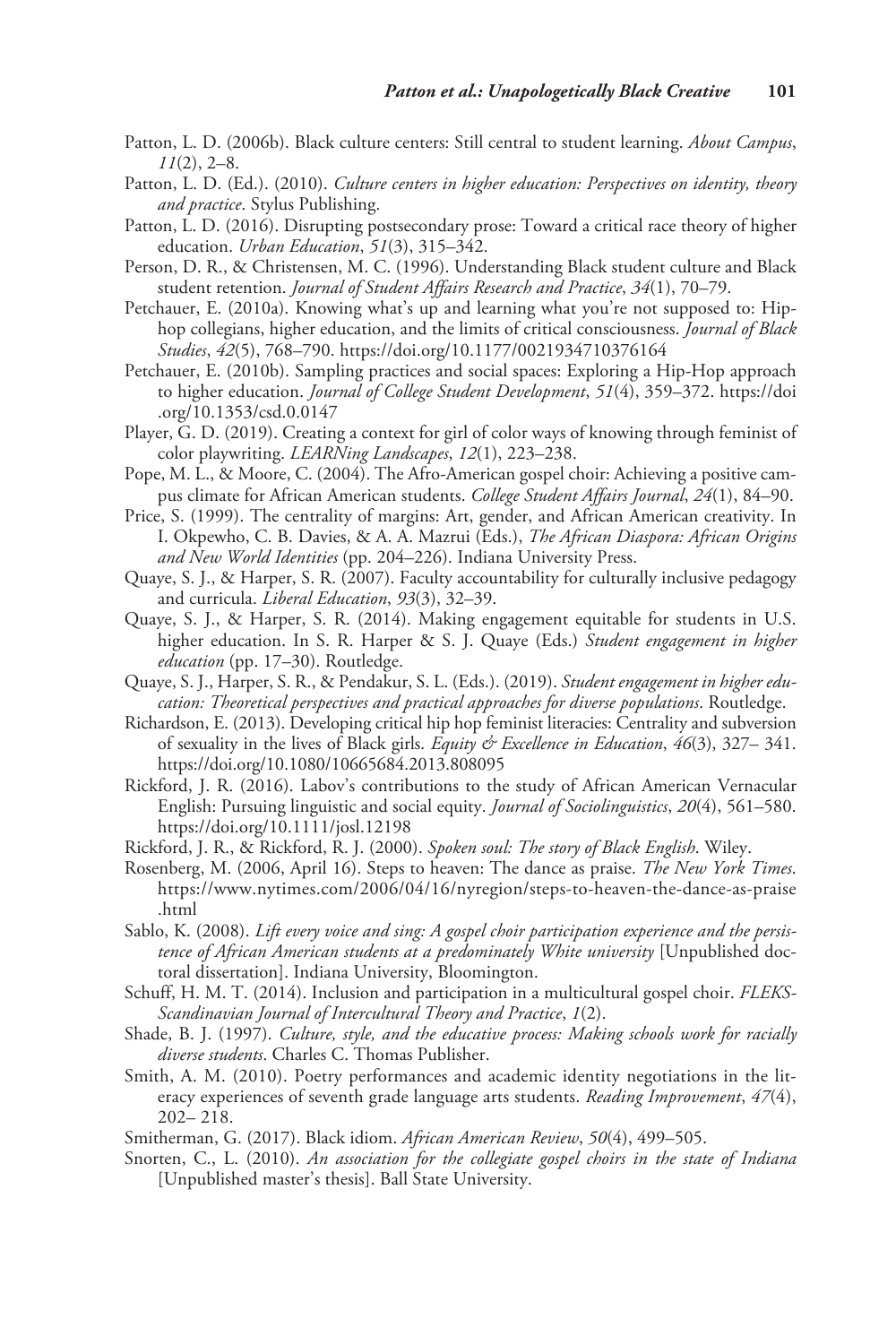- Steele, C. K. (2021). Black feminist pleasure on TikTok: An ode to Hurston's "Characteristics of Negro Expression". *Women's Studies in Communication*, *44*(4), 463–469.
- Stone, C. III. (2002). *Drumline* [Film]. Fox 2000 Pictures.
- Stovall, D. (2006). Urban poetics: Poetry, social justice, and critical pedagogy in education. *Urban Review*, *38*(1), 63–80. <https://doi.org/10.1007/s11256-006-0027-5>
- Strayhorn, T. L. (2011). Singing in a foreign land: An exploratory study of gospel choir participation among African American undergraduates at a predominantly White institution. *Journal of College Student Development*, *52*(2), 137–153.
- Strayhorn, T. (2012). *College students' sense of belonging: A key to educational success for all students*. Routledge.
- Sulé, V. T. (2016). Hip-Hop is the healer: Sense of belonging and diversity among hiphop collegians. *Journal of College Student Development*, *57*(2), 181–196. [https://doi](https://doi.org/10.1353/csd.2016.0022) [.org/10.1353/csd.2016.0022](https://doi.org/10.1353/csd.2016.0022)
- Stovall, D. (2006). We can relate: Hip-hop culture, critical pedagogy, and the secondary classroom. *Urban Education*, *41*(6), 585–602.
- Taylor, C. M., & Howard-Hamilton, M. F. (1995). Student involvement and racial identity attitudes among African American males. *Journal of College Student Development*, *36*, 330–330.
- Tierney, W. G., & Venegas, K. M. (2006). Fictive kin and social capital: The role of peer groups in applying and paying for college. *American Behavioral Scientist*, *49*(12), 1687– 1702.
- Van Hofwegen, J., & Wolfram, W. (2010). Coming of age in African American English: A longitudinal study. *Journal of Sociolinguistics*, *14*(4), 427–455. [https://doi.org/10.1111/](https://doi.org/10.1111/j.1467-9841.2010.00452.x) [j.1467-9841.2010.00452.x](https://doi.org/10.1111/j.1467-9841.2010.00452.x)
- Vats, A., 2019. Prince of intellectual property: On creatorship, ownership, and Black capitalism in purple afterworlds (Prince in/as Blackness). *Howard Journal of Communications*, *30*(2), 114–128.
- Villalpando, O. (2003). Self-segregation or self-preservation? A critical race theory and Latina/o critical theory analysis of a study of Chicana/o college students. *Qualitative Studies in Education*, *16*(5), 619–646.
- Walker, A. (2019). Rebalancing dance curricula through repurposing Black dance aesthetics. *Research in Dance Education*, *20*(1), 36–53.
- Walker, L. B., & Young, S. (2003). Perceptions about gospel choir in the college and university music curriculum: A preliminary investigation. *Contributions to Music Education*, *30*(1), 85–93.
- Walker, L. M., & Hamann, D. L. (1995). Minority recruitment: The relationship between high school students' perceptions about music participation and recruitment strategies. *Bulletin of the Council for Research in Music Education*, *124*, 24–38.
- Washington, P. (2021, February 17). The importance of dance in the African American culture. *Education Development Center*. [https://www.edc.org/blog/importance-dance-african](https://www.edc.org/blog/importance-dance-african-american-culture)[american-culture](https://www.edc.org/blog/importance-dance-african-american-culture)
- Watson, V. M. (2013). Censoring freedom: Community-based professional development and the politics of profanity. *Equity & Excellence in Education*, *46*(3), 387–410.
- Weinstein, S. (2018). *The room is on fire: The history, pedagogy, and practice of youth spoken word poetry*. SUNY.
- Weinstein, S., & West, A. (2012). Call and responsibility: Critical questions for youth spoken word poetry. *Harvard Educational Review*, *82*(2), 282–302. [https://doi.org/10.17763/](https://doi.org/10.17763/haer.82.2.c35775k021728538) [haer.82.2.c35775k021728538](https://doi.org/10.17763/haer.82.2.c35775k021728538)
- Wells, C.C., & DeLeon, D. (2015). Slam and the citizen orator: Teaching civic oration and engagement through spoken word. *Communication Teacher*, *29*(4), 201–205.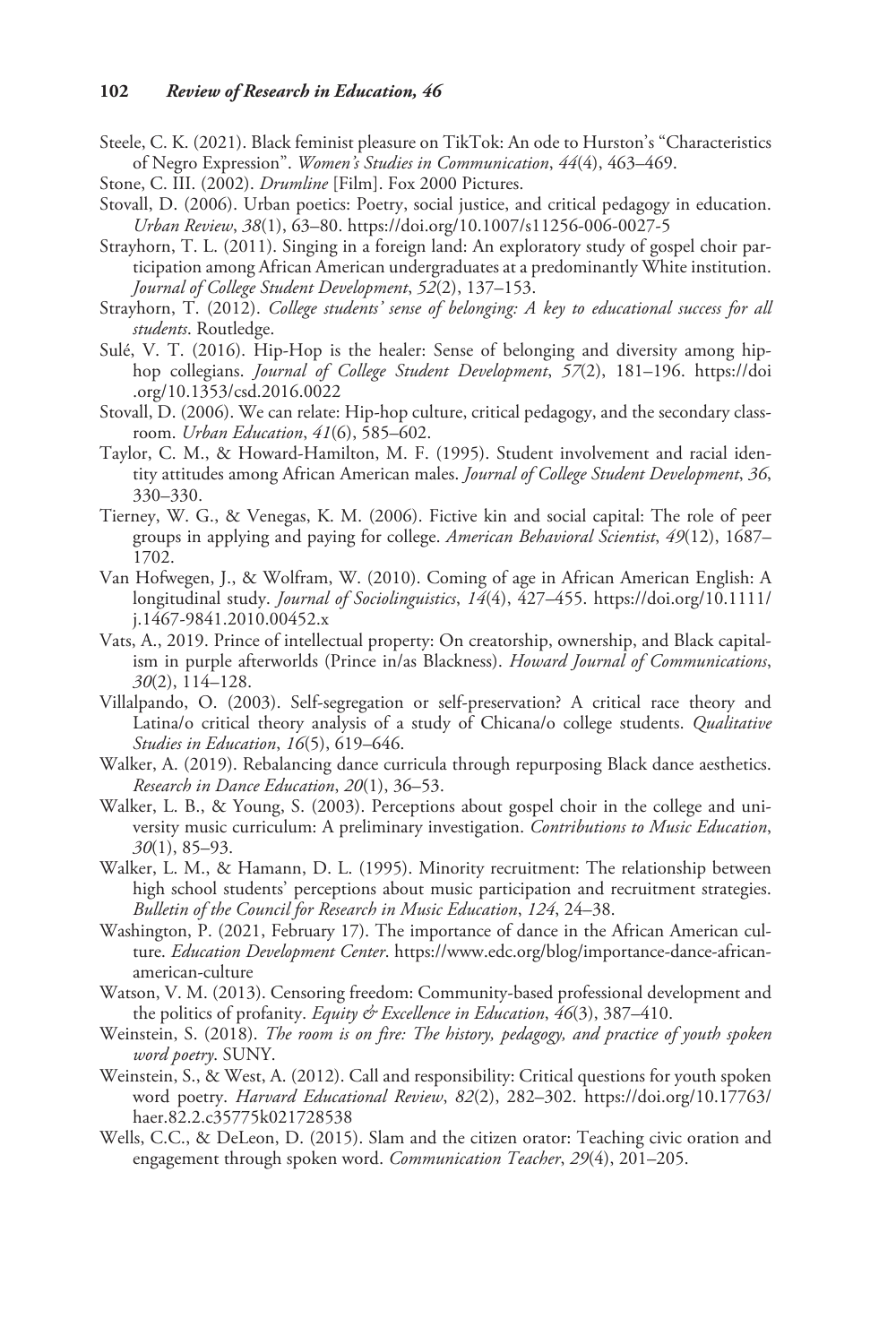- Wheeler, R., Cartwright, K. B., & Swords, R. (2012). Factoring AAVE into reading assessment and instruction. *Reading Teacher*, *65*(6), 416–425. [https://doi.org/10.1002/](https://doi.org/10.1002/TRTR.01063) [TRTR.01063](https://doi.org/10.1002/TRTR.01063)
- Whitaker, C. (1996). *Architecture and the American dream* (1st ed). Clarkson Potter
- White, S. (2007). *Stomp the yard* [Film]. Screen Gems; Rainforest Films.
- Wilder, C. S. (2013). *Ebony and ivy: Race, slavery, and the troubled history of America's universities*. Bloomsbury.
- Williams, H. (2005). *Self-taught: African American education in slavery and freedom*. University of North Carolina Press.
- Williams, D., & Stover, M. (2019). Front and center: Hip-hop and spoken word poetry in academic libraries. *Portal: Libraries and the Academy*, *19*(2), 215–221.
- Williams, K. L., Coles, J. A., & Reynolds, P. (2020). (Re) creating the script: A framework of agency, accountability, and resisting deficit depictions of Black students in P–20 education. *Journal of Negro Education*, *89*(3), 249–266.
- Williams-Jones, P. (1975). Afro-American gospel music: A crystallization of the Black aesthetic. *Ethnomusicology*, *19*(3), 373–385.
- Williamson, J. A. (1999). In defense of themselves: The Black student struggle for success and recognition at predominantly White colleges and universities. *Journal of Negro Education*, *68*(1), 92–105.
- Yancy, G. (2011). The scholar who coined the term Ebonics: A conversation with Dr. Robert L. Williams. *Journal of Language, Identity, and Education*, *10*(1), 41–51.
- Yarbrough, E. (2020, October 20). *New hip-hop class reinforces the power of community through dance*. Emory University. [https://news.emory.edu/stories/2020/10/er\\_medina\\_](https://news.emory.edu/stories/2020/10/er_medina_hiphop/campus.html#:%7E:text=%E2%80%9CThis%20form%20is%20about%20improvisation,of%20dancer%20with%20different%20strengths) [hiphop/campus.html#:%7E:text=%E2%80%9CThis%20form%20is%20about%20](https://news.emory.edu/stories/2020/10/er_medina_hiphop/campus.html#:%7E:text=%E2%80%9CThis%20form%20is%20about%20improvisation,of%20dancer%20with%20different%20strengths) [improvisation,of%20dancer%20with%20different%20strengths.](https://news.emory.edu/stories/2020/10/er_medina_hiphop/campus.html#:%7E:text=%E2%80%9CThis%20form%20is%20about%20improvisation,of%20dancer%20with%20different%20strengths)
- Yasharoff, H. (2021, April 6). Jimmy Fallon addresses his TikTok dance segment with Addison Rae. Here's why it sparked backlash. *USA Today*. [https://www.usatoday.com/](https://www.usatoday.com/story/entertainment/tv/2021/03/30/tiktok-dances-why-addison-rae-jimmy-fallon-clip-sparked-backlash/7058920002/) [story/entertainment/tv/2021/03/30/tiktok-dances-why-addison-rae-jimmy-fallon-clip](https://www.usatoday.com/story/entertainment/tv/2021/03/30/tiktok-dances-why-addison-rae-jimmy-fallon-clip-sparked-backlash/7058920002/)[sparked-backlash/7058920002/](https://www.usatoday.com/story/entertainment/tv/2021/03/30/tiktok-dances-why-addison-rae-jimmy-fallon-clip-sparked-backlash/7058920002/)
- Young, S. (2005). Purposes of gospel choirs and ensembles in state supported colleges and universities. *Western Journal of Black Studies*, *29*(4), 677–681.

## **Authors**

- LORI D. PATTON, PhD, is a professor of higher education and student affairs and chair of the Department of Educational Studies at The Ohio State University. Her research focuses on race and racism in higher education, campus culture centers, and Black girls and women in educational and social contexts. In particular, she explores the lives and experiences of minoritized groups as they interact with visible and invisible policies, practices, and processes in educational settings.
- TOBY S. JENKINS, PhD, is an associate professor and associate dean of diversity, equity & inclusion in the Graduate School at the University of South Carolina. Her research focuses on cultural inclusion in education and the ways in which educational institutions have served as both spaces of liberation and oppression for minoritized communities.
- Gloria L. Howell, PhD, is director of the Neal-Marshall Black Culture Center and faculty coordinator for an introductory research course for first-year students at Indiana University Bloomington. Dr. Howell's research focuses on the experiences of Black stu-